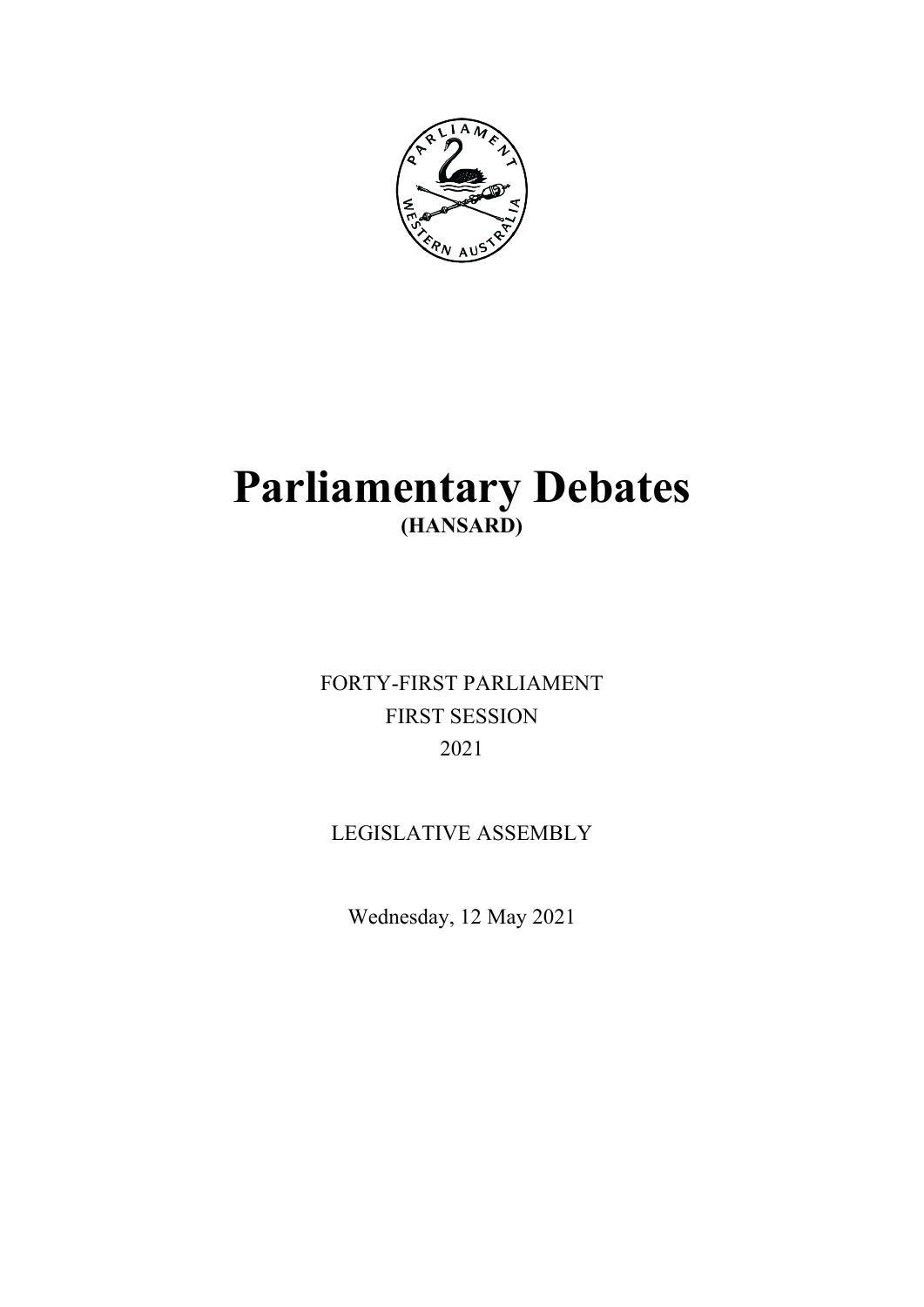# Legislative Assembly

Wednesday, 12 May 2021

l **THE SPEAKER (Mrs M.H. Roberts)** took the chair at 12 noon, acknowledged country and read prayers.

# **VISITORS — DEANMORE PRIMARY SCHOOL**

*Statement by Speaker*

**THE SPEAKER (Mrs M.H. Roberts)** [12.02 pm]: On behalf of the member for Scarborough, I would like to acknowledge in the public gallery today the year 6 students from Deanmore Primary School. Welcome to you all.

# **PAPERS TABLED**

Papers were tabled and ordered to lie upon the table of the house.

# **INTERNATIONAL NURSES DAY**

*Statement by Minister for Health*

**MR R.H. COOK (Kwinana — Minister for Health)** [12.03 pm]: Today is International Nurses Day and on 5 May it was International Day of the Midwife. I would like to thank all nurses for their extraordinary contribution to the health and wellbeing of our Western Australian community, and I acknowledge the important work of our midwives, who were celebrated on the International Day of the Midwife just last week.

Once again, nurses have stepped up to lead and deliver care during extraordinary times, showing the value of their profession. As dedicated professionals who care with compassion across diverse specialities in all sectors, our nurses are crucial in meeting not only the physical needs of our patients and their families, but also their psychological, emotional and spiritual needs. The theme for International Nurses Day 2021, "Nurses: A Voice to Lead—A vision for future healthcare", recognises the impacts of the global COVID-19 pandemic on the health system and the nursing profession.

The WA Nursing and Midwifery Excellence Awards gala ball, to be held this Saturday, 15 May, will recognise our nurses who have gone above and beyond in delivering care to their patients, with our 2020 winners announced at this event. I am so proud to see a diverse range of finalists from right across this great state, including our regions the Kimberley, the Pilbara, the wheatbelt and the goldfields. A very special thankyou to the finalists from the Premier, and I also thank my local hospital, Rockingham General Hospital, for their contributions to our communities. The gala ball will also include a special tribute to all our nurses in recognition of their commitment to the health system and wellbeing of the community during the pandemic. Our WA nurses who were deployed to Victoria to assist during the COVID crisis will also be acknowledged for their exceptional care of, and commitment to, vulnerable aged-care residents during this challenging and uncertain time.

WA is fortunate to have world-class nurses who are committed to providing care to the highest standard. I am incredibly proud of the work our nurses undertake every day to meet the needs of the WA community. To our nurses, enjoy your day of celebration; it is well deserved.

# **PERTH CHILDREN'S HOSPITAL — AISHWARYA ASWATH**

## *Statement by Minister for Health*

**MR R.H. COOK (Kwinana — Minister for Health)** [12.06 pm]: I rise to update the house on the tragic death of seven-year-old Aishwarya Aswath Chavittupara at Perth Children's Hospital on 3 April this year. I can confirm that the initial investigation into this tragic death has been completed and was provided to Aishwarya's family this morning. It is vital that we now give the family appropriate time to read and process the report. We must respect their right to privacy and acknowledge that this report documents in detail the final hours of their daughter's life. It is confronting and extremely distressing to read. However, I also acknowledge that the findings and recommendations of this report address issues that are a matter of public interest. Therefore, today, with the consent of Aishwarya's family, I will provide the house with a summary overview of the root cause analysis report into Aishwarya's death and table the recommendations in their entirety.

The report makes it clear that Aishwarya and her parents should have received better care. They did not get the help they asked for. I wish to apologise unreservedly for this failure and for the heartbreak and devastation Aishwarya's death has caused her family and her community. On behalf of the McGowan government, the Child and Adolescent Health Service and all the health community, I say to Aishwarya's family: I am sorry. This morning I spoke to Aishwarya's father and once again I conveyed my deepest sympathies. While nothing can ease the pain felt by the family, I will do everything in my power to ensure that it will not happen again.

I would like to thank the 10 members of the review panel for their work in completing this investigation. The report finds that it appears Aishwarya succumbed to an infection related to group A streptococcus, which is associated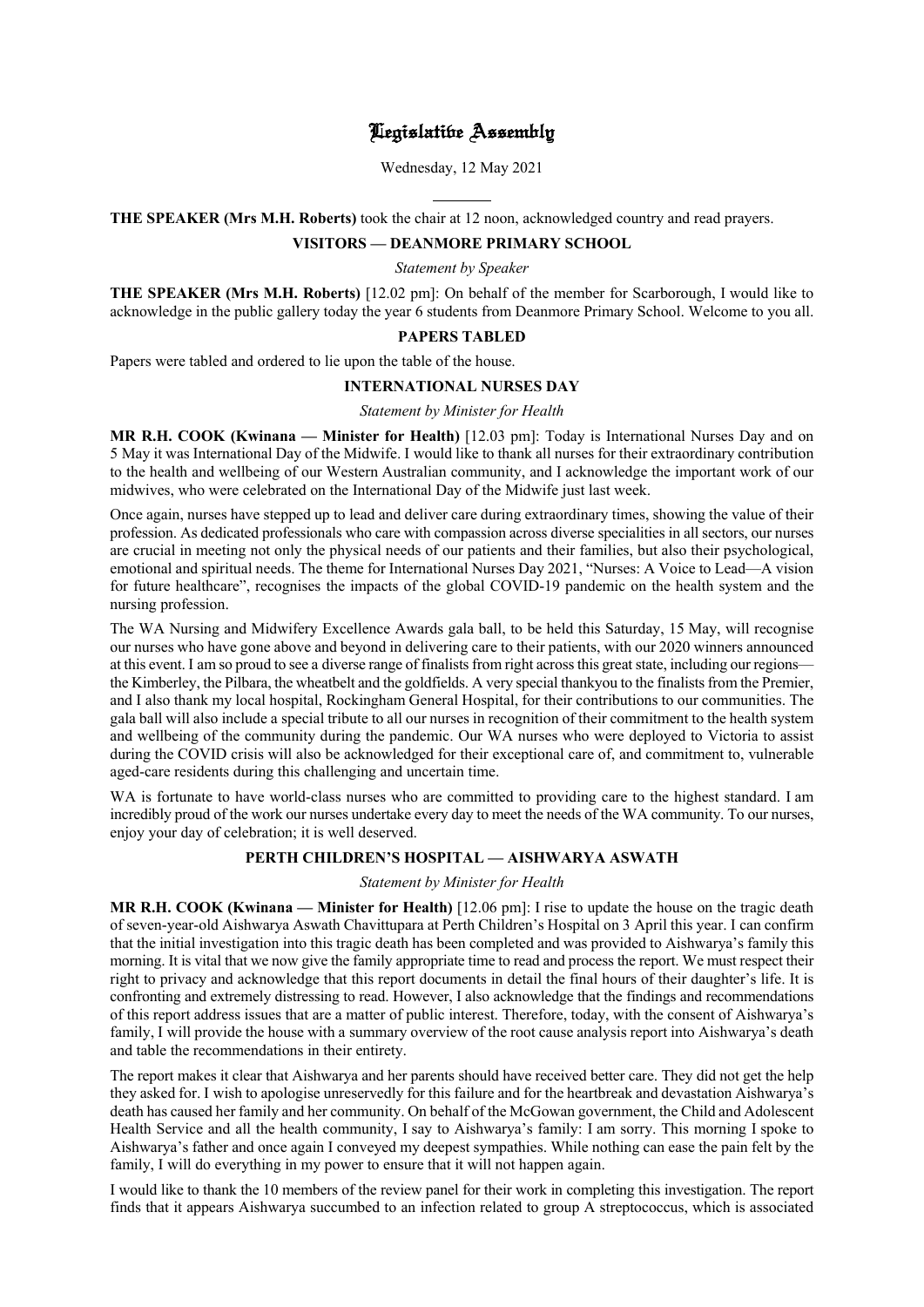with very poor health outcomes and high mortality. The report outlines 11 recommendations to be implemented at Perth Children's Hospital within the next six months. These include: improvement to the triage process policy; contemporaneous education to improve staff skills and knowledge; improvement of clinical supervision in the emergency department; development of a clear pathway for parents to escalate their concerns to staff; development of an established sepsis recognition diagnostic tool in PCH's ED; a review of cultural awareness by staff for culturally and linguistically diverse populations; and an independent external review of the emergency department. I am advised that implementation of all 11 recommendations has the full support of the Child and Adolescent Health Service board and executive, with a considerable amount of work having already been undertaken to address some of the concerns highlighted by the report. I know that this tragic event has been deeply felt by staff across Perth Children's Hospital and we must continue to support them and the work that they do.

Perth Children's Hospital continues to be a leading hospital that performs objectively well against safety and quality measures. It is vital that we learn from what happened at Perth Children's Hospital and continue to improve the care provided to the children and young people of Western Australia. To this end, I can inform the house that I have today requested the director general of the Department of Health to use his powers under the Health Services Act to arrange for an independent inquiry into the Perth Children's Hospital's emergency department. This independent inquiry will include any matters of specific concern identified by Aishwarya's family.

[See paper [218.](https://www.parliament.wa.gov.au/publications/tabledpapers.nsf/displaypaper/4110218a4090b8ce9b23a0c1482586d4000a3563/$file/tp+218+(2021).pdf)]

#### **WATERWISE RECOGNITION AWARDS**

#### *Statement by Minister for Water*

**MR D.J. KELLY (Bassendean — Minister for Water)** [12.10 pm]: This morning I had the pleasure of attending the annual waterwise recognition event co-hosted by the Department of Water and Environmental Regulation and the Water Corporation. The event celebrates the achievements of participants in the state's five non-residential waterwise programs.

Water is central to the lives and lifestyles of all Western Australians, but as the state responds to the growing impacts of climate change, it has never been more important to work together to create more waterwise communities and protect our state's precious water supply. The impacts of climate change have seen a 20 per cent reduction in rainfall in the state's south west since the 1970s, meaning we can no longer rely on rain alone to meet our water needs and dramatically affecting where precious water supplies are sourced from.

The waterwise programs support and foster relationships between local government, business and industry to ensure that we are all working collectively to meet the challenges posed by climate change. As we continue to feel the impacts of climate change, local governments, businesses and the community all have a role to play to protect and adapt the way they use water.

I would like to congratulate all those recognised as part of the 2021 waterwise recognition awards, particularly our platinum award winners, who continue to show real leadership and innovation in driving water efficiency. They include the joint Waterwise Councils of the Year, the City of Bayswater and the City of Cockburn; the Waterwise Building of the Year, 197 St Georges Terrace, Perth, owned by GDI Property Group; the Waterwise Business of the Year, Inghams Enterprises, Wanneroo; and the Waterwise Development of the Year, WGV by DevelopmentWA.

The Waterwise council program was introduced by the Water Corporation and DWER over 12 years ago. A total of 46 councils are now endorsed through the program, with eight councils this year recognised for 10 years' participation. Together, they are achieving billions of litres of water savings for our state and helping to ensure a sustainable water future.

## **YOUTH WEEK WA 2021**

## *Statement by Minister for Youth*

**MR D.J. KELLY (Bassendean — Minister for Youth)** [12.12 pm]: I rise to inform the house of the 2021 WA Young Person of the Year and update the house on WA Youth Week. As members would be aware, the WA Young Person of the Year is announced during Youth Week WA. Youth Week WA is the largest celebration of young people in the state, with various events held across WA to elevate and celebrate young people's voices. Last year's Youth Week WA events were significantly impacted by COVID-19, so it was great to see the program back and better than ever this year. One of the highlights of Youth Week WA is the WA Youth Awards, which I had the pleasure of attending last month at the Western Australian Museum Boola Bardip. As with previous years, the calibre of nominees was outstanding.

I am pleased to advise the house that Whadjuk Noongar man Derek Nannup was awarded the 2021 WA Young Person of the Year for his dedication to strengthening cultural connections for young Aboriginal people. Derek has worked at Wesley College as the Indigenous cultural program coordinator and with Wungening Aboriginal Corporation as a support worker for children in care, and currently works in sexual health education at the Aboriginal Health Council of Western Australia. Outside of work, Derek sits on the Mirrabooka Police District Youth Advisory Group and the Youth Educating Peers Reference Group. Derek also established Boorloo Indigenous Youth Yarning Circles,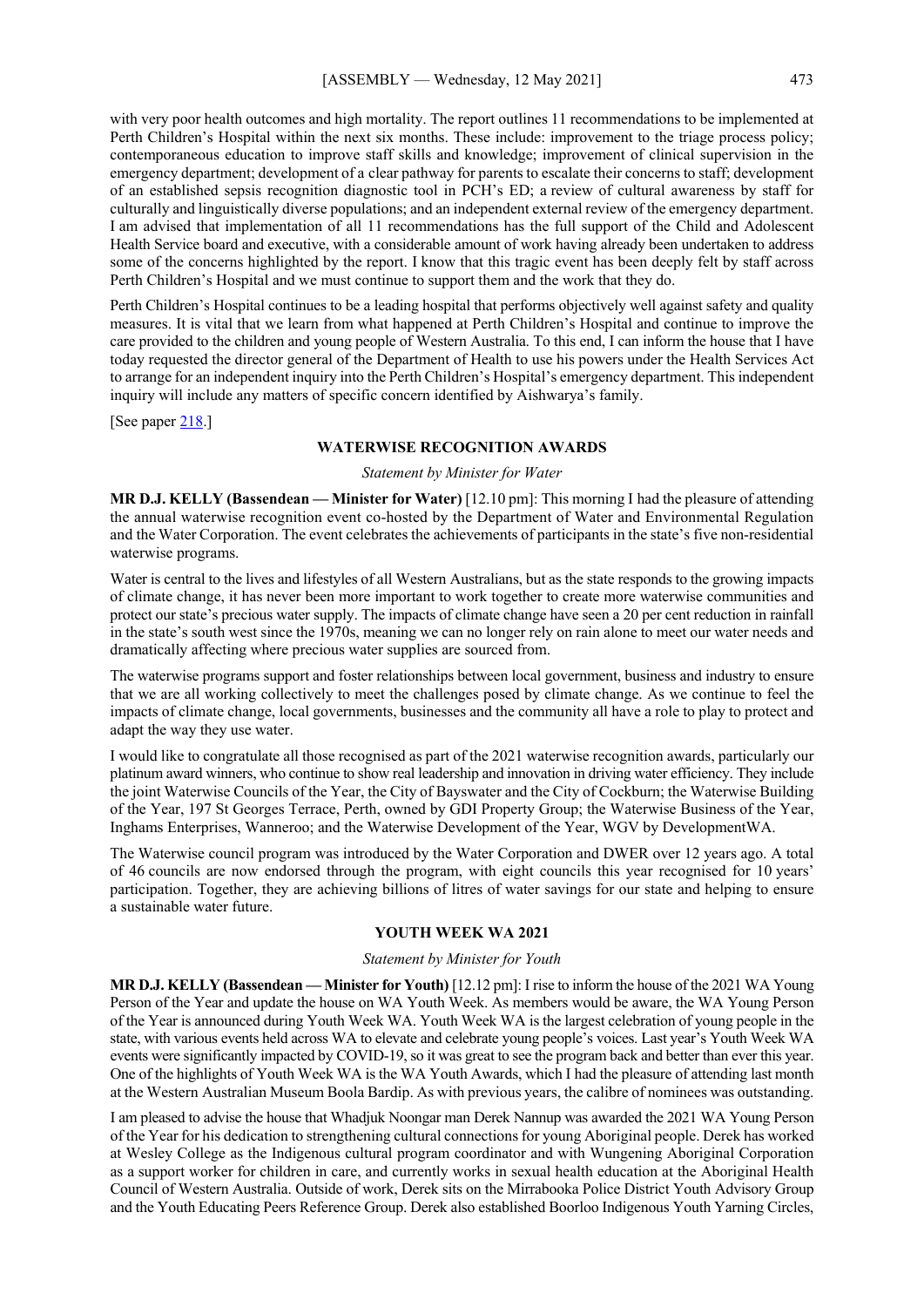a space where young people can meet monthly to practise traditional healing, discuss culture and community issues and talk about how they can address and prevent them. I once again congratulate Derek for his outstanding achievement and for his continuing dedication to his community.

I also had the pleasure of presenting the Minister for Youth's Most Outstanding Youth Worker Award, which was won posthumously this year by the late Laura Florisson, an inaugural coordinator of Anglicare's Home Stretch program.

I extend my congratulations to all nominees and pay a special thank you to the Youth Affairs Council of Western Australia, which coordinated the awards.

# **LOCAL GOVERNMENT — INQUIRY REPORTS**

#### *Statement by Minister for Local Government*

**MR J.N. CAREY (Perth — Minister for Local Government)** [12.15 pm]: I rise to table the authorised inquiry reports into the City of Subiaco, the City of Cockburn and the Shire of Wiluna. The inquiry into the Shire of Wiluna commenced in 2019 and the inquiries into the Cities of Cockburn and Subiaco commenced in 2020. They were commenced following concerns raised with the Department of Local Government, Sport and Cultural Industries about the operation of all three councils. The authorised inquiry reports I table were developed by the department. The report into the City of Subiaco makes three recommendations. The report into the City of Cockburn also makes three recommendations. These three reports highlight issues with the employment and management of staff, inappropriate workplace behaviour and inadequate systems for dealing with that behaviour, the reporting of misconduct to the appropriate authorities, and workplace culture.

The report into the City of Subiaco also highlights the adequacy of, and adherence to, council's policies and procedures by elected members and administration staff, and declarations of interests by elected members and administration staff. The report into the City of Cockburn also highlights issues with the city's complaint handling procedures, for both internal and external complaints.

The report into the Shire of Wiluna makes three recommendations. It highlights issues with request for tenders process 2017–06; an overdraft of \$2.5 million from the Commonwealth Bank of Australia; the financial viability of the shire; and the culture of the shire, including among the elected members and administration.

All three local governments and affected parties have seen the reports and had the opportunity to comment before release. Recommendations to improve the local governments' operations include a governance review at the Cities of Subiaco and Cockburn, elected member training at the Shire of Wiluna, and elected member and executive team training at the City of Cockburn. All three councils must report back on improvements made to the department within a specified time frame. The department will continue to support those local governments. Driving a strong system of local government that operates efficiently and effectively, with clear transparency and accountability to ratepayers, and that puts the community first, is a priority of the McGowan government.

[See papers  $219$  to  $221$ .]

## **FREMANTLE PRISON**

#### *Statement by Minister for Heritage*

**MR D.A. TEMPLEMAN (Mandurah — Minister for Heritage)** [12.18 pm]: I rise to inform the house of a significant development in this government's plan to explore and exhibit the significance of Fremantle Prison in Western Australian history. This government is working to fund conservation works to ensure that Fremantle Prison one of the most significant heritage sites in Australia, and indeed the world—remains protected, harnesses its storytelling potential and opens more areas of the prison to be discovered. I am pleased to report that last month two grants worth \$400 000 from the commonwealth government's Australian heritage grants 2020–21 program were announced. The first grant is for \$320 000, which will fund the Aboriginal heritage management plan. This plan will identify cultural and historic heritage values relating to the history of displacement and incarceration of Aboriginal people at Fremantle Prison and guide the culturally appropriate interpretation of this history to the wider community. By exploring an Aboriginal perspective of the impact of Fremantle Prison, we are working towards establishing a truly inclusive view of our state's history. This is fundamentally important to the truth telling of our past—a history that is part of Western Australia's path to reconciliation. The process of truth telling must also be accessible. All Western Australians should have an opportunity to visit Fremantle Prison and immerse themselves in the histories exhibited and commemorated on those grounds.

A second grant of \$91 000 will be used to prepare an accessibility and inclusion plan to ensure that we are improving our service delivery for Western Australians with a lived experience of disability. This will be developed in partnership with a range of people with lived experience of disability. The plan aims to make the site and the services it offers more accessible and inclusive to ensure that Fremantle Prison is as welcoming as possible. The plan will be open for community consultation in early 2022. The grants follow more than \$5 million in state government–funded projects to repair the main cell block, restore the commissariat, and upgrade and repair the main parade ground and prison hospital. I commend the Department of Planning, Lands and Heritage for its successful grant application and its work to find funding opportunities to improve the accessibility and cultural impact of our state's heritage fabric.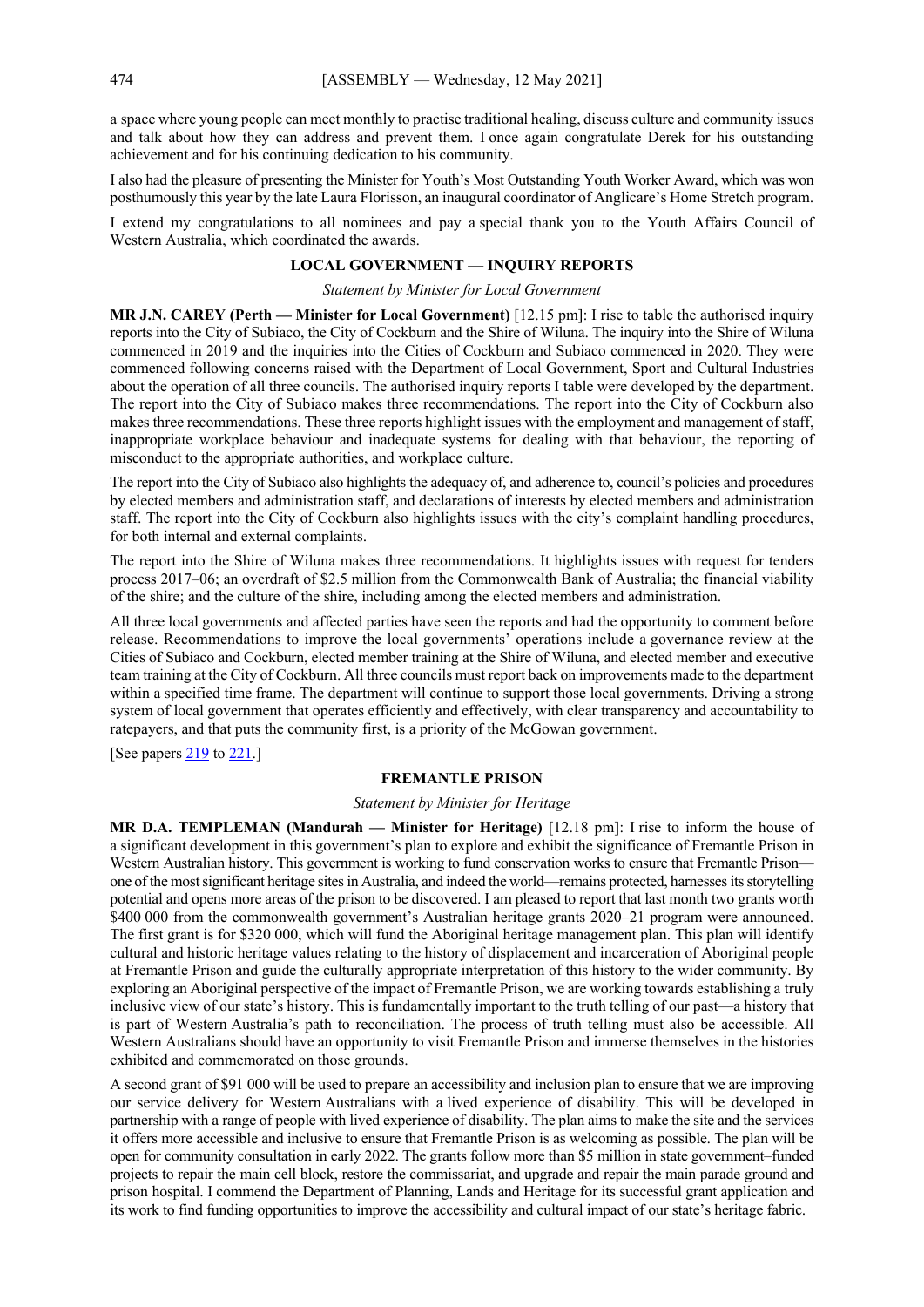### **FINANCIAL LEGISLATION AMENDMENT BILL 2021**

*Introduction and First Reading*

Bill introduced, on motion by **Mr M. McGowan (Treasurer)**, and read a first time.

Explanatory memorandum presented by the Treasurer.

*Second Reading*

#### **MR M. McGOWAN (Rockingham — Treasurer)** [12.21 pm]: I move —

That the bill be now read a second time.

The Financial Legislation Amendment Bill 2020 was introduced into the Legislative Council on 19 March 2020. Unfortunately, due to urgent legislation arising from the COVID-19 pandemic, as well as the government's significant legislative agenda, the bill lapsed upon the dissolution of the fortieth Parliament. The 2021 bill is in the same form as the previous bill that lapsed. It arises from the recommendations of two statutory reviews of the Financial Management Act 2006 undertaken in 2012 and 2017, in accordance with section 85 of the Financial Management Act.

The amendments proposed in the bill will support key reforms that will deliver a more effective and robust financial management framework. This will continue this government's strong focus on sound financial management and accountability. In broad terms, the amendments in the bill fall into two themes: improving governance and accountability, and improving efficiency and effectiveness. Importantly, the proposed amendments also address the findings and recommendations of recent reviews, including the service priority review and the special inquiry into government programs and projects. Although the majority of the amendments proposed in the bill are to the Financial Management Act, a small number of amendments are also proposed for the Loan Act 2017 and the Government Financial Responsibility Act 2000.

The bill will strengthen budget management practices by explicitly requiring an agency's accountable authority to operate within its approved expense limit as specified in the agency's resource agreement. Embedding this requirement in the FMA will enhance fiscal responsibility and accountability, and is crucial in ensuring that key performance measures are meaningful and observed.

The bill will also require agencies to formally notify their minister in the event they may be experiencing financial difficulty. The responsible minister is then required to confer with the Treasurer on a course of action to enable the agency to meet its financial obligations when they are due. Currently, this requirement is only included in a limited number of statutory authorities' enabling legislation, primarily those with a commercial focus. Although the FMA provides a strong framework of control over the authorisation and payment of money, it currently lacks an explicit constraint on agencies entering into an arrangement that effectively commits the state to a financial obligation and thereby potentially pre-empting the government's discretion in the matter.

To strengthen governance, the bill will require accountable authorities to ensure that agencies comply with state government policies on financial management. Importantly, agencies will be required to have policies and procedures on how officers of an agency may exercise the authority to enter into a financial obligation on behalf of the agency or the state. Furthermore, sound budgetary control will be reinforced through the introduction of a legislative requirement for agencies to establish a comprehensive framework of delegations and authorisations, including maintaining proper records and documentation. This is essential for enforcing stronger financial accountability controls across the public sector. It builds on the measures already implemented by this government to reinforce the independence of agencies' internal audit functions and the segregation of duties in the authorisation of payments. The bill also introduces amendments that enhance the efficiency and effectiveness of public sector financial management.

New and supplementary expenditures that have been incurred during the course of the year are currently required to be provided for in an appropriation act in the next or later financial year, in accordance with section 27 of the FMA. However, in recent years many of these supplementary appropriation bills have not passed the Parliament and lapsed, largely due to more urgent and competing priorities. Therefore, this bill proposes to deal with these expenditures as a standing appropriation and provide accountability to the Parliament by reporting these expenditures in the *Annual report on state finances*. Under the Government Financial Responsibility Act 2000, the *Annual report on state finances* must be tabled in Parliament within 90 days of the end of the financial year.

The bill also proposes amendments to provide for the automatic supply of moneys in an election year, such as this one, where the budget is typically handed down at a later date. If supply has not been granted by Parliament at the beginning of a financial year, the bill's amendments will permit the Treasurer to charge to the consolidated account up to 35 per cent of the total amount appropriated in the previous year, in order to meet payments for up to four months—up from two months currently—of the budget year. These amendments will allow adequate time for Parliament to examine the state's finances in an election year and to fund the core activities of government without resorting to a supply act for supply beyond the first two months of the current year.

The bill also provides a solution for the unintended build-up of agency holding account balances that comprise non-cash components of an agency's appropriation, such as depreciation and increases in leave liabilities. It was intended that over time, the holding account would fund relevant agency commitments. For example, holding account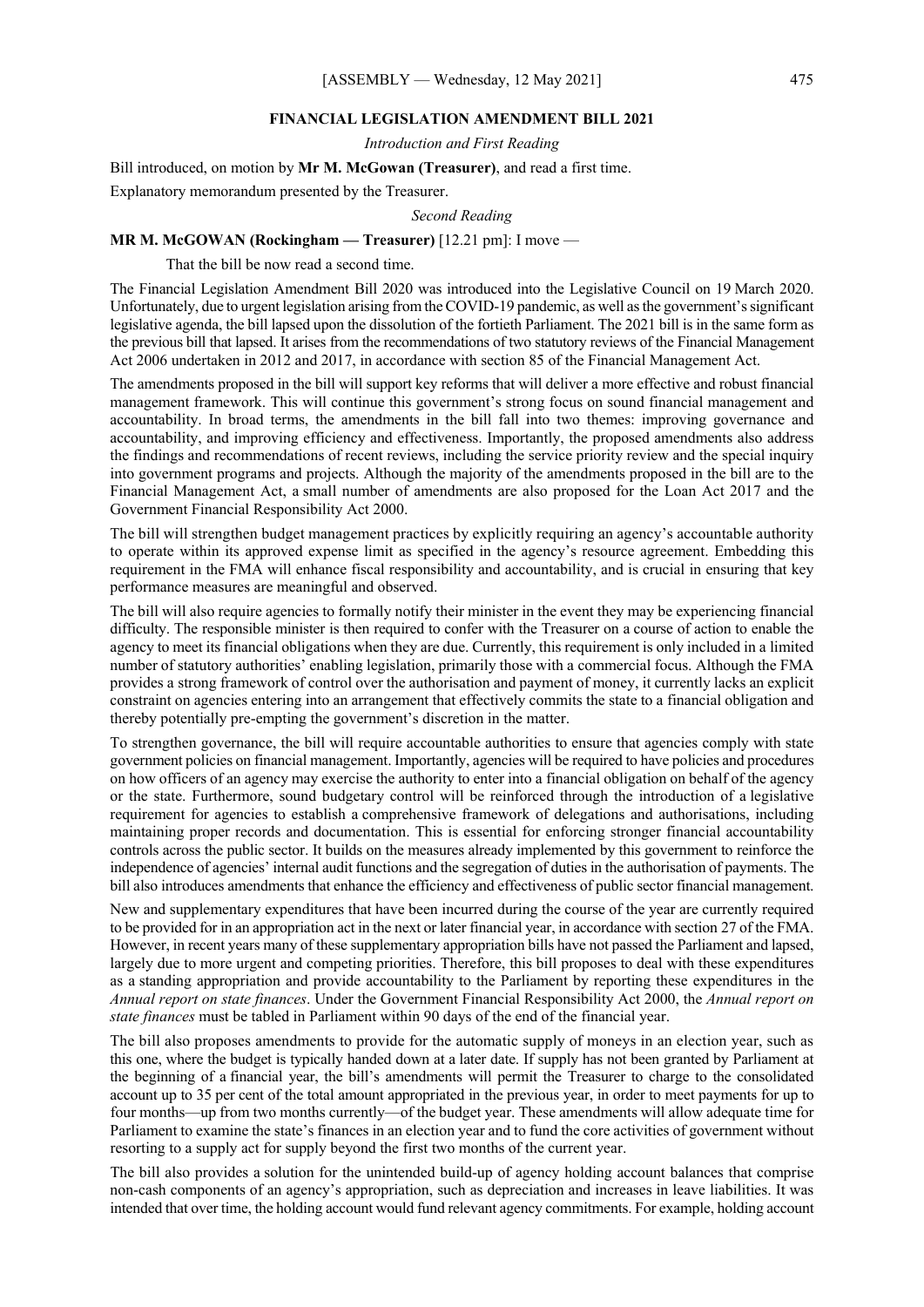balances built up through depreciation would fund like-for-like asset replacements. However, these balances, which impact the balance sheet, have been growing unabated, for reasons including the non-replacement of assets, due to, for example, changing technology, other funding options for capital and the overestimation of depreciation expenses. The proposed amendments will resolve this issue by permitting the Treasurer to direct all or part of agencies' non-cash balances standing to the credit of the holding account to the consolidated account, where these balances have built up and are not likely to be utilised.

The bill also addresses an existing anomaly in the Loan Act 2017 which does not allow for the temporary repayment and redraw of borrowings without impacting the total authorised borrowing limit. This means that short-term cash surpluses in the public bank account have generally been applied to investments rather than debt repayment, which is not optimal, given that interest earned on investments is typically less than the interest paid on borrowings. Proposed amendments to the Loan Act 2017 will resolve this legislative deficiency so that the temporary repayment and redraw of borrowings will not impact the authorised limit and allow better cash flow and liquidity management practices.

As part of this government's commitment to reducing red tape, the Governor's role in the approval of write-offs of public property and revenue and other debts due to a statutory authority or the state, as well as act-of-grace payments, has been replaced with the Treasurer. Although this will reduce the administrative burden on the Governor, it will not diminish accountability as agencies are required to not only maintain registers for write-offs and act-of-grace payments, but also disclose this information in their annual reports under the *Treasurer's instructions*. The overarching objective of the proposed recommendations is to "enable the public sector to do its job better", consistent with the service priority review. I note that these amendments are consistent with the recommendations made by the Joint Standing Committee on Audit. The bill includes amendments to reduce the financial reporting compliance burden for agencies, by allowing the Treasurer to exempt agencies from reporting key performance indicators in their annual reports when there is adequate justification. Key performance indicators are a significant component of the Western Australian outcome-based management framework, but compliance does not always mean responsible financial management, particularly when KPIs are not meaningful in helping to assess an agency's performance. Various reviews have recommended modifying the existing performance reporting regime to avoid key performance indicators for policy, planning and research functions, recognising that the value of these functions cannot be effectively assessed in this manner.

Other minor amendments to the Financial Management Act in the bill include: providing clarity to agencies on the requirements of resource agreements, and the operation and approval process of the annual estimates; broadening the definition of "relevant commitment" to provide the government with greater flexibility to respond to changing circumstances; and extending the statutory periodic review of the Financial Management Act from five to 10 years, reflecting the ongoing need for the act and the significant workload in undertaking the review. I note that this amendment will not preclude any other legislative amendment to be made in the interim.

Western Australia already has a good financial management framework, but we can and should seek to continually improve it. The Financial Legislation Amendment Bill 2021 will do this and will build on the McGowan government's commitment to strong financial management and accountability.

I commend the bill to the house.

Debate adjourned, on motion by **Mr P.J. Rundle**.

## **METROPOLITAN REGION SCHEME (BEELIAR WETLANDS) BILL 2021**

## *Introduction and First Reading*

Bill introduced, on motion by **Ms R. Saffioti (Minister for Planning)**, and read a first time.

Explanatory memorandum presented by the minister.

#### *Second Reading*

## **MS R. SAFFIOTI (West Swan — Minister for Planning)** [12.32 pm]: I move —

That the bill be now read a second time.

I am pleased to introduce legislation that will permanently protect Beeliar Regional Park—the Beeliar wetlands and forever exclude the area from development. This bill was presented to the Parliament in the last term. It passed the Legislative Assembly in 2019, but, unfortunately, could not be considered in the upper house due to the actions of delay by the Liberal Party.

We have made significant progress to save the Beeliar wetlands for future generations. Last year, we created an A-class conservation reserve of 610 hectares. Today, we are finishing the job to ensure that these highly valued wetlands remain protected for future generations.

The Beeliar wetlands are internationally and nationally significant. The vegetation communities found within Beeliar Regional Park are significant, as they represent communities that have been widely cleared from the Swan coastal plain. A number of areas in Beeliar Regional Park contain priority flora species. The wetlands and surrounding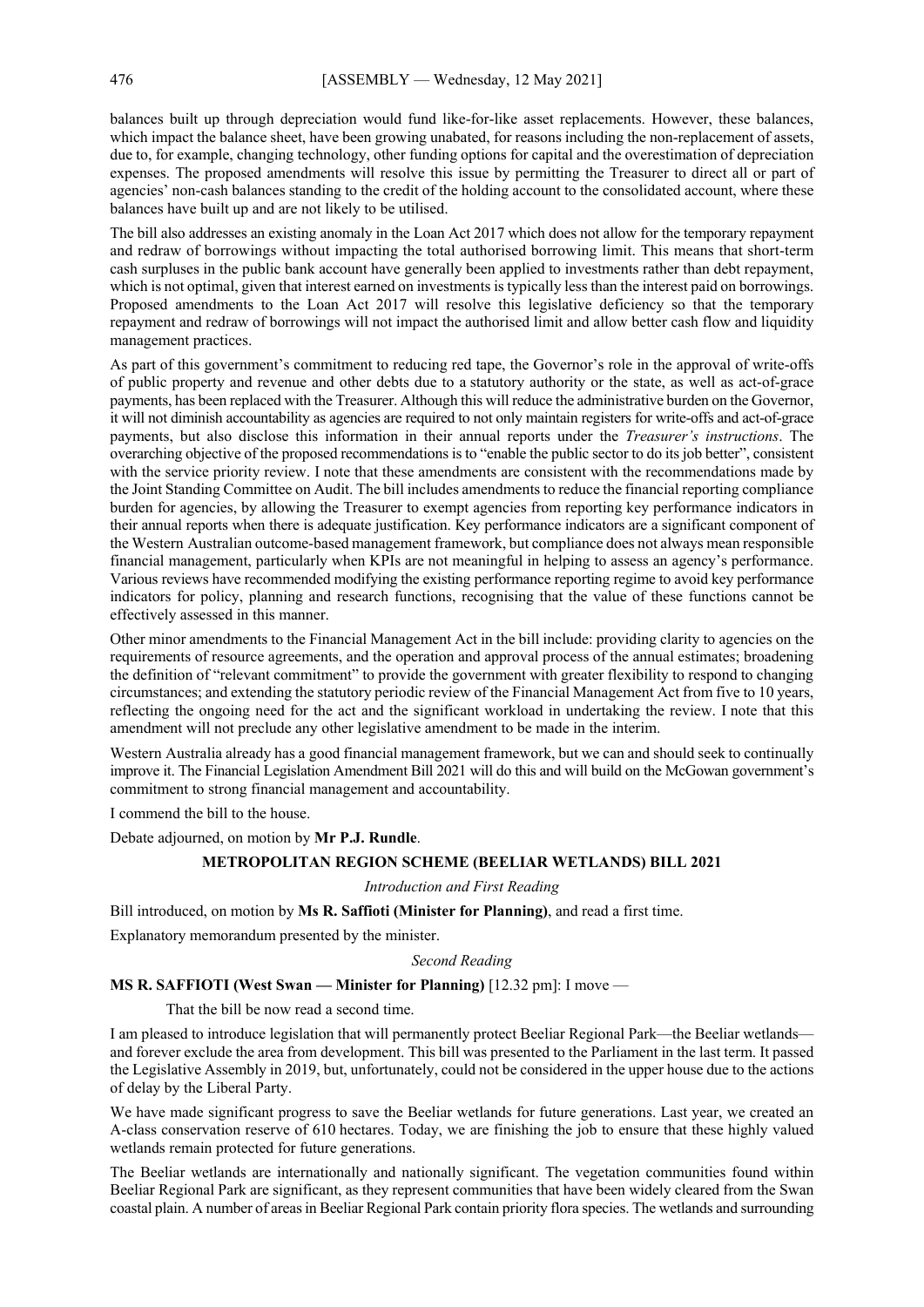areas provide important nesting and feeding habitats, as well as act as summer refuges for a diverse bird population. Beeliar Regional Park also has high cultural significance for Aboriginal people, particularly North Lake and Bibra Lake, which have spiritual importance.

The bill will rezone 34 hectares in the metropolitan region scheme from a primary regional roads reserve and urban zone to a parks and recreation reservation. A small area is also being zoned urban to reflect existing local roads. The 34 hectares are a key part of the Roe 8 reserve, which is now classified as an A-class reserve.

Land for future road corridors was reserved in the metropolitan region scheme in 1963 when the MRS was created. Since that time, development across the metropolitan area has expanded considerably and we have seen hundreds if not thousands of changes to the MRS. Although there has been and continues to be significant political debate about Roe 8 and the Perth Freight Link, it is our considered view that these reservations are no longer warranted given the environmental values of the wetlands and the government's freight strategy for the future.

In the short term, we are delivering on our commitment to increase the volume of freight on rail. The percentage of freight on rail has increased under the McGowan government to approximately 20 per cent and we will continue to work to increase this percentage even further. We are also working with industry to provide additional train paths for container freight and to facilitate the development of intermodal terminals. The intermodal network plan will provide for new and existing precincts to transfer freight efficiently from road to rail, further improving the competitiveness of rail. The movement of freight efficiently and safely around the state to our ports is a priority of this government. We are a trading state and we need to make sure that we can facilitate strong trade growth into the future.

The Westport Taskforce has recommended a new port in Kwinana and work is actively underway to deliver on this recommendation. So, too, is the work to plan the road and rail connections to this new port. This will not require the Roe 8 and 9 road reservations; instead, work is underway to plan the Thomas Road and Anketell Road east–west corridor.

In recent decades, we have seen the development of the eastern corridor with the Tonkin Highway projects, and new and significant development in transport planning. Tonkin Highway stretches from Muchea to just north of Byford, and works will soon commence to extend it to Mundijong. This significant corridor, together with the development of logistics parks and intermodals in Forrestfield, a new intermodal planned for Kenwick, and future possibilities of intermodals at Mundijong and Bullsbrook, show that this eastern corridor is growing in its importance to meet the freight challenge.

On this I want to refer to the Stephenson plan and some of the comments that have been made in this place about what it does or does not say. First of all, let me say that the Stephenson plan is more than 60 years old, and although it has been the fundamental guiding document for the development of Perth and Fremantle, things have changed dramatically. For example, road corridors like the extension of Tonkin Highway past Armadale and the extension of the freeways were never imagined. However, even the Stephenson plan—more than 60 years old—noted that the inner harbour had a limit and that the outer harbour would need to form a fundamental part of the Fremantle port over time.

Throughout the document, reference is made to the expansion of the Fremantle port to Cockburn Sound. On page 17 it notes —

The port will continue to grow, with increasing emphasis on the Outer Harbour in Cockburn Sound.

On page 136, the plan states —

There exists in the south-eastern part of Cockburn Sound area a vast hinterland capable of accommodating all the uses associated with a major port and industrial area without any of the restrictions on space, becoming more and more apparent, in the vicinity of the Inner Harbour.

It is clear the new port has always been on the agenda and part of the longer term plan. We are ensuring that we have dedicated freight corridors from the east to serve the new port.

Clause 4(1) of the bill will amend the metropolitan region scheme by deleting the primary regional roads reserve that traverses the Beeliar wetlands and a small portion of the urban zone, reserving that land for parks and recreation.

Clause 4(2) of the bill will amend the metropolitan region scheme by deleting a small portion of the primary regional roads reserve—shown in the area shaded reddish brown on the plan—and will zone that portion of land urban. This area will be zoned urban, rather than reserved for parks and recreation, in order to ensure consistency with the zoning of adjacent land. This will ensure that any use and development of land reserved for parks and recreation must preserve the natural environment and provide public recreational opportunities. Rezoning of the land through this bill will ensure that the Beeliar wetlands are preserved for the enjoyment of future generations.

The next stage of the process, after the bill has passed, will take place through a standard metropolitan region scheme amendment to engage on rezoning the remaining 84 hectares of land located to the west of North Lake Road that is currently designated as a primary regional road. We will be consulting widely with the community and other stakeholders on the most appropriate future use for this land through a separate planning investigation process.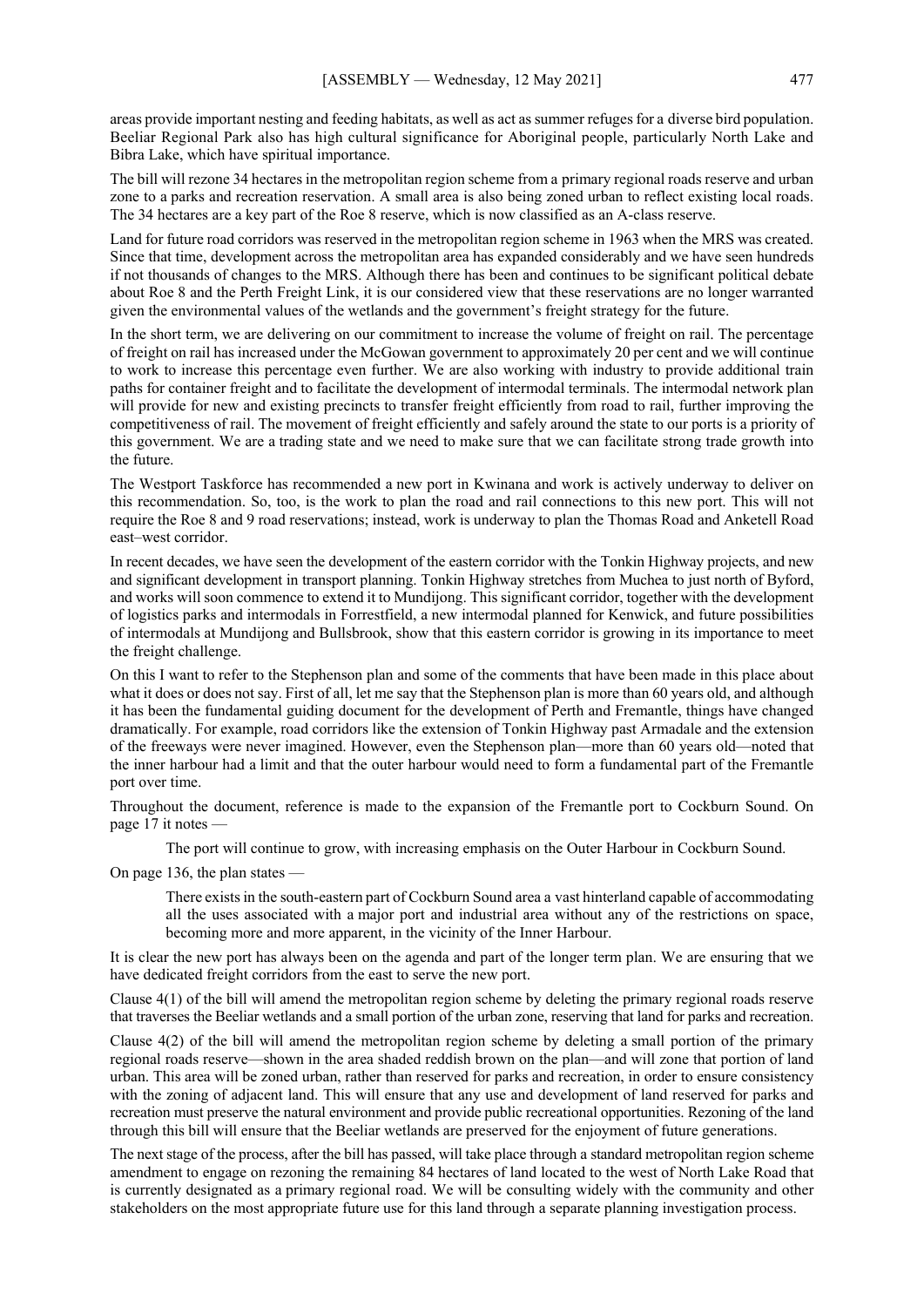The retention and protection of the Beeliar wetlands is an issue that we have taken to two elections. We have a clear mandate to deliver on this commitment. This bill will preserve these wetlands for future generations. I believe we need to put an end to the debate about development in this area once and for all. Let us ensure the Beeliar wetlands are protected and reserved for our use and benefit.

I commend the bill to the house.

Debate adjourned, on motion by **Mr P.J. Rundle**.

# **CONSERVATION AND LAND MANAGEMENT AMENDMENT BILL 2021**

*Introduction and First Reading*

Bill introduced, on motion by **Ms A. Sanderson (Minister for Environment)**, and read a first time.

Explanatory memorandum presented by the minister.

*Second Reading*

#### **MS A. SANDERSON (Morley — Minister for Environment)** [12.40 pm]: I move —

That the bill be now read a second time.

The purpose of the Conservation and Land Management Amendment Bill 2021 is to amend the Conservation and Land Management Act 1984—the CALM act—to implement government policy commitments including the joint vesting of marine parks with traditional owners. Traditional owners have long held aspirations to be joint managers of their sea and land country with a formal vesting interest.

In 2015, Parliament made changes to the CALM act enabling terrestrial reserves to be jointly vested with the Conservation and Parks Commission and an Aboriginal body corporate. The amendments in this bill extend the joint vesting provisions to marine parks, marine management areas and marine nature reserves.

Leading into the March 2017 election, the Labor Party said —

At its heart, A McGowan Labor Government will protect the rights of Traditional Owners to their land and sea Country. We will recognise rights through improved consultation, recognition of indigenous leadership in land management, supporting participation in economic activities on Country, and the joint vesting of marine parks.

As Minister for Environment, I am excited to deliver on this commitment as we implement the Plan for Our Parks initiative to jointly manage and jointly vest lands and waters with Aboriginal people. In delivering new and expanded reserves, we will deliver the intended environmental, social, cultural and economic benefits with traditional owners and learn from what they have to offer.

This bill will also recognise that the conservation purpose of marine parks includes the protection and conservation of the value of marine parks to the culture and heritage of Aboriginal people. This means that in special purpose areas, referred to as special purpose zones in management plans, the protection and conservation of Aboriginal culture and heritage values will be a conservation purpose in addition to the other purposes referred to in section 13(1) of the act that are considered when determining incompatible uses. This will ensure that when we design and manage marine reserves, traditional owner cultural heritage values will form part of the legislative framework governing the ongoing management of sea and land country. Special purpose zones in marine parks will continue to be identified through the well-established consultative marine park planning processes that require the approval of the Minister for Environment and the concurrence of the Minister for Mines and Petroleum and the Minister for Fisheries.

The bill also includes amendments that clarify the regulatory framework for the management of section 8C lands. Section 8C provides for unallocated crown land and unmanaged reserves to be managed by the CEO responsible for the CALM act, with the CEO's management functions for the land specified in the order. Crown land remains subject to the provisions of the Land Administration Act 1997 and its regulations. The amendments will clarify that the CALM act and its regulations will apply only to the extent specified in the section 8C order. Specifically, part IX of the CALM act, which provides for compliance and enforcement, and the Conservation and Land Management Regulations 2002 will apply only to land subject to a section 8C order if the section 8C order specifies that they apply. Similarly, a function of the CEO in section 33 of the CALM act will apply only if it is specified in the section 8C order.

Other amendments that the bill will make are administrative in nature and will update and modernise the CALM act in accordance with the government's goal of pursuing legislative reform to reduce red tape and ensure that legislation operates efficiently. These include amendments that will remove the requirement for permit and licence forms to be prescribed and other amendments to address miscellaneous minor anomalies and omissions.

I commend the bill to the house.

Debate adjourned, on motion by **Mr P.J. Rundle**.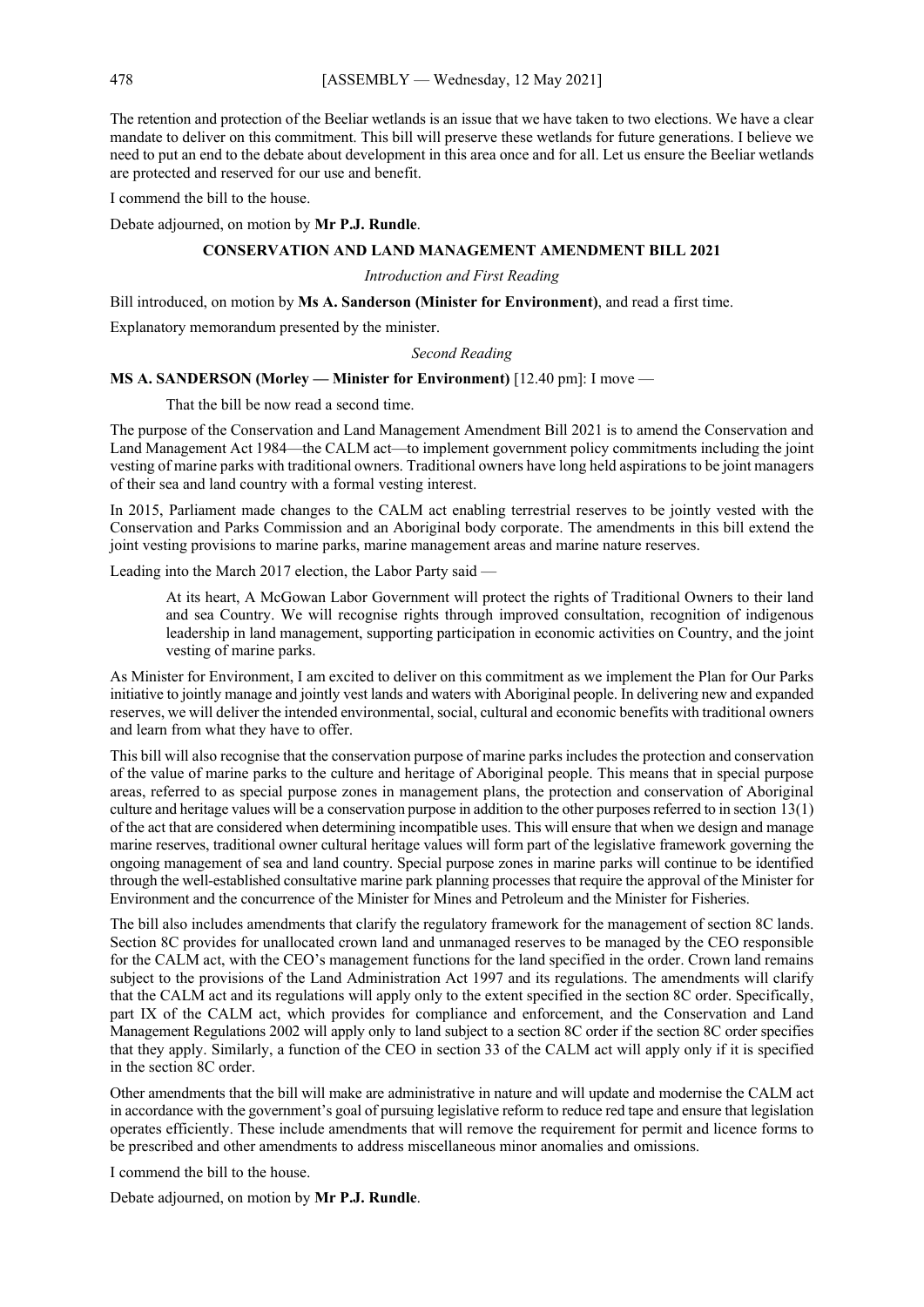## **SUNDAY ENTERTAINMENTS REPEAL BILL 2021**

*Introduction and First Reading*

Bill introduced, on motion by **Ms A. Sanderson (Minister for Commerce)**, and read a first time.

Explanatory memorandum presented by the minister.

*Second Reading*

#### **MS A. SANDERSON (Morley — Minister for Commerce)** [12.44 pm]: I move —

That the bill be now read a second time.

Today I introduce the Sunday Entertainments Repeal Bill 2021. The bill will repeal the Sunday Entertainments Act 1979, which restricts the keeping, opening or use of premises for paid public entertainment or amusement on Sundays, Christmas Day or Good Friday unless the minister has issued a permit or granted an exemption to allow a place to open on those days.

Since 1979, ministers of successive governments have granted permanent exemptions for paid entertainment on Sundays and short-term permits on Christmas Day and Good Friday. Permanent exemption notices published in the *Government Gazette* and permits issued in writing allow cinemas, sporting events, live music performances, carnivals, festivals and the like to operate. Requests for exemptions or permits are not contested and are granted as a matter of routine. In recent years, most applications for short-term permits are to allow cinemas, ice rinks, snooker centres, cultural festivals and sporting events which charge for entry to operate on Good Friday. In 2019, a permit was granted for an AFL match featuring the West Coast Eagles to be held on Good Friday with over 40 000 spectators in attendance.

Through Streamline WA, the McGowan government has made a commitment to improve the quality of regulation and remove regulation that is no longer relevant. The process of having to apply for an exemption places an unnecessary administrative burden on businesses. Government agencies also incur financial costs because there are requirements to publish exemption notices in the *Government Gazette* and issue permits in writing.

The Sunday Entertainments Act is out of step with contemporary community practices and attitudes towards holding paid entertainment, sports events and amusements on the mentioned days. In summary, the act is no longer relevant and should be repealed. Some members may recall that legislation to repeal the act was previously brought before Parliament. On both occasions the repeal bills lapsed due to the proroguing of Parliament before the state elections in 2017 and 2021.

I commend the bill to the house.

Debate adjourned, on motion by **Mr P.J. Rundle**.

## **AQUATIC RESOURCES MANAGEMENT AMENDMENT BILL 2021**

# *Introduction and First Reading*

Bill introduced, on motion by **Mr D.T. Punch (Minister for Fisheries)**, and read a first time.

Explanatory memorandum presented by the minister.

#### *Second Reading*

## **MR D.T. PUNCH (Bunbury — Minister for Fisheries)** [12.47 pm]: I move —

That the bill be now read a second time.

The Aquatic Resources Management Amendment Bill 2021 will amend the Aquatic Resources Management Act 2016, known as ARMA. It is worth noting that the fortieth Parliament dealt with an almost identical bill and it was agreed to by both sides of the chamber. This speech and indeed the bill itself are largely the same as the previous version, with the difference that we have included an amendment that was advanced during debate in the previous Parliament that requires a review of the operation of ARMA in five years' time. I look forward to progressing this legislation so that the Aquatic Resources Management Act becomes operational.

The focus of ARMA is to ensure the ecologically sustainable development of Western Australia's living aquatic biological resources and ecosystems by protecting these resources from over-exploitation and the threats posed by diseases and harmful imported organisms, while encouraging the development of the industries and activities associated with their use. A key feature of ARMA is the inclusion of a structured approach to the provision of secure fishing access rights for all sectors within the context of sustainability. ARMA extends the transparency and focus of historic fisheries management by establishing an integrated cross-sectoral planning and management framework for aquatic biological resources, which sets up how a resource will be managed, the level of exploitation to be allowed, the level of the resource that must be maintained for sustainability purposes, the setting of total allowable catches and the access rights to the resource. Importantly, ARMA provides for the continuity of existing management arrangements and resource access rights for the state's commercial fishing industries until each is separately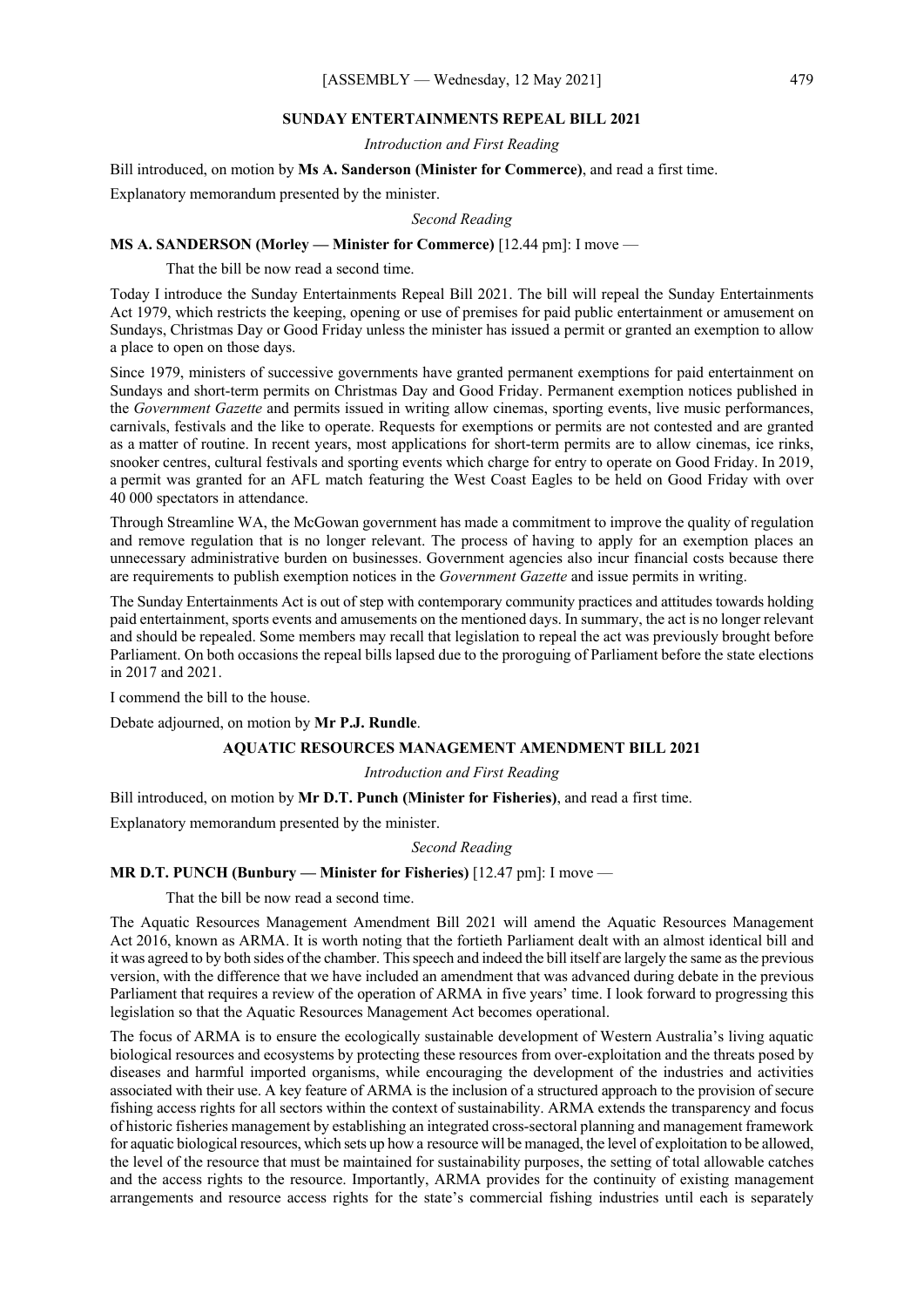migrated to the new legislative framework. The need to provide for an orderly transition to the new legislative framework has resulted in this bill. As part of preparing for ARMA implementation, it was discovered that ARMA did not provide enough flexibility to allow different types of resource shares to be provided for in the strategy and planning documents for a managed aquatic resource. As a result, it would be impossible for multi-zone, multi-species or multi-gear fisheries to be transitioned to managed aquatic resources under ARMA.

When ARMA comes into operation, it will replace the Fish Resources Management Act 1994 and the Pearling Act 1990 as the primary legislation for the management of Western Australia's fisheries and aquatic biological resources. The pearl oyster fishery is currently managed by the use of zones, and the government and key stakeholders all wish for this approach to management to continue under ARMA. The amendments in this bill are required to facilitate and continue this type of resource management. The bill makes three additional key amendments.

Firstly, the bill seeks to amend the meaning of an aquatic resource to allow the resource to be further defined by the type of gear or method used to take the resource. This will provide for the continuation of separate management arrangements in situations in which multiple fishing activities occur on a single species or species group, but in which the nature of these activities is too different for them to be dealt with effectively under a single aquatic resource management strategy called ARMS.

Secondly, the bill will remove the requirement for the CEO to publish notice of a decision to grant, vary or transfer an aquaculture licence. Under ARMA, aquaculture licences will now include licences for pearl oyster, *Pinctada maxima*, aquaculture. There is no requirement under the Pearling Act 1990 to advertise such decisions. The imposition of a new obligation to advertise these decisions was an unintended consequence of ARMA. Importantly, this streamlining of administrative processes will not diminish transparency around decisions relating to aquaculture or preclude opportunities for third parties to have input into decision-making.

Thirdly, the amendment bill introduces a requirement for the minister to review the operation and effectiveness of ARMA after five years from the repeal of the Pearling Act 1990. A report of the review will be laid before each house of Parliament. The review process is likely to be linked to the revocation of the Pearling Act 1990 because, as some parts of ARMA have already commenced, providing for a specific event rather than the commencement of the act is required. The five-year review will consider whether the operation of the act is achieving its intended outcomes, including how the pearling aquatic resource and other resources subsequently transitioned to the new management framework are operating under ARMA.

Finally, the bill makes a number of minor administrative amendments to ARMA.

I commend the bill to the house.

Debate adjourned, on motion by **Mr P.J. Rundle**.

#### **ADDRESS-IN-REPLY**

*Motion*

Resumed from 11 May on the following motion moved by Ms L. Dalton —

That the following Address-in-Reply to His Excellency's speech be agreed to —

To His Excellency the Honourable Kim Beazley, AC, Governor of the State of Western Australia.

May it please Your Excellency —

We, the Legislative Assembly of the Parliament of the State of Western Australia in Parliament assembled, beg to express loyalty to our Most Gracious Sovereign, and to thank Your Excellency for the speech you have been pleased to address to Parliament.

**MR P.J. RUNDLE (Roe)** [12.53 pm]: I look forward to contributing to the Address-in-Reply debate today. Firstly, I welcome all new members into the house. Obviously, most of them are from the other side, but I certainly welcome all those members and look forward to their contributions in the years ahead. I also congratulate Madam Speaker on her election and all our Acting Speakers in the chamber.

The first thing I would like to express is my regret at losing, I think, one of Parliament's hardest working and most genuine politicians in Terry Redman, the former member for Warren–Blackwood. I wish Terry and Marie all the best in their future ventures. I know Terry had a lot of respect in here, and many people, including staff and members, have asked me whether they can mention Terry's great contribution. We obviously look forward to the new member for Warren–Blackwood's contribution, but Terry was a great member. He was a hard worker. I know he is working hard on fencing his block down there in Denmark at the moment, so that is a bit of a change! I also acknowledge Deb and Jeanette in his office who did a great job.

I am also obviously sad to see Ian Blayney lose his seat as the member for Geraldton. He was a consummate local representative, and he had that ability to think deeply and strategically. Many of his ideas on the likes of the ag department and the agricultural system in WA were very good. Not all of them saw the light of day, but I think he was also a great local representative. The new member for Geraldton will have big shoes to fill there as well.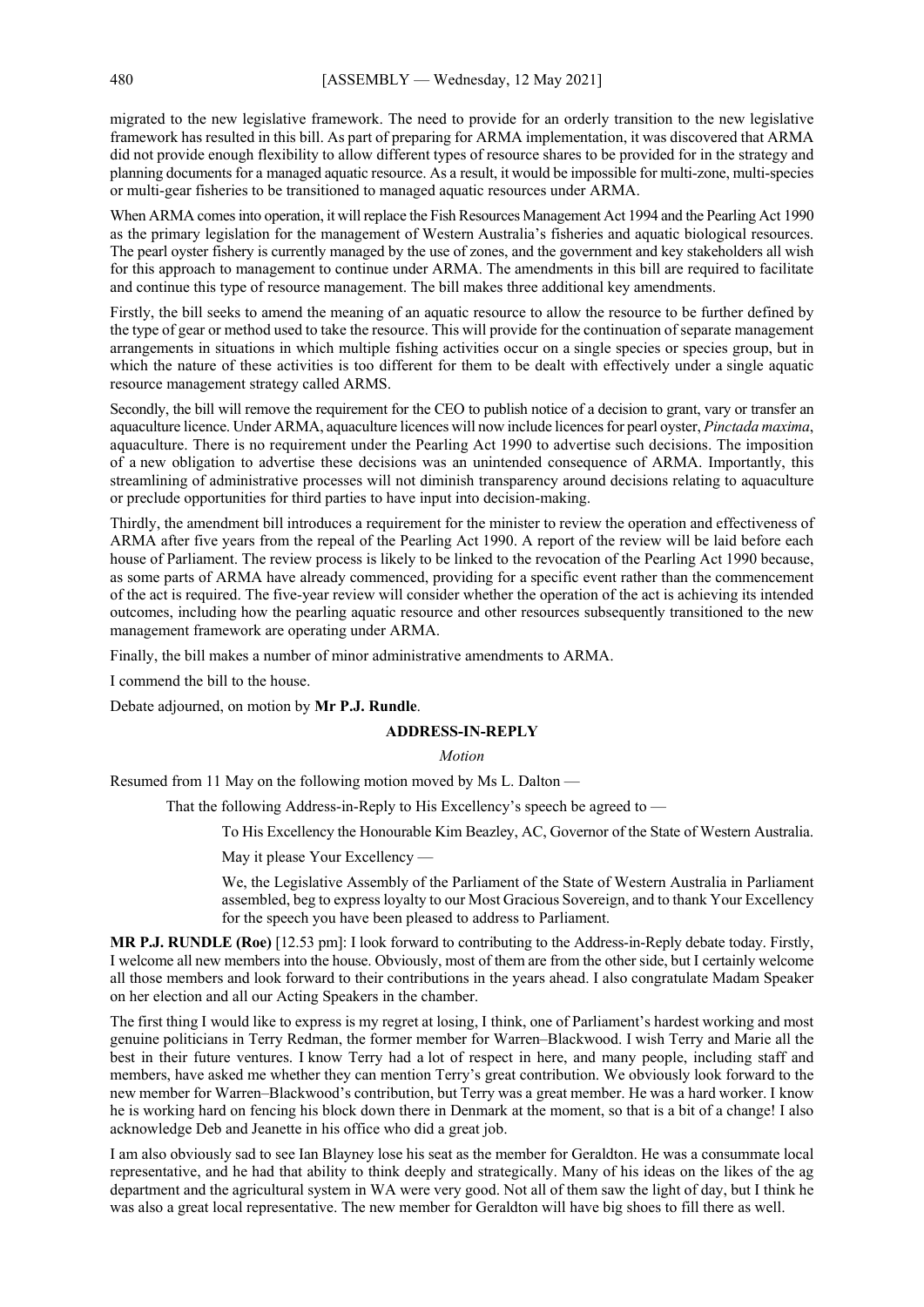In the other place, I will be sorry to see Colin Holt and Jacqui Boydell retire. They have made a large contribution over their time. I welcome James Hayward as our new representative for the South West Region in the other place.

I would like to thank all of the people in the electorate of Roe who voted for me. I believe in local representation, and I believe that means representing everyone in the electorate, whether they voted for me or not. I would like to especially thank all members of our branches for their support, especially over the pre-polling period of nearly three weeks, and I think all members of the chamber will understand how draining that was. We need that support. Personally, I believe the pre-polling is too long. Too many things can change over that time. I would like to see much better advertising of the pre-polling scenario, because a lot of people, especially in regional areas, did not realise it was happening until word of mouth got out. That is an improvement that could be made. In an electorate like mine, which is two and a half times the size of Switzerland, you need that support. Members in our branches in Narrogin, Kojonup, Katanning, Esperance and the lakes were very much appreciated. I would like to thank my family members, Andrea, James and Sam, for their support. I thank my parents, June and Bronte, who came up faithfully from Albany every week to help us out on pre-polling. I also thank my office staff, Sally, Nat, Jill and Dorothy. The general National Party support network is much appreciated. I am very comfortable with the alliance agreement, and I look forward to working with the Liberal Party team in the years ahead. We will certainly give it our best shot.

Due to the redistribution of electoral boundaries, I have picked up the Shire of Jerramungup, which includes Boxwood Hill, Bremer Bay and Gairdner. Just as an aside, I have been paying for the member for Albany's book prize at the school awards for the last four years, but we only just picked that up last year! I might have to put a stop to that now. I will pick it up now, but I will be mentioning that to the past member for Albany when I see him! In gaining Jerramungup, I lost Wickepin, Kulin and Cuballing. I was very disappointed to lose those three shires. It is great to deal with those local governments. We have done a lot of work together. I know our leader, Mia Davies, will represent them well; however, I am disappointed to lose those towns after working with them for the last four years. Of course, I also look forward to the Kulin Bush Races, which is a great event in our wheatbelt and something I recommend everyone here in the chamber go to at some time during their lives. It is a fantastic event. During my doorknocking of these new areas in the pre-election period, I certainly noticed there were some issues, especially in Jerramungup. It has a real issue with a lack of medical providers. We need to keep working hard on that. Jerramungup is a fair way from Albany. Temporary arrangements have been made so that doctors visit from Albany when possible, so there is no real continuity. Bremer Bay is a very interesting town in the Shire of Jerramungup. Its population of around 500 people goes up to 10 000 people during the Easter period, long weekends and the Christmas period. The power supply is put under a massive amount of pressure and there are outages right in those peak periods. Another issue, which I will be speaking to the Minister for Health about, is the medical centre in Bremer Bay. We nearly had it over the line about seven years ago when I was the chairman of the Great Southern Development Commission. Unfortunately, it is still in a bad state. We look forward to a new medical centre being built under the Labor government, hopefully, in the not-too-distant future.

I would like to move on to the election. It was certainly a big win, obviously by the Labor Party. I congratulate the Premier and his team on the overwhelming vote of confidence bestowed on him by the electorate, but my concern is that this election was decided on the handling of the COVID situation. It was decided on one issue. Issues like the Schools of the Air, Moora Residential College, community resource centre funding, Perth Modern School and the gold tax all disappeared into the background. I would have hoped the electorate would have had these issues in the back of their mind, but obviously they were overwhelmed by the Labor Party's marketing campaign, I suppose we might call it. Every candidate was put next to a photo of the Premier, saying, "We'll keep you strong. We'll keep you safe". I guess it worked, but those were the issues over the last four years that we need to keep in mind. I remind our constituents of those issues.

An example was during the pre-polling in Esperance. The Labor Party members in their red shirts were handing out how-to-vote cards and saying, "Vote for Mark McGowan. He'll keep you safe." We needed to remind people that Mark McGowan was not their local member. It was a good marketing campaign, but constituents need to remember that when they have an issue, they will go to their local member. If someone has an issue in Carnarvon, they will go to the member for North West Central's office, not to Rockingham, where the Premier is.

**Mr V.A. Catania**: I'll send it on to Rockingham!

**Mr P.J. RUNDLE**: The member will not get much response.

I found it quite disturbing when my opponent from the Labor Party, Brad Willis, was standing at the polling place in Esperance and saying, "Vote for Mark McGowan." I said to Brad, "Brad, you're the candidate. Why don't you say, 'Vote for me; I'm Brad'?"

#### **Mr P. Papalia** interjected.

**Mr P.J. RUNDLE**: No, local representation.

That was concerning but, as I said, it obviously worked. The problem is that when it is all about one person, it is a kind of adulation, in a way, which is fraught with problems. I am concerned that we will have a scenario in which there will be autocratic rule. There will be an element of megalomania. I am disappointed that the Premier could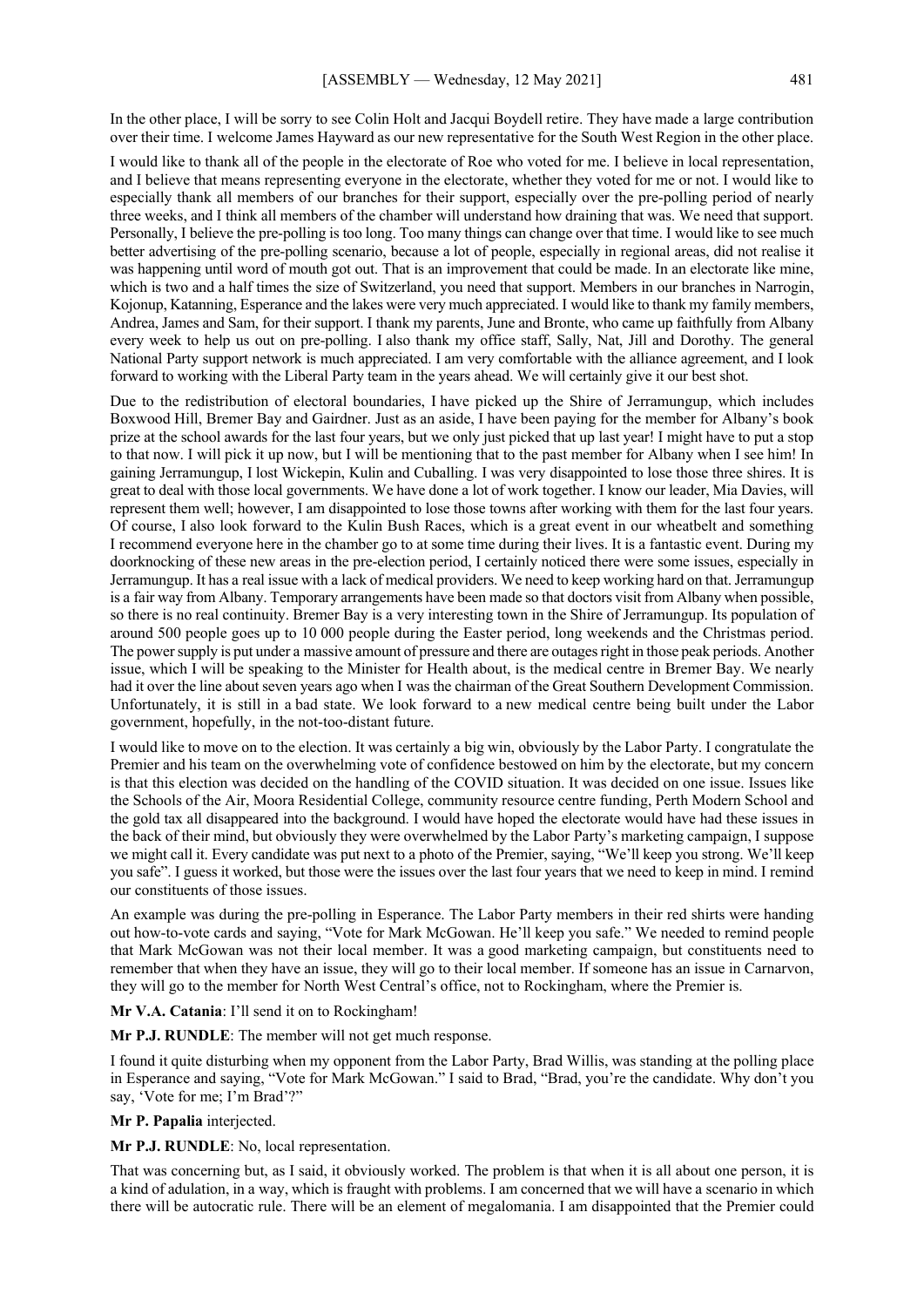not find one person out of his 75 other members who could be the Treasurer. I would have thought that out of the 75 other members, he would have been able to find someone who was fit to be Treasurer. I think there is a risk of the Premier believing in his power and not listening to other perspectives.

Another thing that really concerns me is what has been playing out with the COVID press conferences. As the member for North West Central said last week, when things are going well, it is "Good News Mark" out the front. When things are not going quite so well, the Deputy Premier is included. When things are going very poorly, the Chief Health Officer is wheeled out.

Several members interjected.

**Mr P.J. RUNDLE**: We have hardly heard from him; that is right. When things are not going too well, out he comes. It is not the way to go. We have heard from the Chief Health Officers in Queensland, New South Wales and Victoria, but we barely hear from the Chief Health Officer here.

Several members interjected.

#### *Point of Order*

**Mr V.A. CATANIA**: I have a point of order, Mr Acting Speaker, about the noise coming from the peanut gallery over there. Can you please tell them to be quiet?

**The ACTING SPEAKER (Mr D.A.E. Scaife)**: There is no point of order. Thank you, member. The member for Roe is on his feet. I do not think he is far from finishing. If we could hear the rest of his speech in silence, that would be great. Carry on, member for Roe.

#### *Debate Resumed*

**Mr P.J. RUNDLE**: Thank you, Mr Acting Speaker. I will also pass on my regret about losing Minister Tinley as the Minister for Housing. I thought he was an excellent minister. I look forward to the new ministers learning from him about responding to correspondence. He was by far the most efficient minister in responding to requests, correspondence and constituent issues. I certainly regret losing him due to union alignments, I assume. It is very disappointing.

I would like to move on to my shadow portfolios of education and training; sport and recreation; and racing and gaming. I certainly very much look forward to working in the education shadow portfolio. I have already met with the Principals' Federation of Western Australia and the Department of Education and I look forward to engaging with the State School Teachers' Union of Western Australia, Catholic Education WA and the like. I have always said that good leadership in a school is essential. Every child in the state, wherever they live, deserves a good education, and an essential part of that is good leadership and staff, as well as a commitment from that leadership and staff to their community. That cannot be underestimated.

Another element to that, especially in our regional areas, is the Government Regional Officers' Housing. This issue has already been raised during this term. I note from an answer to a question on notice asked by Mr Tony Krsticevic in 2019–20 that 68 GROH houses were sold at a value of \$10 million. I do not know what is going on or the mindset behind that but I do know that when a principal and a new teacher came to Nyabing, they could not find appropriate housing. We are asking professionals to up-end their lives and move to smaller communities, but they are given housing that is unfit for their positions. That is something I will focus on.

Another issue is the increase in the budget for orange school buses in the regions. What I believe has happened is the Minister for Transport has issued a directive to the school bus service to cut every school bus where possible and funnel the funding into Metronet. We have a scenario here whereby people in the regions and their children are being disadvantaged. We need to have the right people working in school bus services.

## **Mr P. Papalia** interjected.

## **The DEPUTY SPEAKER**: Minister for Police!

**Mr P.J. RUNDLE**: We need people with empathy to work in school bus services, who understand what it is like to be isolated and to have their four or five-year-old child on a bus for an hour when they live only 15 minutes from town. I am really concerned with the government's level of austerity and that, despite a \$4 billion surplus coming up, it is cutting things like school bus services. That is a real issue.

Education and training is another element. I am concerned about an issue that the Leader of the Liberal Party brought up the other day. The number of trade apprenticeships that have been completed has reduced by nearly 3 000 over the last four years of this government—the number has halved! The Premier talks about TAFE fees and the rest of it, but he has dropped the ball on trade apprenticeships. Somewhere along the line something has gone adrift, and this government needs to address it.

I am certainly looking forward to my shadow portfolios of sport and recreation, and racing and gaming. Several issues are cropping up at the moment. We look forward to keeping the government to account on them. We know about the Perth Casino Royal Commission at the moment. In some ways, I look forward to seeing what comes out of that. I have some real concerns about governance.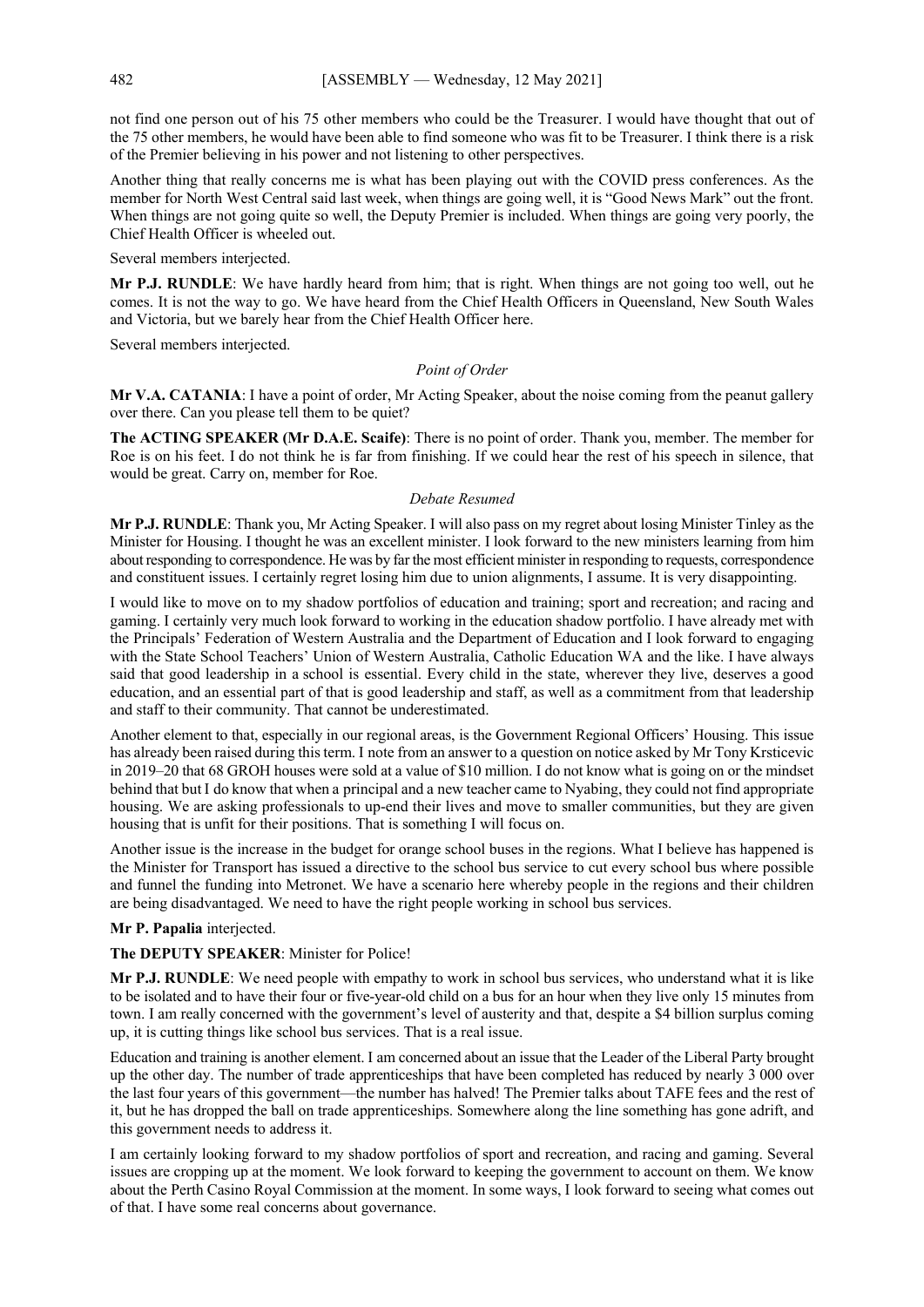#### [Member's time extended.]

**Mr P.J. RUNDLE**: I also look forward to questioning what is going on with the super-departments. The Premier said yesterday that the number of departments has gone down from 41 to 25, and it looks like governance has gone down with it. The super-department scenario is starting to show cracks, and we are seeing an example of this at the moment. I certainly look forward to questioning those elements.

Briefly, on health, I will mention once again ambulance ramping and the pressure on our doctors and nurses, who are doing a great job. I do not think anyone understands the pressure they are under. We need to give them support. This government needs to look at advertising and filling positions. As of today, over 300 health positions have been advertised, with over 120 in the regions. We had the cancellation of all category 2 and 3 surgeries and hospitals were basically empty most of last year. I think the Department of Health forgot to fill those positions and the system is now under stress as it tries to fill them. I am also concerned about category 1 surgeries, which, supposedly, were not being cancelled. I have a 32-year-old constituent whose category 1 surgery was cancelled in March 2020, and it took over a year for him to get back on the list. He had two heart attacks in the meantime! That is the sort of thing that worries me about our health system. When we have people ringing talkback radio about it, we know we have a system in crisis.

Of course, mental health is also a real issue. Everyone in this chamber understands that we have some real issues cropping up from the COVID scenario, with children and adults experiencing anxiety. Issues have also cropped up with newborn babies and their parents. After mothers have had their babies, their husbands have not been able to come down to the ward to see them. That has caused a massive amount of stress and anxiety for some of our families. I cannot understand what is going on there. The government released thousands of people out into the regions on the Anzac Day weekend, but at the same time, partners were not allowed down to the ward to see their partner and baby. I think we have got some things out of proportion there.

I will briefly mention electoral reform, because this is one of the real disappointments I have with this new government. Labor repeatedly said during the election campaign that it was not on the agenda. I remember when the Premier was in Albany, with the former member for Albany at one shoulder and the new candidate for Albany at the other, being asked by Dan Mercer, "Is electoral reform on the agenda?" The Premier's answer was, "No, it is not on the agenda." He asked that question five times, and five times he was told, "It is not on the agenda."

**Mr M.J. Folkard** interjected.

**Mr P.J. RUNDLE**: What has happened? Member for Burns Beach, members were sworn in on the opening day of Parliament and the next day the Minister for Electoral Affairs announced that a review was being established!

**Mr M.J. Folkard** interjected.

**The DEPUTY SPEAKER**: Member for Burns Beach!

**Mr P.J. RUNDLE**: I find it bizarre!

**Mr M.J. Folkard** interjected.

**Mr P.J. RUNDLE**: They only waited one day!

#### *Point of Order*

**Dr D.J. HONEY:** Standing order 95 states, "Members will not converse noisily or otherwise disturb the proceedings." We are having nothing but disturbance from the member for Burns Beach; and can I say this has become a feature of this chamber.

**The DEPUTY SPEAKER**: No, you cannot, member for Cottesloe. It is not a point of order.

**Dr D.J. HONEY**: It is under standing order 95!

**The DEPUTY SPEAKER**: No; he is not having a conversation; he is just yelling out.

**Dr D.J. Honey** interjected.

**The DEPUTY SPEAKER**: Member for Cottesloe! Carry on, member for Roe.

#### *Debate Resumed*

**Mr P.J. RUNDLE**: I express my concern that three of the four review panellists, who are supposedly independent, have already put out over the last couple of years their preference for electoral reform and reducing regional representation. How do members think that makes the people of regional Western Australia feel? Three out of four independent panellists have already expressed their feelings in black and white. Members can imagine how disappointed our regional constituents are.

**Mr M.J. Folkard** interjected.

**The DEPUTY SPEAKER**: Member for Burns Beach!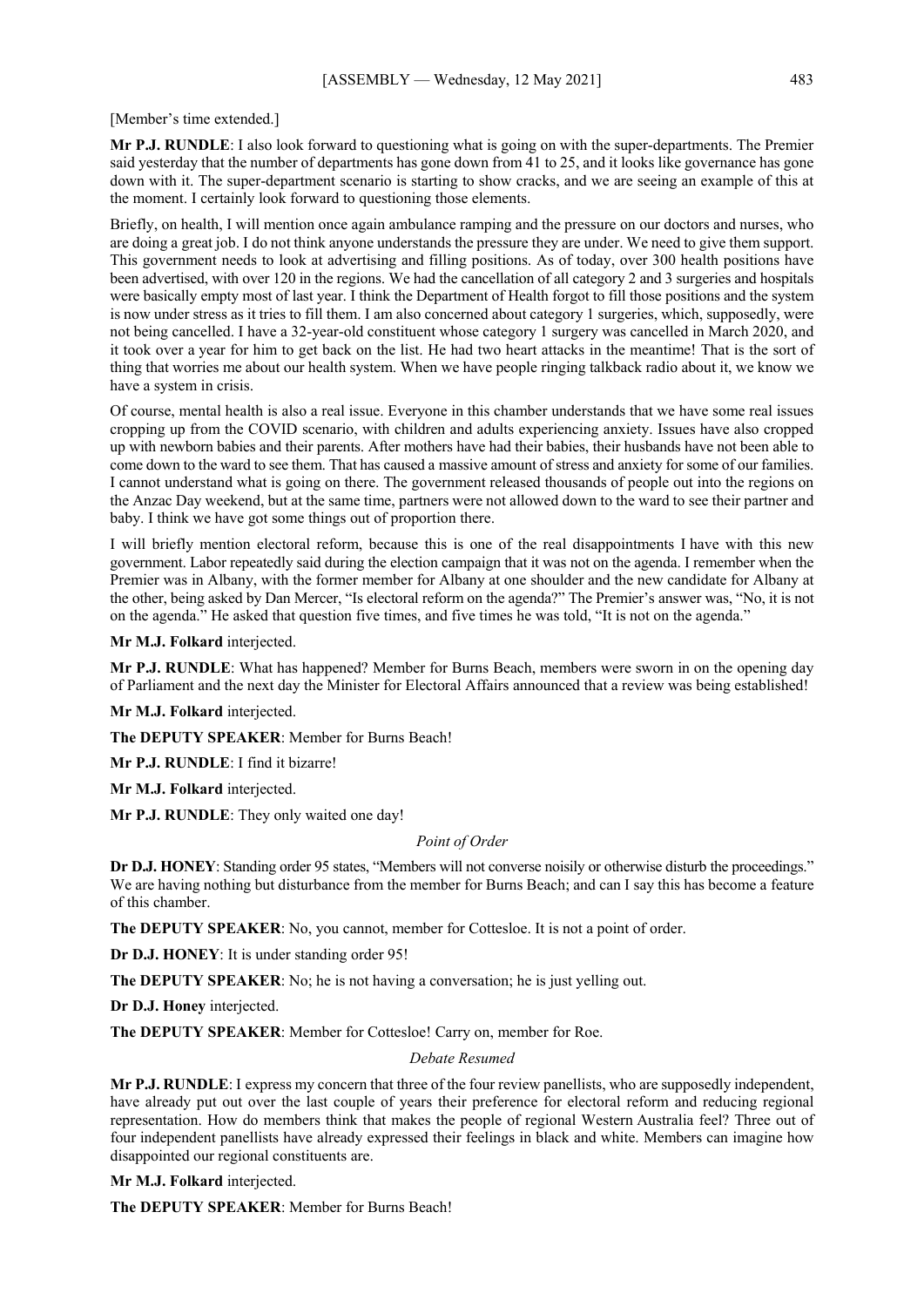#### *Point of Order*

**Mr V.A. CATANIA**: Clearly, the member for Burns Beach's facial hair has got to him!

**The DEPUTY SPEAKER**: Can you sit down, please. Thank you. Do not abuse the point of order process in the future. Member for Burns Beach, I call you for the first time.

#### *Debate Resumed*

**Mr P.J. RUNDLE**: You are the first person to be called to order in the new chamber, member for Burns Beach.

**The DEPUTY SPEAKER**: No, he is not, actually!

**Mr P.J. RUNDLE**: Three of the four review panellists are not independent. I want to put that on the record. The Minister for Electoral Affairs is using smoke and mirrors and is blaming it on Wilson Tucker, who was elected to the other place with 98 votes. That is the entree, but the main course is about reducing regional representation. We will be making that clear to our regional constituents. Will every regional Labor member in this Parliament vote to reduce regional representation? I will be very curious to find out. Will the member for Kalgoorlie, who sits over here on my left-hand side, vote to reduce regional representation? I ask the same question of the member for Mandurah over there.

**Mr D.A. Templeman** interjected.

**Mr P.J. RUNDLE**: He will not be voting for reducing regional representation.

**Mr V.A. Catania**: Mandurah has a fuel card.

**Mr D.A. Templeman**: We don't get the fuel card. What do you want me to say?

**Mr P.J. RUNDLE**: I want the member for Mandurah to vote against electoral reform to reduce the number of regional members.

**Mr D.A. Templeman**: We already have electoral reform in Mandurah. We have one vote, one value.

**Mr P.J. RUNDLE**: I am certainly not looking forward to the type of electoral reform that the Minister for Electoral Affairs is proposing.

**Mr R.S. Love**: I don't think Mandurah is a very good target for electoral reform; it's city based.

**Mr P.J. RUNDLE**: I think so. As I said, where does 70 per cent of our state revenue come from? It comes from the regions. Regional people pay higher airfares and higher fuel costs but have no public transport. The list goes on, so I am looking forward to regional members, especially those in the other place, voting themselves out of a job, member for North West Central. I will say that they will be caught between voting for the party and voting themselves out of a job.

**Mr V.A. Catania**: Like a farm full of sheep.

**Mr P.J. RUNDLE**: Absolutely. They are my concerns.

On a positive note, I would like to mention the opening of the Esperance tanker jetty back in March. It was certainly an excellent day. I look forward also to the opening of the new South Regional TAFE Esperance campus in the foreseeable future—somewhere around July, I believe.

In closing, I would like to mention my concern at the way this government has handled the COVID-19 crisis and I guess the effect it has had on my constituents and the small businesses in my area. We saw the release of people on the Friday night of the Anzac weekend. People poured out into the regions but on the Saturday night they got the news that they had to be locked down in the region. Trade at many of the small businesses in the likes of Esperance was down for sure. The Narrogin trots and the speedway were cancelled and there were numerous withdrawals of people from accommodation. Many of our service stations in places such as Williams that rely on trade during long weekends were left with no passing traffic.

I think there was a major effect on many of our businesses in the regions. It is really quite concerning that this government did not take this into account. There are some real issues. We cannot keep having snap lockdowns and breaks in the traffic. These things affect our regional businesses.

*Amendment to Motion*

# **Mr P.J. RUNDLE**: I move —

That the following words be added to the motion —

but regret to inform His Excellency that the McGowan government's COVID-19 management including snap lockdowns as a result of its failed hotel quarantine system is having a dramatic impact on small businesses and events across Western Australia, creating uncertainty for the sector

**MR V.A. CATANIA (North West Central)** [1.23 pm]: I rise to support the amendment moved by the member for Roe. We have had many debates in this house on how small businesses and events have been affected by the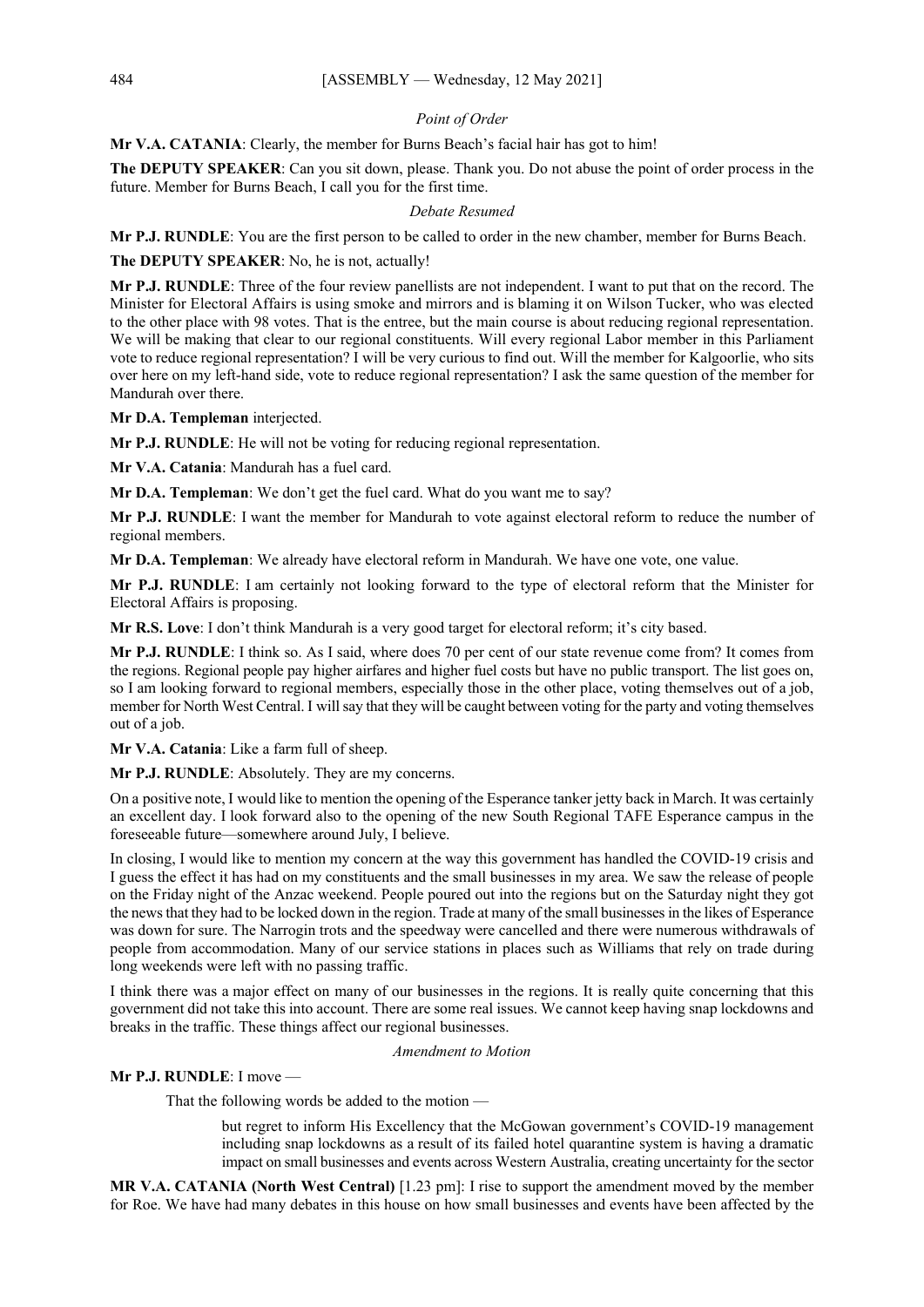lockdowns and this government's management when it comes to supporting small businesses, events generally and regional events. Clearly, this Labor government is no friend of small business. It is clearly no friend of tourism businesses right across this state. If it were, it would have paid businesses \$500 following the first five-day lockdown that occurred last year, but they still have not received it. Now we see an increase to that \$500 that some businesses have not received to \$2 000 recompense for the three-day lockdown, which the Premier originally said no to— "We cannot afford it"—yet this state's finances are swimming in a \$4 billion surplus due to the resources boom that is occurring. We can look back at 2008 when we saw this sort of price climb, but not at the same level as that today, when the iron ore price is close to \$200 a tonne and the state is receiving its GST share. It is swimming in money. We do not talk about the debt anymore; we talk about how wonderfully the economy is going. May I say, members, the economy is going wonderfully well because of the resources sector, the industries that support the resources sector and the businesses that support the industries that support the resource sector. However, when it comes to small business—pubs, cafes restaurants and the local printer—many small businesses are dramatically affected by a lockdown.

I think everyone understands the need for a lockdown, but a lockdown occurred because of the inadequate quarantine system, which the state government has been in charge of and has been slow in moving towards fixing. Only this week we saw that a security guard was working a second job. We still see that only 70 per cent of security guards have received their coronavirus vaccine. It is something the government has moved on very slowly and it has cost local businesses in the state of Western Australia hundreds and hundreds of millions of dollars.

This is about the state of Western Australia because the lockdowns in Perth and Peel do not mean people can have their freedom in regional Western Australia. A lockdown in Perth and Peel prevents people from travelling north, south or east and it has an impact on businesses in regional WA, which have to spend most of their time dealing with cancellations and refunds, much like businesses in Perth have to deal with cancellations and refunds. The uncertainty these lockdowns cause small businesses is having a huge effect by preventing people from booking tickets to events until the last minute, not knowing whether events will be cancelled, and people not being able to properly plan their travel to tourist hotspots in Western Australia. It also affects, of course, interstate travel, and causes uncertainty on a national scale. Our tourism businesses rely on interstate travel. Tourism is dissipating due to the uncertainty, coupled with insurance costs going through the roof and the worker shortage in this state that the government is not dealing with. It did not deal with it during the election campaign. It has no plan to deal with the worker shortage, whether for small business, tourism or agriculture—a worker shortage that will strangle our economy. The government is not dealing with it.

If workers can be found for regional WA, they have nowhere to live due to a housing crisis that is crippling our small business and tourism industries right across Western Australia, yet we see no plan whatsoever for constructing houses or building workers' accommodation in the real tourist hotspots such as Exmouth, Coral Bay, Kalbarri and places in the south west. They all need extra accommodation if the government is able to get these workers. We can add to that JobKeeper and JobSeeker coming to an end. The pressures that small businesses are under are huge, yet the Premier says, "Our economy's going well. Our economy's the best in the country." That may be the case, but we have to be able to analyse where that is coming from. It is coming from the resources sector. Small businesses cannot afford lockdowns; they cannot afford to gear up and then throw everything in the bin. There are workers who rely on those jobs and are not getting paid.

Perhaps the government can take this question and provide an answer to it. After the five-day lockdown, the state government announced a \$43 million package to support those small businesses in the Perth, Peel and south west regions that were impacted by the lockdown. How much of that money has actually gone out the door? It would be interesting to see how much of that \$43 million has actually gone to the businesses that have applied for funds. There are still businesses that have not received the \$500 power bill credit. It would also be interesting to see how many people are able to take up the \$2 000 offer.

The state government has notionally acknowledged that small businesses have been impacted, but it took weeks for it to react. The Australian Hotels Association had to demand compensation for businesses. The Chamber of Commerce and Industry of Western Australia had to say that businesses were being impacted and needed financial support. Many other associations, businesses and communities have been crying out for assistance, and because of the pressure being applied by the opposition, industry and the media, the government did an about-face on compensation. It will be interesting to see how many people can apply for that \$2 000. What criteria will they need to meet to be able to access it?

However, there has been no compensation for events. Last year the Mandurah Crabfest was cancelled, and little towns like Yalgoo have had to cancel their race meetings. Events have been cancelled in pretty much every electorate. Where is the financial support for those businesses? It takes months, if not years, to plan for some events, and tens of thousands of dollars are spent on gearing up for them. They cannot get that money back. People are not buying tickets or they are waiting until the last minute, so events cannot fully plan for how many people are actually going to be there because of the uncertainty. Where is the government's financial support for the events across this state that have had to be cancelled?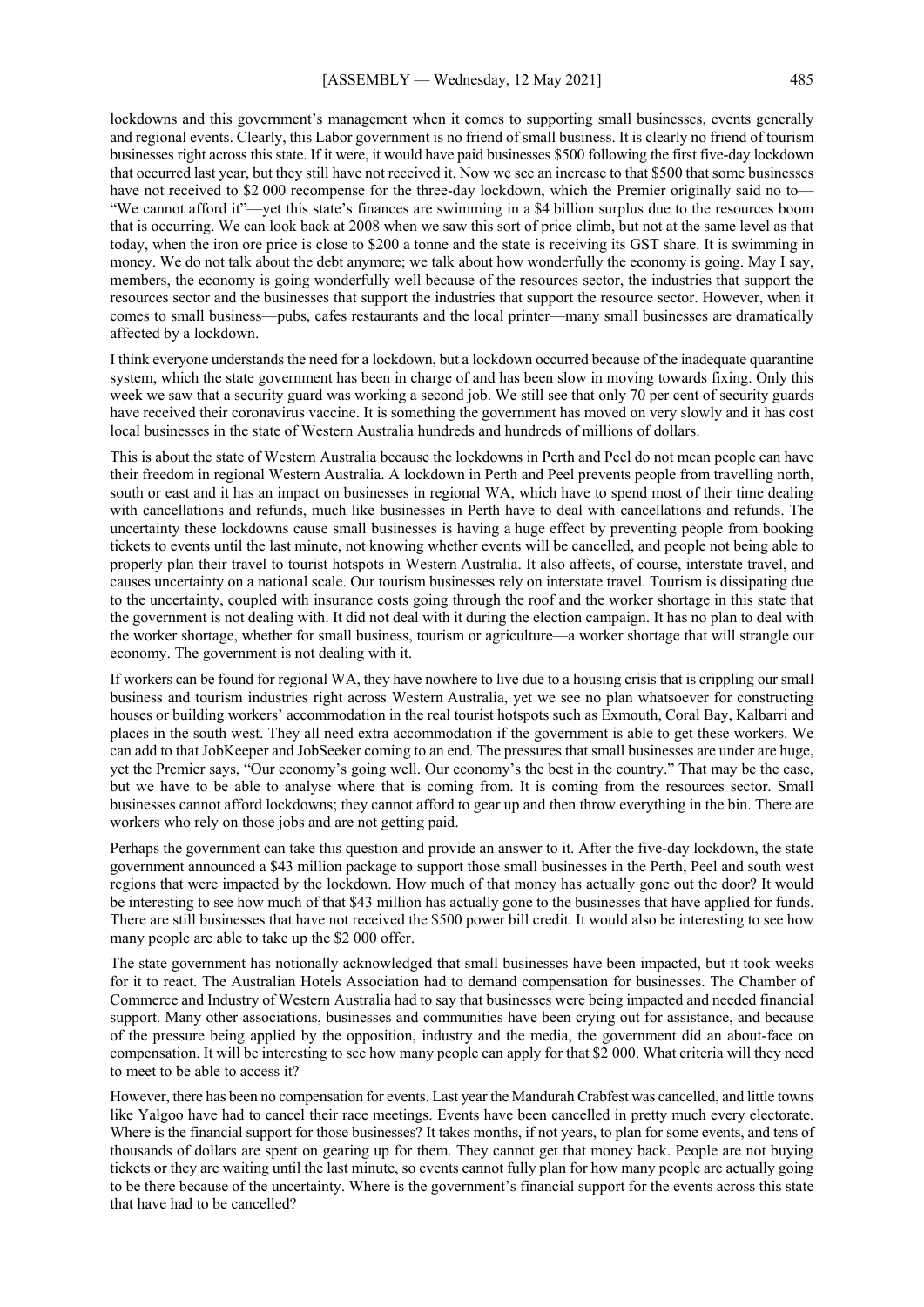The government is swimming in money—a \$4 billion surplus. Iron ore is \$US200 a tonne at the moment, members. Back in 2007–08 it was about \$US180, and five years ago it dropped down to about \$US50. Is the government awash with money because it is a good financial manager or is it because our commodities are in such demand? I think members and the public know exactly what is driving our economy.

Like I said, small businesses are suffering right across the state because of the uncertainty that exists. I do not think anyone begrudges the shutdowns; we have to do what we have to do to contain this virus, but the point the opposition is trying to make is that there is no certainty around support for small businesses so that they can survive continued lockdowns into the future. That is why we need a purpose-built quarantine facility, because clearly the hotel quarantine system is a failure in this state and all other states. The state of Western Australia has a great opportunity to lead the way and build a purpose-built quarantine facility.

I think the federal government said in its budget that there will potentially not be any international travel until 2023 or beyond, so this is a long-term problem and the state government needs to work on some long-term solutions. That is why, during debate on the COVID-19 Response Legislation Amendment (Extension of Expiring Provisions) Bill 2021 yesterday, we moved an amendment to provide some certainty for businesses. After the five-day lockdown, businesses were eligible for a \$500 electricity credit, yet some businesses still do not have it. Three months later we had another lockdown, and it took weeks for the government to announce \$2 000 in compensation for businesses. This came after the Premier had said, "No, no, no. We simply can't afford to do it." Suddenly, there was a change because of public pressure.

The opposition is calling for certainty. If there is a lockdown in the future, businesses need to know that there are compensation packages in place. We ask the government to be open and transparent, and to provide information now on what the compensation package for any future lockdown will look like, whether the lockdown is for three days, five days or whatever the case may be, so that we can have some certainty. The government needs to get the criteria correct and not work on it on the run. It seems as though this government is a one-trick pony. The only response it has is to shut the gate, close the borders and call lockdowns. The government has mismanaged hotel quarantine because of its inability to follow its own inquiries into ways to ensure that the hotel quarantine system is robust. Small businesses, tourism businesses, events businesses and the people of Western Australia are paying for the government's inaction. For this government, it is always a reaction to what goes on.

The opposition will no doubt support the government if it develops long-term plans for avoiding lockdowns in the first place; or, if there have to be lockdowns, for providing compensation packages to small businesses that are impacted by COVID-19. This is the government's opportunity to show it is not a one-trick pony that can only shut the gate. The government's decisions are impacting on small businesses, the tourism industry and regional towns. Even the City of Perth is probably losing its identity because there is no focus on providing support to businesses in the city.

We push regional Western Australia and we want people to visit the regions. People have, because there is no opportunity to leave the state. That is great for regional WA, but the regions are under pressure. They do not have reliable power supplies—something that everyone in the city takes for granted. In places like Kalbarri, it is basically impossible to have a reliable power supply in peak season. Workers in regional WA are non-existent, and even if businesses can find workers, there is no accommodation for them. There are pressures on water supplies, power supplies and telecommunications. Trying to download something or to use an app when there are 25 000 people wandering around Exmouth is impossible. The government is not taking any action to assist regional businesses and communities; it is not keeping pace with what is going on.

People will be travelling this great state of ours for many years to come, so let us put the building blocks in place now. Let us keep pace with the needs of our communities. That is something that the government is failing to do because it is a one-trick pony. That is not to mention all the other deficiencies when it comes to government departments and not making sure that there is a full complement of full-time equivalents in a lot of towns. The government has a workers' crisis. What is the government's plan to fix it? What is the government's plan to bring workers over to ensure that we can support our businesses in this state? It is desperate, and, in desperate times, we need desperate measures.

The government has to start listening to small business, because it is not all beer and skittles out there. When the Premier stands up and says that our economy is number one in the country, everyone knows it is because the iron ore price is hitting \$US200 a tonne. We know that the GST is flowing back. But the government is not spending the money to assist our economy to be drought-proof, and to assist regional communities to deal with the trials and tribulations of people not travelling to those communities because of lockdowns. We need that investment. The government is failing miserably to ensure that it governs for everyone. If the government wants to keep people safe, and if it wants to grow Western Australia, then start talking to small businesses and to regional communities, which desperately need that investment to be able to keep pace with what is going on. The decisions that the Labor government and the Premier make when it comes to lockdowns need to be based on a plan that is open and transparent. That is something that the other side of this chamber seems to want to avoid. This is why having independent inquiries is critical to being able to keep the government of the day on its toes and to come up with the right decisions, the right policy frameworks and the right support for, in this case, small businesses and events.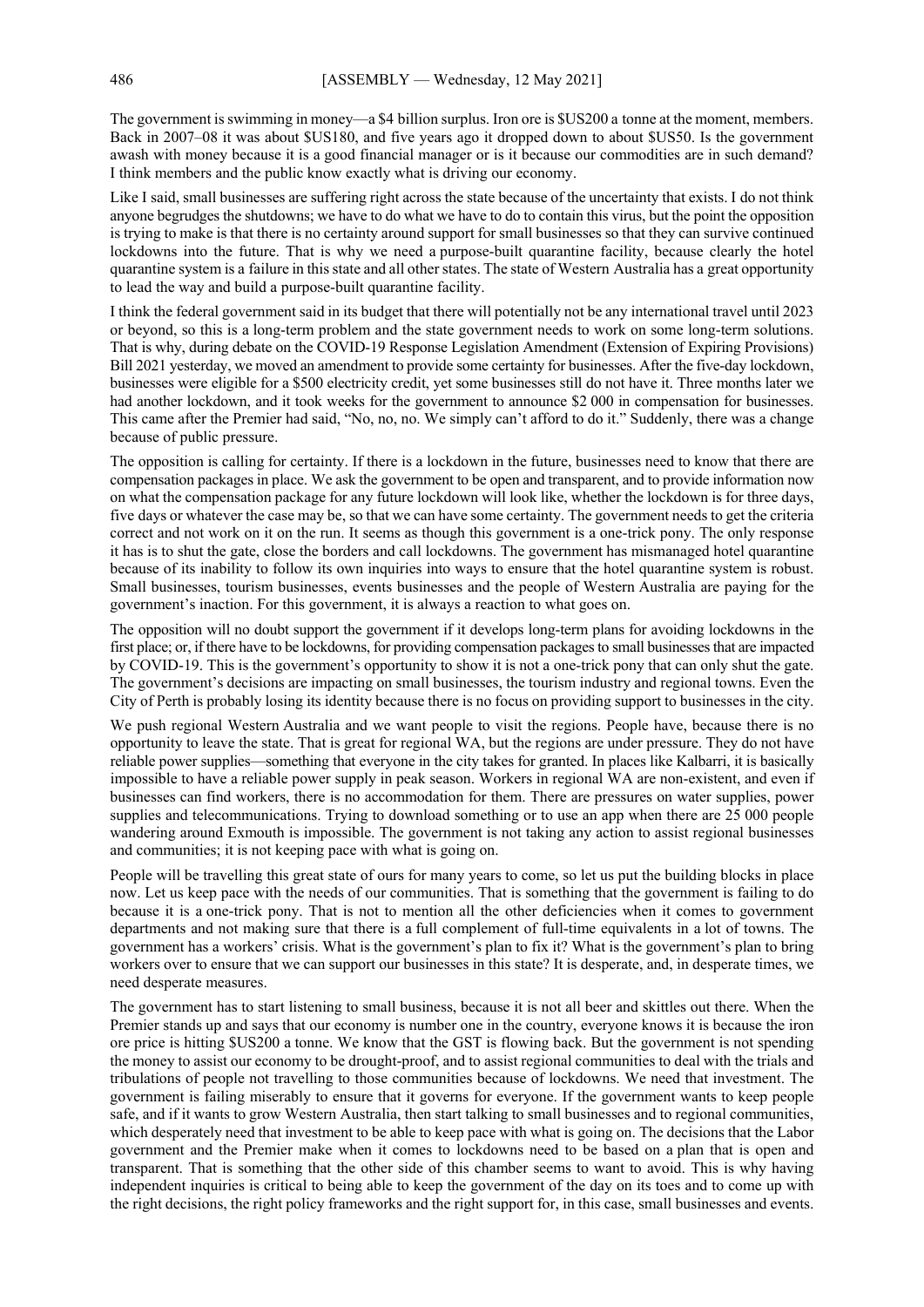I urge the government, if it thinks it is doing the right thing, to be open and transparent. Set up a committee of both houses to continuously look at ways in which we can improve how we deal with the COVID-19 pandemic. The government should set up an independent oversight body to make sure that when these decisions are made, it can limit the impact on small businesses and events right across Western Australia. What does the government have to hide, as I say? Being open and transparent means good government. At the moment, the government is not a good government. The arrogance, the lack of transparency and the dismissing of protocol in this place is concerning and should be concerning to all Western Australians. I think they have been sold a dummy. Over the next four years, that will come out well and truly—the arrogance, the lack of transparency and the lack of concern about small businesses and our communities right across Western Australia.

**MS L. METTAM (Vasse — Deputy Leader of the Liberal Party)** [1.43 pm]: I rise to support the amendment as moved by the opposition. It is a worthy amendment that recognises the value of our small businesses in the state. It recognises that they represent and support 40 per cent of the employment and jobs here in Western Australia, and that they represent, as well, some 224 000 local businesses in our state. It also recognises that overwhelmingly they have underwritten much of the financial cost of COVID-19. The response to COVID has been well and truly applauded by the public. The public in its response to restrictions and in obediently following the directions of government based on health advice has been instrumental in seeing Western Australia perform so well in the face of the international pandemic that is COVID-19.

Our small businesses have had to respond to a large range of restrictions. A number of issues have been raised about the plight of our small businesses, whether it is in the hospitality sector with the range of different requirements for QR codes and sanitising—which has been across the board as well—or in relation to the four square metre rule, and at times our small businesses have actually had to shut their doors in response to lockdowns in the best interests of the state.

That includes our gyms as well. I have heard, as many members have as well, from people who have been concerned about the consistency, or lack of consistency, in the rules around the lockdowns or restrictions in relation to COVID-19. It is certainly clear from a financial perspective that they have worn a heavy financial cost. I quote from a councillor from the City of Joondalup, who wrote to me and the member for Cottesloe, the Leader of the Liberal Party —

The McGowan Government offers zero assistance to small businesses affected by lockdowns they impose, despite a strong state budget position. Small businesses assistance has, to my knowledge, been entirely from the Federal Government. Gyms operate on very slim margins and being singled out every lockdown will cost jobs and livelihoods. Many gyms cancel customer's direct debits, and make no income from classes, so their income stream does suffer, while expensive leases, such as to Westfield —

Westfield Shopping Centre —

must still be paid.

That is quite a detailed email from a councillor from the City of Joondalup, who does point to some of the significant costs associated with running small businesses such as gymnasiums, which have overwhelmingly been affected by the COVID restrictions and the lockdowns as well.

We acknowledge that although the government did announce a package of assistance—the \$31.8 million package for small businesses affected by the lockdown in Perth and Peel—it is concerning that the McGowan government's first response was not to provide any support, and that it took significant lobbying from small businesses, the Chamber of Commerce and Industry of Western Australia and others, which raised the issue of the real cost of the lockdown. Although it is pleasing that the grants were significantly more than the paltry \$500 payment that was offered in response to the lockdown in early February, some concerns have again been raised by industry about the scope of these grants. I quote from the Chamber of Commerce and Industry —

"While the \$2000 figure is a welcome improvement on the amount offered for the February lockdown, we wanted to see businesses deeply affected by this lockdown receive up to \$5000 and anything short of that is disappointing," …

"We're also disappointed that tourism businesses in other WA regions, who lost business due to reduced travel out of Perth and the Peel region, are left out of the scheme.

As the member for an electorate in the south west region, I certainly understand those concerns, not only from the perspective of the cost of this lockdown for small businesses, but also with respect to what businesses outside of the Perth and Peel regions had to face. As we have already raised in this place, and publicly as well, the impact on the regions was certainly an afterthought when it came to the decision to lock down Perth and Peel. The impact of that from a small business perspective was quite significant. Not only did small businesses have to try to navigate what the health advice would mean for their hospitality venues and retail stores, for example, but also they had an influx of patrons from the Perth region who were not abiding by the backdated health provisions and the stay-at-home provisions, and there was some concern about how they would manage that from a public health point of view.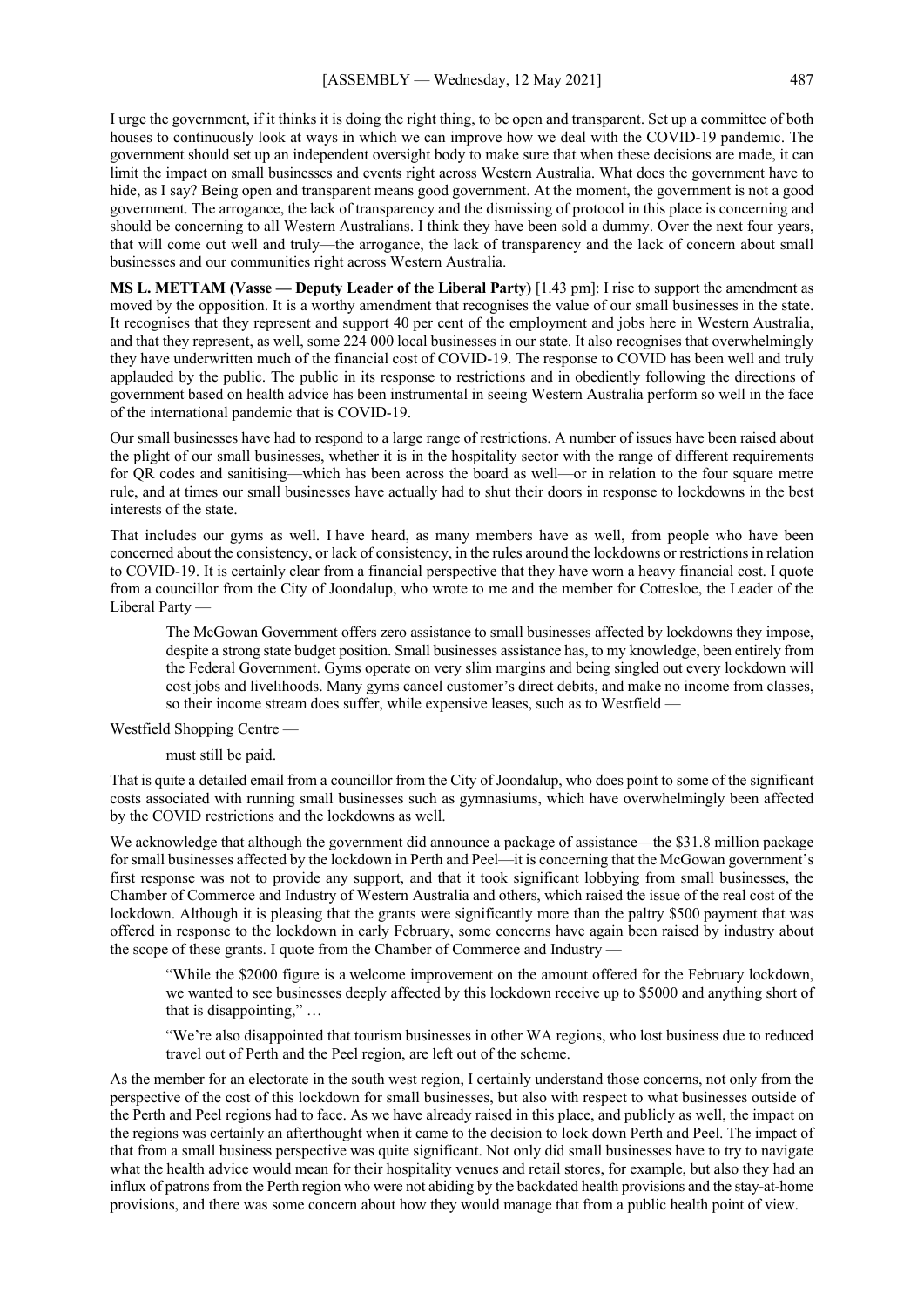As the Chamber of Commerce and Industry of Western Australia pointed out, what we saw in response was that many small businesses shut their doors while others experienced a loss of revenue because of cancellations. Peter Kalbfell, the director of Jet Adventures in Dunsborough, wrote to me and the Leader of the Opposition about the impact of the Perth and Peel region lockdown. He stated -

My business is very small with an annual turnover of only around 200k and the majority of that is required just to keep afloat with costs such as liability insurances going through the roof recently making things tough. Prior to the announcement of the lockdown I was estimating a turnover of  $6k = 8k$  over the long weekend, instead my turnover was less than 1k. With some restrictions on Perth people expected to continue I now have basically no bookings for the next 2 weeks and I estimate this will cost Jet Adventures somewhere between 10k–15k.

That is much closer to the figure that the Chamber of Commerce and Industry of Western Australia predicted about the cost of the lockdown. We must recognise that many tourism operators and small businesses in regional areas are seasonal and over the Anzac Day long weekend, they were overwhelmingly trying to make up for the quieter periods.

Eagle Bay Brewing Co also wrote to me about the impact that hotel quarantine failures have had on its business. The letter states —

Revenue on Sunday 25th from our tourism based restaurant was down >80% from on a comparable long weekend

We chose to shut the restaurant on Monday 26th because it was not viable to open.

We manufacture beer on site and most of our wholesale beer customers are based in Perth, and orders were down >80% the following week as our customers did not reorder due to the impacts of the lockdown. Income lost as the result of the most recent shutdown can be estimated at about \$150k–\$200k

Our cashflow was significantly impacted, as the fixed costs remained the same while our income was decimated.

The effects were longer lasting than the 3 days, public confidence to dine out was impacted, mask wearing is a deterrent to going out and it takes a while for people to resume 'normal' behaviour.

**Mr R.R. Whitby**: Are they able to give you some idea of their trade volume for this season over the most part of the year, because I'd be very interested to know how a tourism business in the south west has been going over the past six months or so? I know that one particular weekend was bad—obviously, it did have an impact—but it would be nice to know in the proper context how their trade has been going throughout the months of this year.

**Ms L. METTAM**: That is a fair question. We will be happy to follow that up further. Quite obviously —

Several members interjected.

**The DEPUTY SPEAKER**: Ministers!

**Ms L. METTAM**: The point that I am making is quite a clear one—that is, while there has been an acknowledge of the impact —

Several members interjected.

**The DEPUTY SPEAKER**: Members! If you want to have a conversation, take it outside. The member for Vasse is on her feet. Carry on, member for Vasse.

**Ms L. METTAM**: The simple point I am making is that although the government has acknowledged the impact of the lockdown on Perth and Peel businesses by providing an assistance package, other businesses outside those regions were also impacted. That impact was twofold in that there was not only a lack of business, but also the backdating of restriction guidelines, illustrating that after 14 months of managing COVID-19 with very little community transmission, the McGowan Labor government has not given further thought about other impacts on regional WA. As has been stated publicly, the Chamber of Commerce and Industry of Western Australia estimated that the loss to small business due to the lockdown was about \$170 million, which is significantly more than the \$70 million that the Premier stated. As I have stated, there were concerns about small businesses in my electorate because the public health advice was unclear. That advice was finally backdated on the Saturday evening after an inconsistent answer was provided by the Minister for Health during a press conference on the Saturday.

As has already been mentioned in this place, a number of concerns have been raised about the events industry. I refer to an online ABC article, the heading of which states, "WA events industry in 'total devastation' as coronavirus pandemic interruptions rage on". The article quotes Amanda Parker, a small business owner, who states how horrifying COVID has been for her area of the small business sector. It also quotes Mitchell Ross, who runs an events equipment hire business. He said —

… lack of visibility and understanding made it difficult when appealing for help.

The article states —

"That's what hurt us most through the pandemic … who do we talk to [in government]?" he said.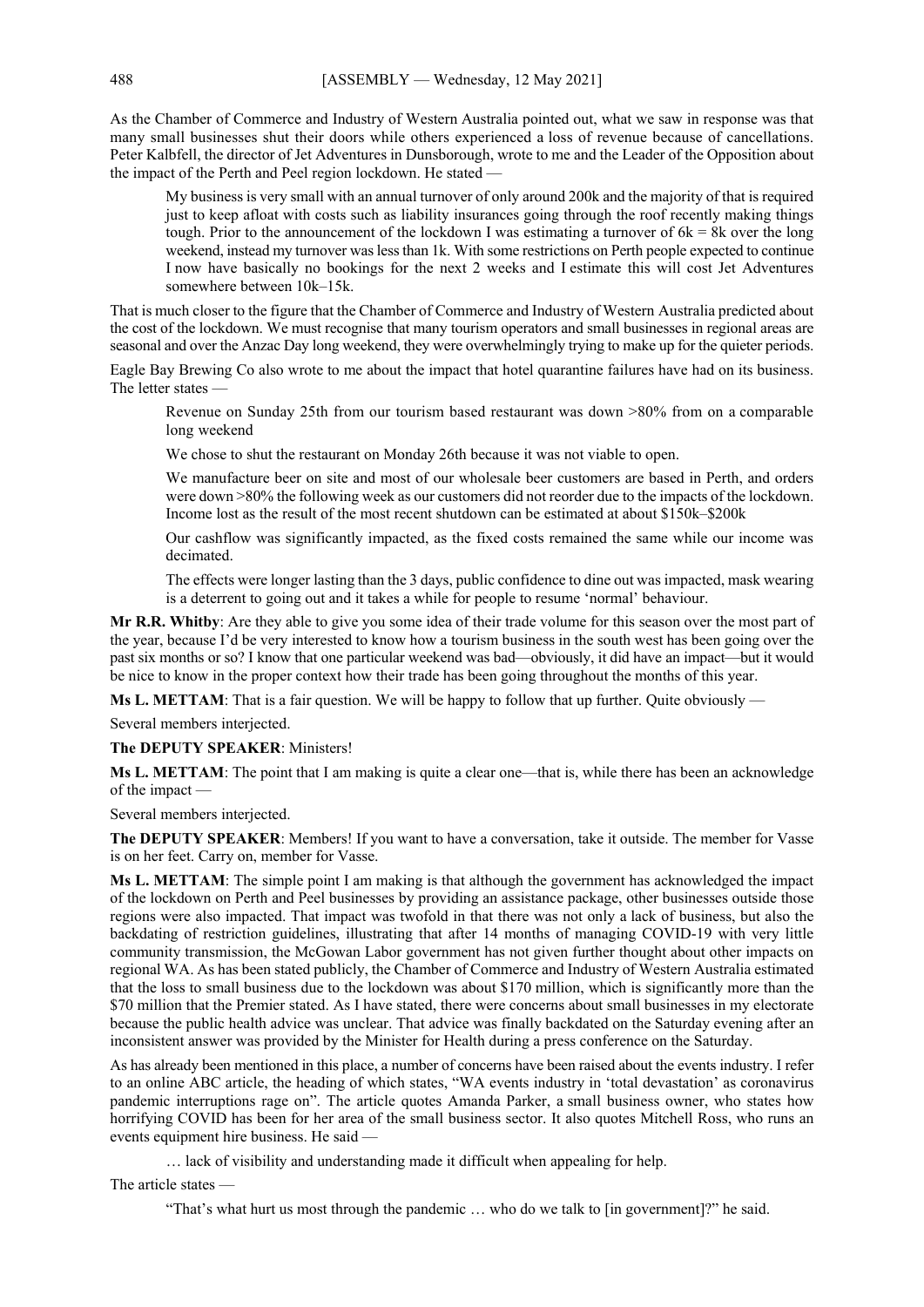We're not sports. We're not arts and culture. We're not tourism. We complement all of those. But we're not them. We're events.

"The mental toll is devastating on us all.

We know that the events industry is a unique model in the way that it is structured because it needs to plan significantly. We want organisations to continue to invest and have confidence in these events; therefore, greater consideration must be given to how the events sector will be further supported going forward. Certainly, the opposition is seeking additional support for that industry. I understand that Winterworld Fremantle is potentially no longer going ahead. We also know that the costs for these businesses and the up-front investment is quite significant, and that is certainly something that the government needs to consider going forward.

This is certainly a worthy amendment. I support the opposition's position on supporting small business. Given that the government has flagged potential further lockdowns, it is important that it has clear guidelines on how it will support small businesses going forward. It must also provide clear guidelines so that the regions know how they will be impacted.

I refer to an article from WAtoday of 24 April headed "Anyone who left Perth and Peel to other parts of WA from April 17 to act like they're under city restrictions". In that article, the Minister for Health states

"We just want to clarify for everyone even if you left the Perth and Peel region last night before the declarations were put in place, you are subject to the directions. You need to wear the mask when in public and you should only be in public for essential purposes …

"They should wear masks if they're moving around the community."

What Minister Cook did not say was that the stay-at-home mask directions actually applied to anyone who was in or had been in the Perth and Peel regions since 17 April. I will leave my comments there.

**The DEPUTY SPEAKER**: No, you still have a minute to go, member.

**Ms L. METTAM**: I will just wrap up my comments. This is certainly a worthy motion. There has certainly been a significant financial cost. I would like to acknowledge that our small businesses overwhelmingly have paid a financial cost for the failures in hotel quarantine and because of the lockdown.

Debate interrupted, pursuant to standing orders.

[Continued on page 497.]

# **QUESTIONS WITHOUT NOTICE**

# MINISTERIAL EXPERT COMMITTEE ON ELECTORAL REFORM

## **73. Ms M.J. DAVIES to the Minister for Electoral Affairs:**

I refer to the consultation process for the ministerial expert committee charged with making recommendations on the government's plans to reform the Legislative Council.

- (1) Why is it such a short four-week time frame for submissions for such major reform when a routine electoral boundary review by the Western Australian Electoral Commission typically takes six months or more?
- (2) Can the minister confirm that the committee is publishing a discussion paper this Friday, leaving only two weeks for the public to consider this and make a submission before 30 May?

## **Mr J.R. QUIGLEY replied:**

 $(1)$ –(2) This reform process is not a rejigging of the seats like in the Legislative Assembly where we have to try to fit new boundaries within provinces, which is a very difficult task. This approach is a more basic task: how can we achieve equality amongst voters? For example, the member for Roe's voters in Esperance only get half the vote weighting as the voters in Kalgoorlie. I do not know how the member for Roe reconciles that with the people in Esperance when their vote is only worth half of the vote of the people in Kalgoorlie. We think that this is unfair on the people in Roe. Similarly, we think it is unfair that the people in Albany only get a quarter of the vote that the people in Kalgoorlie get, or that the people in Wooroloo only get a quarter of the vote that the people eight kilometres up the road in Wundowie get. We are asking the committee: how can we achieve equality? We want equality for all these people, from Esperance in the member for Roe's electorate, to Kalgoorlie. We want suggestions on how we might achieve equality.

Mr McCusker has advised that the committee intends to publish a discussion paper on how equality might be approached and achieved. There might be a number of ways, I do not know, but he is going to publish a discussion paper and ask people to comment on the discussion paper. At the end of the month, the committee will consider all of that material and advise the government on how it might proceed next. This is a pressing matter. We do not think that the people of Esperance, who are more remote from Perth than the people of Kalgoorlie—Kalgoorlie has an airport that jets can land at, a train that goes there every day, a major hospital—should be prejudiced by having half the vote that the people of Kalgoorlie have.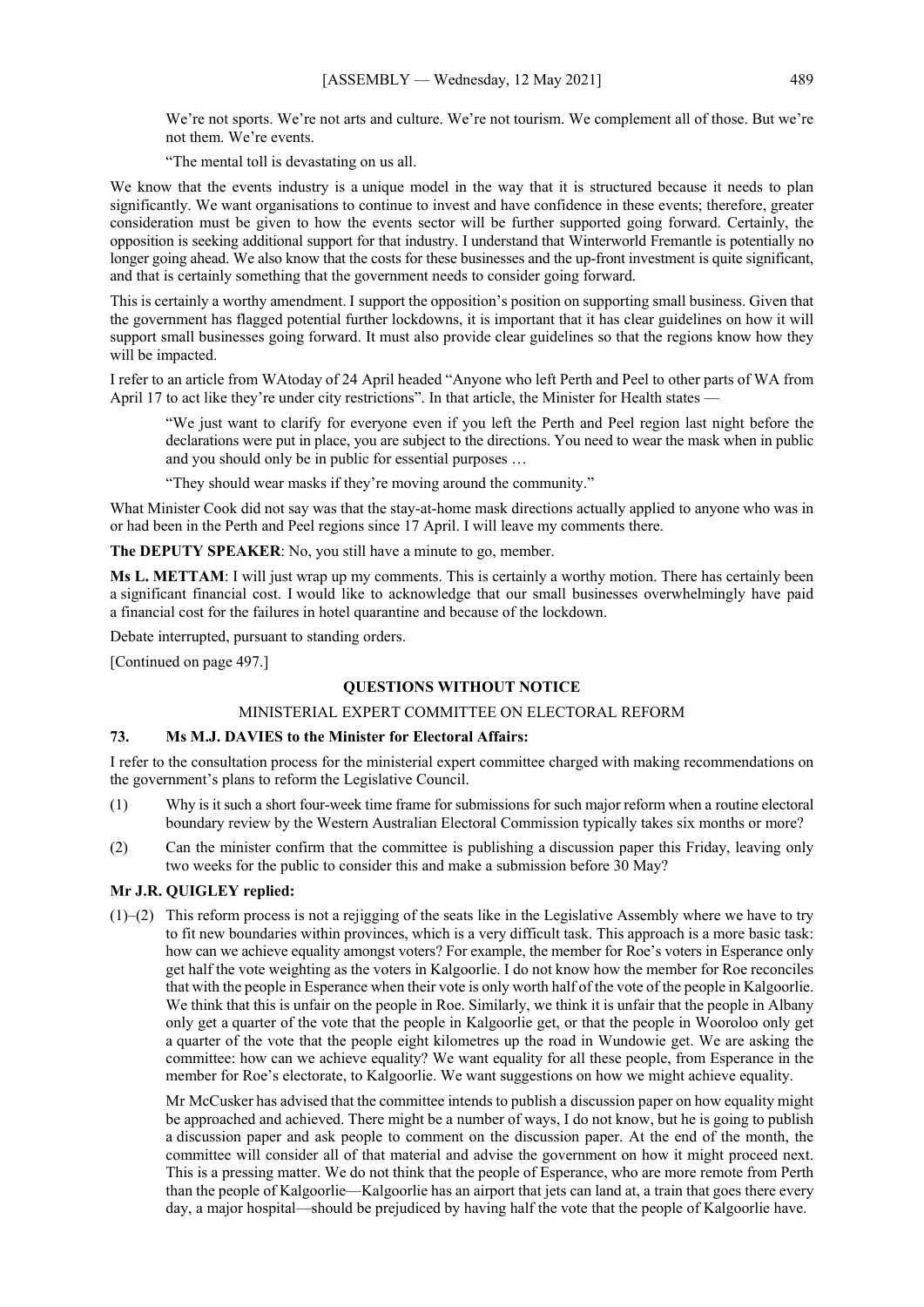#### MINISTERIAL EXPERT COMMITTEE ON ELECTORAL REFORM

# **74. Ms M.J. DAVIES to the Minister for Electoral Affairs:**

I have a supplementary question. Will the minister extend the submission deadline of 30 May given that he has only just made it public that there will be a discussion paper to inform people of the options for such a significant reform?

# **Mr J.R. QUIGLEY replied:**

The Leader of the Opposition will have to ask Mr McCusker about it. I do not set the deadlines. I do not set the process of the committee. We handed this job over to a very esteemed jurist, the thirty-first Governor of Western Australia, and three professors. If the Leader of the Opposition wants to talk about the time for submissions and all that, then write to the committee.

**The SPEAKER**: The member for Kimberley with her first question.

## REGIONAL ROAD SAFETY PROGRAM

# **75. Ms D.G. D'ANNA to the Minister for Transport:**

I refer to the McGowan Labor government's record investment in upgrading regional roads and improving road safety right across Western Australia, including the roads to the Great Northern Highway through the Kimberley. Can the minister please update the house on how the McGowan Labor government's regional roads program is supporting regional communities, improving road safety and helping to create jobs?

### **Ms R. SAFFIOTI replied:**

I thank the member for Kimberley for that question. I congratulate her on her election. I know that she will be an excellent and very strong representative for the Kimberley.

The McGowan government is delivering a record amount of infrastructure throughout regional Western Australia, particularly when it comes to regional roads. Over the past four years there has been significant expenditure, and that will continue because of the years of neglect of regional road safety under the other side. Remember that the National Party said, when it was in government, that we should not be spending money on regional roads; that it was not important enough for royalties for regions funding. That was the attitude of the National Party and the Liberal Party when they were in government. Of course, we are spending a record amount. The Great Northern Highway, as members know, plays such a vital role through the Kimberley. We will be upgrading the Ord River section of Great Northern Highway between Halls Creek and the Victoria Highway turn-off. That will support access to mining and pastoral leases, remote communities and the port of Wyndham.

Member for Kimberley, one of the big initiatives that we have undertaken is to ensure that we have Aboriginal employment and Aboriginal businesses participating in our program. In 2019–20, 6.7 per cent and nearly half a million work hours were undertaken by Aboriginal people, 10.3 per cent of the total hours worked on our projects were worked by Aboriginal people and 14.8 per cent of the contracts were awarded to Aboriginal businesses. That was a significant achievement and we want to do more.

Another program that affects everyone, including those in the Kimberley, is our regional road safety program. Over two years, \$455 million has been allocated. I thank the new Minister for Road Safety and acknowledge the previous Minister for Road Safety for their support of this program. The \$455 million program was started under this government. We went to the federal government and we sought further funding. Members, I am pleased to announce now that in last night's federal budget, another \$142 million has been secured for regional road safety. That means saving lives throughout regional WA. Again, with the \$50 million that we allocated as part of the election campaign, that is nearly \$200 million on top of the \$455 million—just think about that! A few years ago, about \$10 million per annum was being spent on that program. Now, over \$200 million will be spent per annum. We have been serious about road safety from day one. This program saves lives and I am so proud to have achieved so much funding from the feds and also from our contribution.

Of course, the Liberal Party made a commitment during the election campaign. I remember it went out very early and committed \$900 million to the program. When its costings were released at a big press conference on that fateful day, I think it was the Thursday before the state election—some sort of "safer today for a better tomorrow"; I cannot remember what its claim was—do members know how many dollars were actually allocated just two days before the election, after they had made an announcement of \$900 million? Do members know how many dollars were allocated? Zero! That is how Liberal members treated road safety. They went out on the side of the road down in Albany and made an announcement about a big initiative. All these third parties were welcoming their announcement, but, to tell the truth, I was a bit shocked and thought, "Wow! That was a big announcement!" We were sensible. We said that we would allocate \$50 million to it and go to the commonwealth for more. What did they do? They announced a \$900 million initiative but allocated zero dollars in their costings document. We have taken it seriously. We have worked with the commonwealth and are out there improving infrastructure throughout regional WA.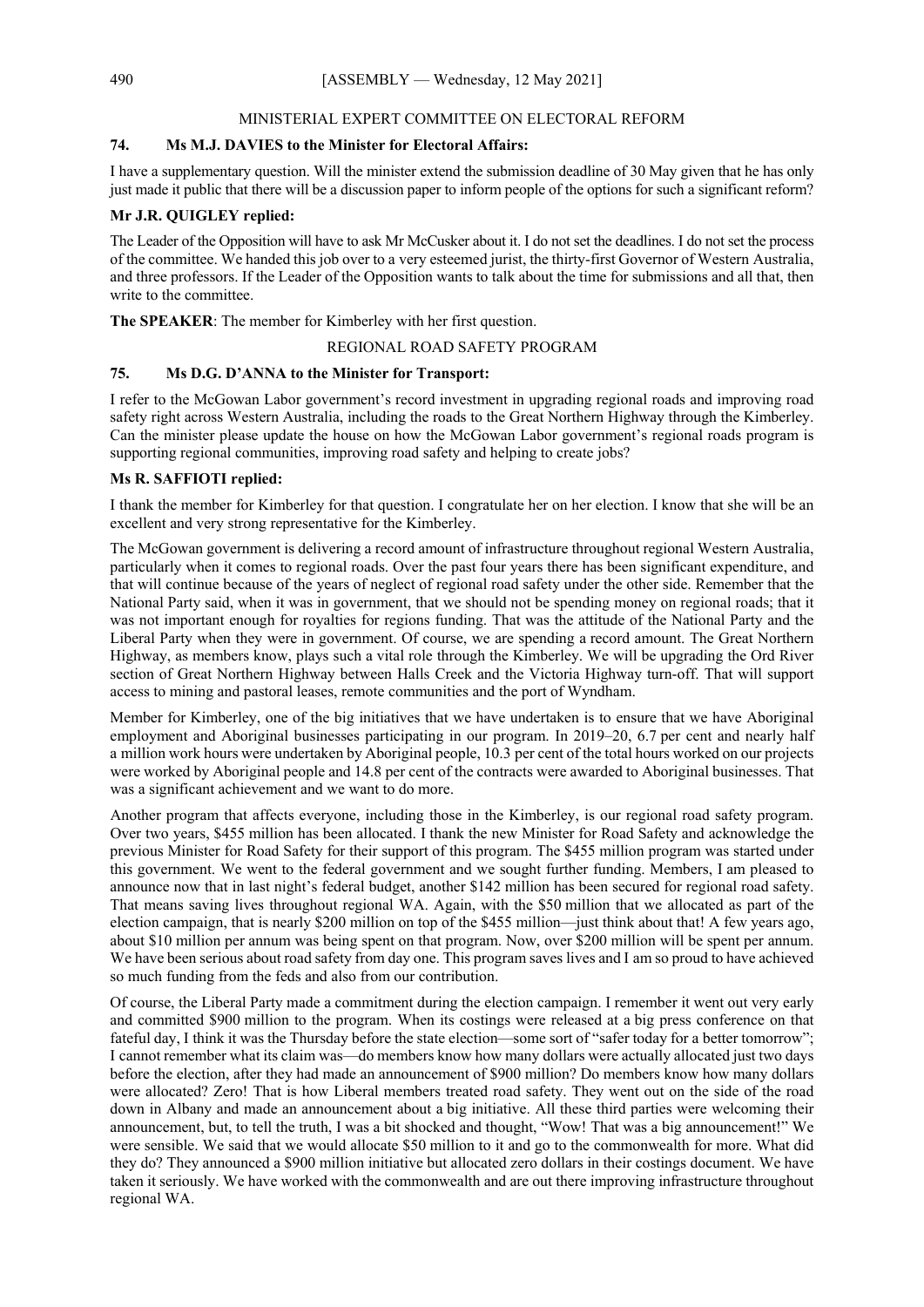# CORONAVIRUS — HOTEL QUARANTINE

# **76. Ms L. METTAM to the Minister for Health:**

I refer to reports that multiple hotel quarantine staff have been under investigation for holding second jobs in contravention of the government's second jobs ban. Is the Department of Health investigating multiple workers for breaching the second jobs rule; and, if so, where were those additional jobs and at which hotels did the staff work?

# **Mr R.H. COOK replied:**

Thanks very much for the question, member. Once again, it gives me an opportunity to get up and talk about how important our hotel quarantine system is in keeping Western Australians safe. Almost 45 000 people have now gone through our hotel quarantine system, with just a small handful of incidents to report during that time. It has been incredibly effective in keeping Western Australians safe. As the member alluded, making sure that we keep our staff members safe, and that they keep their families safe, is an important element of that process.

As the Premier has outlined on numerous occasions, we now require each of our hotel quarantine staff to undertake daily COVID-19 testing, plus weekly polymerase chain reaction testing. We require them to wear the appropriate personal protective equipment and to undertake extensive training in infection protection and control. We expect them to be able to properly manage the circumstances in which they work so that they can keep themselves out of harm's way. In particular, we recently introduced a mandatory vaccination policy for all workers, or all people, coming into what is called a "red zone" in our hotel quarantine system. That will make sure that we can protect staff and that they can protect their families and friends.

In addition, some time back we also instituted a rule that would require security guards, in particular, who are working in a hotel quarantine environment to commit to a single point of employment. We compensated them for that by utilising a 40 per cent loading on their wages. This was negotiated with their contractors—the various security firms that contract to our hotel quarantine system. As a result, the Department of Health continues to work with contractors to make sure that they have oversight of their staff. Their staff are required to fill out a statutory declaration to say that they will not take on additional work. Obviously, it is hard to police. We cannot visit people in their homes to ask whether they are working tonight and what they are doing on their days off, but, obviously, we can continue to liaise with them in the team-like environment in which we are operating.

The fact that a worker can be identified as having taken on secondary employment means that we can then move swiftly to take them out of the hotel quarantine arrangement so that they can continue to enjoy their life in that secondary employment, but not inside our hotel quarantine system.

## CORONAVIRUS — HOTEL QUARANTINE

# **77. Ms L. METTAM to the Minister for Health:**

I have a supplementary question. Further to my question, what were the additional jobs that these workers were undertaking?

# **Mr R.H. COOK replied:**

I do not have that information to hand, nor do I have the answer to the other part of the member's question, which was which hotel they were working at. The member, obviously, will be familiar with the people who work in this industry and can imagine the sorts of extra roles that they take on from time to time. As I have said, and as the Premier has said, "It's not on." That is why we are compensating them for having a single employment role and that is why we are working closely with the contract employers to make sure that we have proper oversight.

# HOSPITALS — PILBARA

## **78. Mr K.J.J. MICHEL to the Minister for Health:**

Madam Speaker, congratulations on being appointed as the first woman Speaker of the house.

I refer to the McGowan Labor government's record investment in hospitals right across the state and its commitment to enhancing health services in regional Western Australia.

- (1) Can the minister please provide an update to the house on the upgrades to the Tom Price and Newman Hospitals?
- (2) Can the minister outline what this investment will mean for communities across the Pilbara?

# **Mr R.H. COOK replied:**

I thank the member for the question and, in doing so, congratulate him on his resounding victory in the seat of Pilbara. Clearly, the people of Pilbara recognise that they have a great advocate in the member for Pilbara and we were delighted to see him returned with such resounding results. Congratulations to him.

(1)–(2) The people of Pilbara, of course, can see the member's work in action, advocating for good health services for the people of Pilbara and, in particular, the McGowan government's commitment towards the \$61.4 million Newman health service redevelopment, which includes a \$15 million contribution by BHP. Everyone will be pleased, particularly the member for Pilbara, to know that this redevelopment is progressing well. It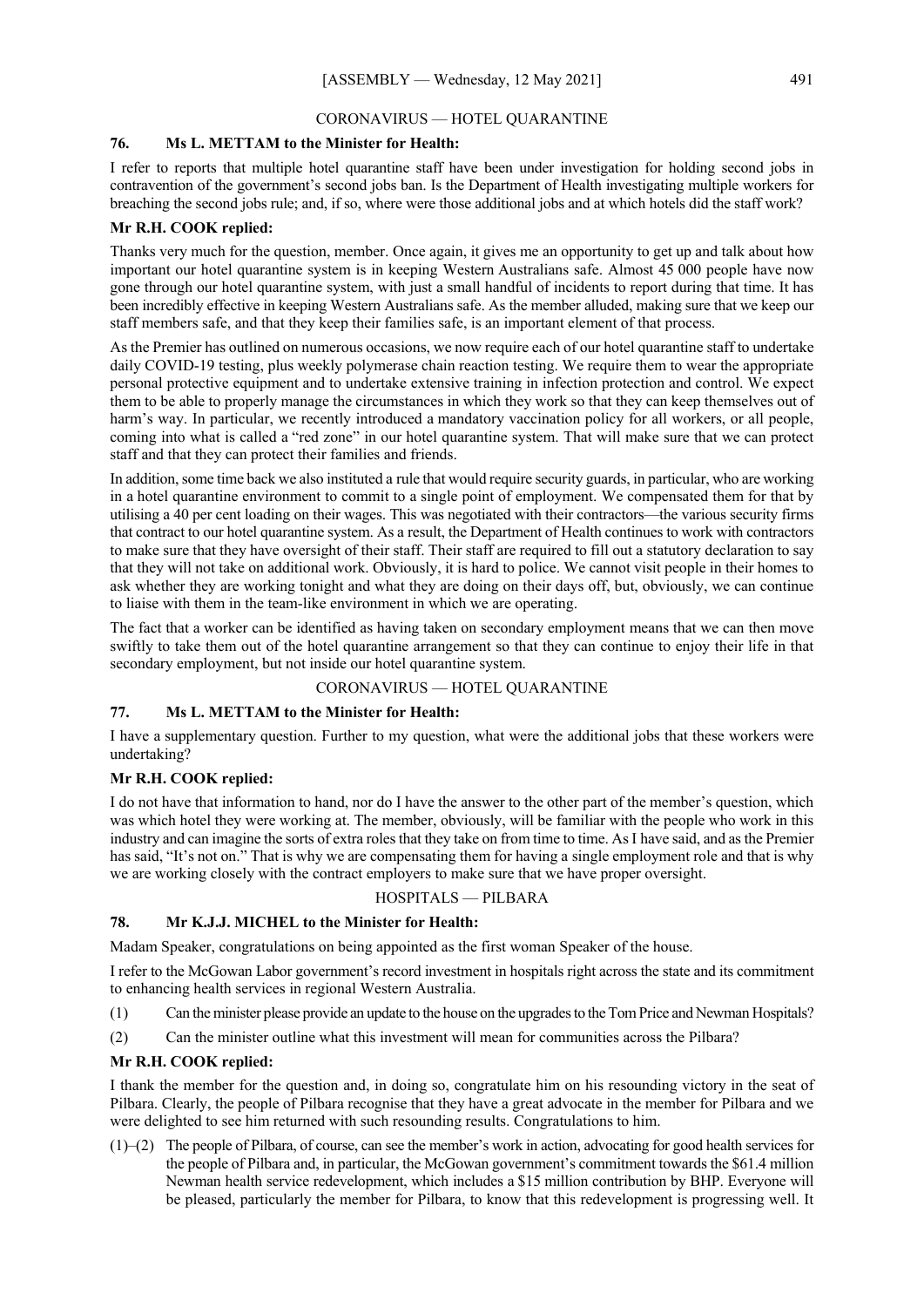will include an expanded six-bay emergency department, 12 inpatient beds, an outpatient centre, medical imaging, pathology, GP consultation spaces and two dental chairs. The first stage of the redevelopment is due to be completed in 2022, with the hospital expected to be fully opened in 2023. Of course, an important element of any upgrade to regional health services is digital enablement, which will make sure that people who go into hospital benefit from telehealth services and emergency telehealth services.

In addition, I am very proud to see a commitment to Tom Price Hospital, which will see it built on a completely new greenfields site. Planning for the \$32.8 million facility, which includes a \$20 million contribution from Rio Tinto, is already underway. The Tom Price design is anticipated to include a modern emergency department, with private interview rooms and consulting rooms for visitor services. Right across the Pilbara, we are seeing great upgrades taking place. This means, of course, particularly for Tom Price, that people who visit Karijini will know that there is a world-class hospital service available to them in the event that they need it. These hospitals will complement the fantastic facilities we have at the Karratha Health Campus and the Hedland Health Campus.

As the member would be aware, we are also undertaking major redevelopments of several other regional hospitals, including Geraldton Health Campus, which is undergoing a massive redevelopment; a \$200 million redevelopment at Bunbury Hospital at South West Health Campus; as well as building a radiotherapy suite at Albany Health Campus; and, of course, member for Kalgoorlie, the MRI service continues to be developed at Kalgoorlie Health Campus at pace.

This government is fully committed to improving healthcare services to patients wherever they live. When they do have to travel, we are also committed to improving the patient assisted travel scheme system. I am proud of our recent election commitment to increase the PATS accommodation subsidy to \$100 and to expand the eligibility criteria for support persons for vulnerable patients.

I look forward to updating the house on these Pilbara and other regional projects over the coming months.

**Mr R.S. Love**: How is the Mullewa rebuild going?

**Mr R.H. COOK**: The what?

**The SPEAKER**: Order! Please do not interject. You will have your chance to ask a question.

**Mr R.H. COOK**: I think it is going quite well, member. In addition, the member will be very pleased to hear that we are also undertaking a massive rebuild at Laverton Hospital, thanks to our friends in the commonwealth who are supporting our healthcare agenda. I very much look forward to the work at Meekatharra Hospital.

These are all examples of the continued commitment of the McGowan government to country health services and to putting Western Australians and all patients first.

## QUARANTINE ADVISORY PANEL

# **79. Ms M.J. DAVIES to the Minister for Health:**

I note that some notice has been given of this question.

I refer to yesterday's news that the Quarantine Advisory Panel has finally been established more than 60 days after Professor Weeramanthri recommended it.

- (1) Who is the chair of the advisory panel?
- (2) Who will be on the advisory panel?
- (3) What are its terms of reference?
- (4) How often will the panel meet and report to the minister?
- (5) Will the panel's progress on ensuring the implementation of improvements to the hotel quarantine system be published?

## **Mr R.H. COOK replied:**

(1)–(5) I thank the member for some notice of this question. I am in a position to advise that the composition of the panel is being finalised in these coming days. The panel will comprise a senior personnel from key government agencies and independent experts. The Department of Health is in the process of finalising the terms of reference. The matters referred to in parts  $(4)$  and  $(5)$  of how often the panel will report to the minister and whether the panel's progress in ensuring the implementations of improvements to the hotel quarantine system will be published will be outlined in the final terms of reference.

## QUARANTINE ADVISORY PANEL

# **80. Ms M.J. DAVIES to the Minister for Health:**

I have a supplementary question. When this was a key recommendation and accepted by the government in its response, why has it taken so long to finalise such an important part of the government's response to COVID management in relation to quarantine hotels?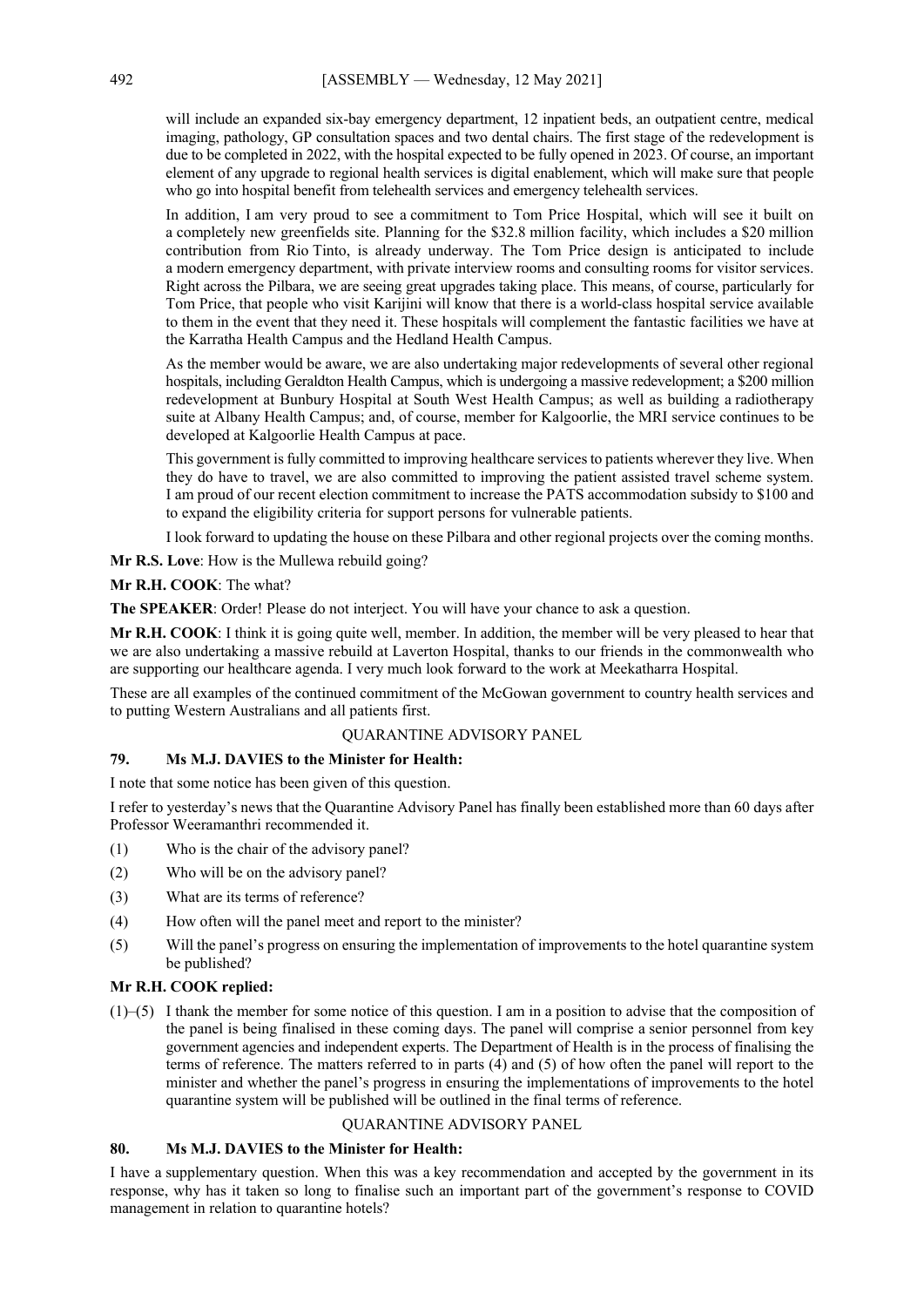#### **Mr R.H. COOK replied:**

I want to address the premise of the question and the tone of it—that is, to suggest that the government is somehow ignorant of expert advice about hotel quarantine and that we are not acting on that advice. Obviously, Professor Weeramanthri provided an expert report to us, supported by other panellists in his inquiry, and they have continued to inform us about how we can continue to improve hotel quarantine. We have a continuous improvement program learnt from expert advice and testimony and with experience, and we continue to make sure those improvements are implemented. In addition to that, the member will be aware that over the past few months we have been focused on a particular element of the Weeramanthri report, which is the ventilation components and how they impact the quality and safety of the services we provide to the guests staying at the hotel and the staff working in those hotel arrangements. The member will be aware that we have made a range of decisions about that, including the retirement of three of what are normally termed our "SHICC hotels", because that gave us cause to make sure they were taken out.

**Mr R.S. Love**: What sort of hotels?

#### **Mr R.H. COOK**: SHICC.

**Ms M.J. Davies**: Maybe explain that! It did not sound good, minister! On the ground I am not sure that translates in *Hansard*!

**Mr R.H. COOK**: The member for Vasse will be familiar with this nomenclature, which means the State Health Incident Coordination Centre, which is SHICC. It is language that we have used for some 15 months now and obviously has become part of the vernacular when it comes to our hotel quarantining and our response to the pandemic. The member will be aware that there have been significant upgrades and improvements to the way we deliver that element of our response to the pandemic, and this is another element that will take its place as we continue to improve the hotel quarantining system.

# SHARKS — HAZARD MITIGATION

#### **81. Mrs L.A. MUNDAY to the Minister for Fisheries:**

I refer to the state government's commitment to helping keep people safe in the ocean and mitigating the risk of fatal shark attacks.

- (1) Can the minister please update the house on the conclusion of the nonlethal shark drum line trial?
- (2) Can the minister also outline to the house what measures the McGowan government is taking to ensure the continued safety and confidence of those using WA's beaches?

#### **Mr D.T. PUNCH replied:**

 $(1)$ –(2) I thank the member for Dawesville for the question. I would like to take the opportunity to congratulate her on her emphatic win and note the excitement coming out of the electorate of Dawesville since she has been elected.

The McGowan Labor government is committed to keeping people in Western Australia as safe as possible. That includes our ocean users and coastal communities. The SMART drum line trial commenced in 2019 and has now come to a close, having provided valuable findings to the government that allow us to base our decisions on strong scientific evidence and expert advice. An independent review by the Chief Scientist, Professor Peter Klinken, has concluded that the trial was extremely well designed and implemented in a highly skilful manner. I want to extend my thanks to the contractors who have been out there over the past two years conducting the trial. Professor Klinken has also concluded that the science does not support a continuation of this technology for our unique coast. On the recommendation of the Chief Scientist the trial will conclude on its scheduled end date of 20 May 2021, and additional investment will be made to the highly effective approach of tagging white sharks.

We are going to increase our support for shark hazard mitigation measures that we know are helping to keep our ocean users and communities as safe as possible. The McGowan government will spend an additional \$5 million over the next four years to deliver our highly successful shark mitigation program, including increasing white shark tagging operations, upgrades to the shark monitoring network, support for beach enclosures of our popular beaches and continuing the personal shark deterrent devices rebate scheme for surface and divers, which we know has been very popular. The success of our targeted shark tagging program has been remarkable, with 22 white sharks tagged last year off the WA coast and another nine this year, which is a total of 31 since 2020. Fifty-one white sharks have been captured throughout the program since 2019, compared with just two through the SMART drum line trial for the same period.

We are providing additional funding of \$2.8 million to increase the valuable tagging work and upgrade the state's shark monitoring network receivers. It will enable our highly experienced shark tagging team to spend more time on the water with the best chance of tagging white sharks. The McGowan government will upgrade the shark monitoring network by increasing the range of our 34 receivers to provide near–real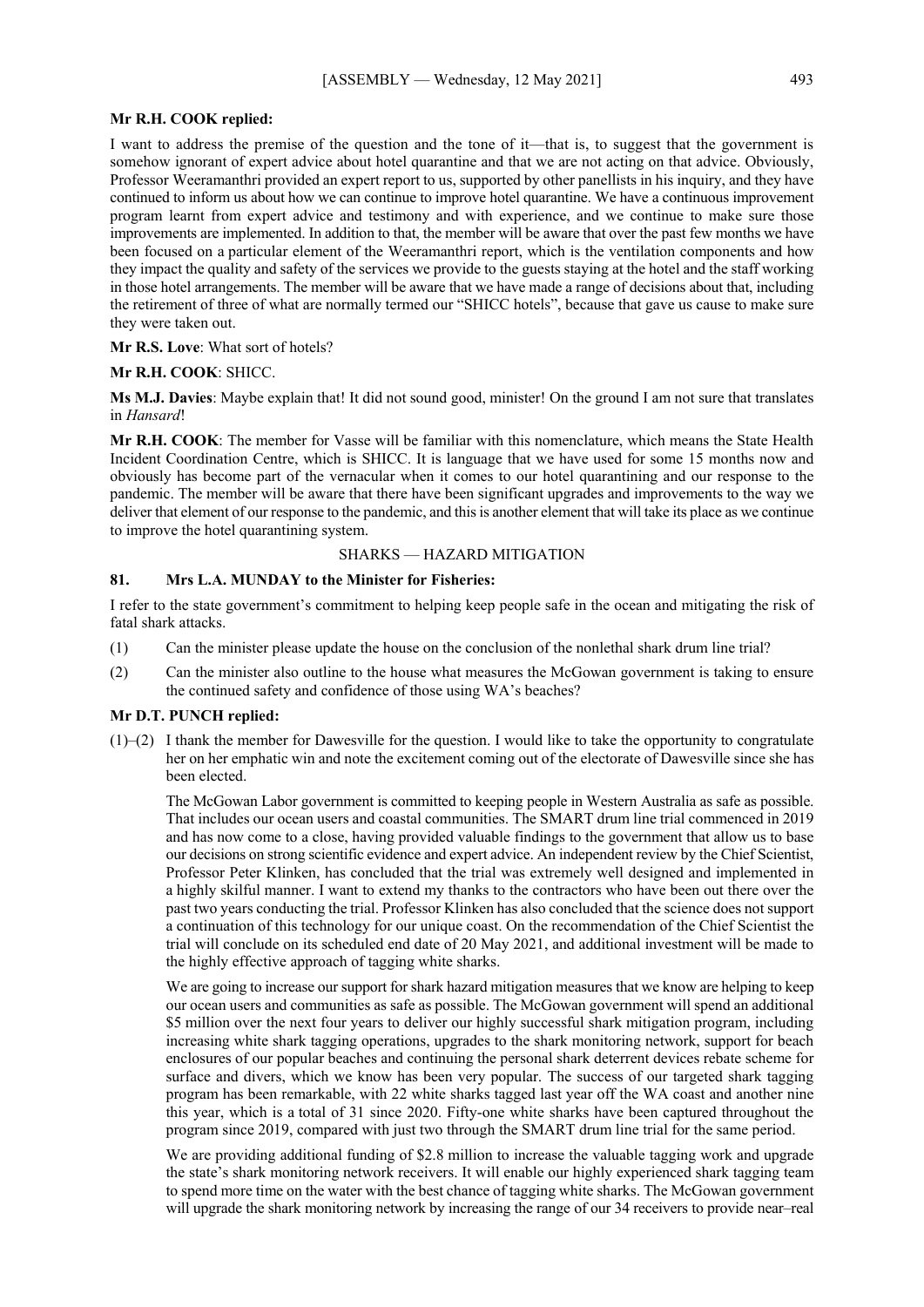time alerts of the presence of target sharks. This valuable data and monitoring will contribute to our capacity, importantly, to predict shark behaviour and respond accordingly using our suite of shark mitigation measures. The upgrades to next-generation digital live VR4 receivers over the next four years will mean that detection of target sharks will have a longer range of up to 800 metres, a wider detection zone than the 500 metres currently in use. There are already two new-generation receivers in place as Bunker Bay, and we will upgrade the remaining 32 receivers along the coast from Perth south to Geographe Bay, Yallingup, Gracetown, Albany and Esperance.

The McGowan government is investing in shark hazard mitigation measures backed by strong scientific evidence and expert advice to help keep WA ocean users and our communities as safe as possible.

## CORONAVIRUS — POWER REBATE

## **82. Dr D.J. HONEY to the Minister for Finance:**

Just before I ask my question, I want to add to the comments by the Minister for Health in recognising International Nurses Day today and International Day of the Midwife last Wednesday. I recognise the enormous contribution they make to the quality of our lives.

I think perhaps that this is the Minister for Finance's inaugural question. I refer to the minister's response in the Legislative Council on 4 May regarding the ministration of the \$500 power rebate from the five-day lockdown in February.

- (1) How many small businesses and charities are eligible for the \$500 rebate?
- (2) How many of the businesses are not customers of Synergy or Horizon Power and have therefore not received the \$500 assistance?
- (3) Why is it taking until mid-June before those impacted small businesses can even apply for the assistance that they were promised?

# **Dr A.D. BUTI replied:**

(1)–(3) In regard to the numbers that are entitled to the rebate and its application, as the member even said in his question about why it is taking some time to June, of course we will not know how many people have applied if the process is being implemented at the moment. I am unaware, and I will find out the numbers that are entitled to it. I can assure the member that it is a significant amount. I am sure the member will applaud that we are providing this to businesses that may require it. It is not something that we can just turn the tap on for and give the money out tomorrow. This is a prudent, fiscally responsible government. This is taxpayers' money. It is the money of mums and dads. We have to do this correctly. As the member knows, the Department of Finance is engaged in a number of programs providing grants in a number of areas. It takes some time to get systems up. That is what we are doing. In due course, the process will be implemented and those that should be awarded the credits will be awarded them.

## CORONAVIRUS — POWER REBATE

# **83. Dr D.J. HONEY to the Minister for Finance:**

I have a supplementary question. Why is it taking 42 Department of Finance bureaucrats to administer this \$500 power rebate, especially given that it will largely be managed by Synergy and Horizon Power; could the money not be better spent elsewhere?

## **Dr A.D. BUTI replied:**

Sorry, the member's question was whether this money would be —

**Dr D.J. HONEY**: If I may, Madam Speaker?

**The SPEAKER**: Clarify it—yes.

**Dr D.J. HONEY**: That 42 staff, out of the minister's own government's papers, are being taken on to administer the \$500 rebate in the Department of Finance.

**Dr A.D. BUTI:** This is interesting. One minute the member was asking why we are delaying it and now he is complaining that we are putting in extra resources to manage it. What does the member for Cottesloe want? Should we just stay with the existing staff and the grants program will start next year or does the member want us to take on extra staff so we can try to process it as quickly as possible?

**Dr D.J. Honey** interjected.

**Dr A.D. BUTI**: What do you want, member? Give me an answer! What would you prefer?

Several members interjected.

**Dr A.D. BUTI**: You want the grants to be delivered now, but you do not want us to put on extra staff to try to speed up the process. What do you want, member?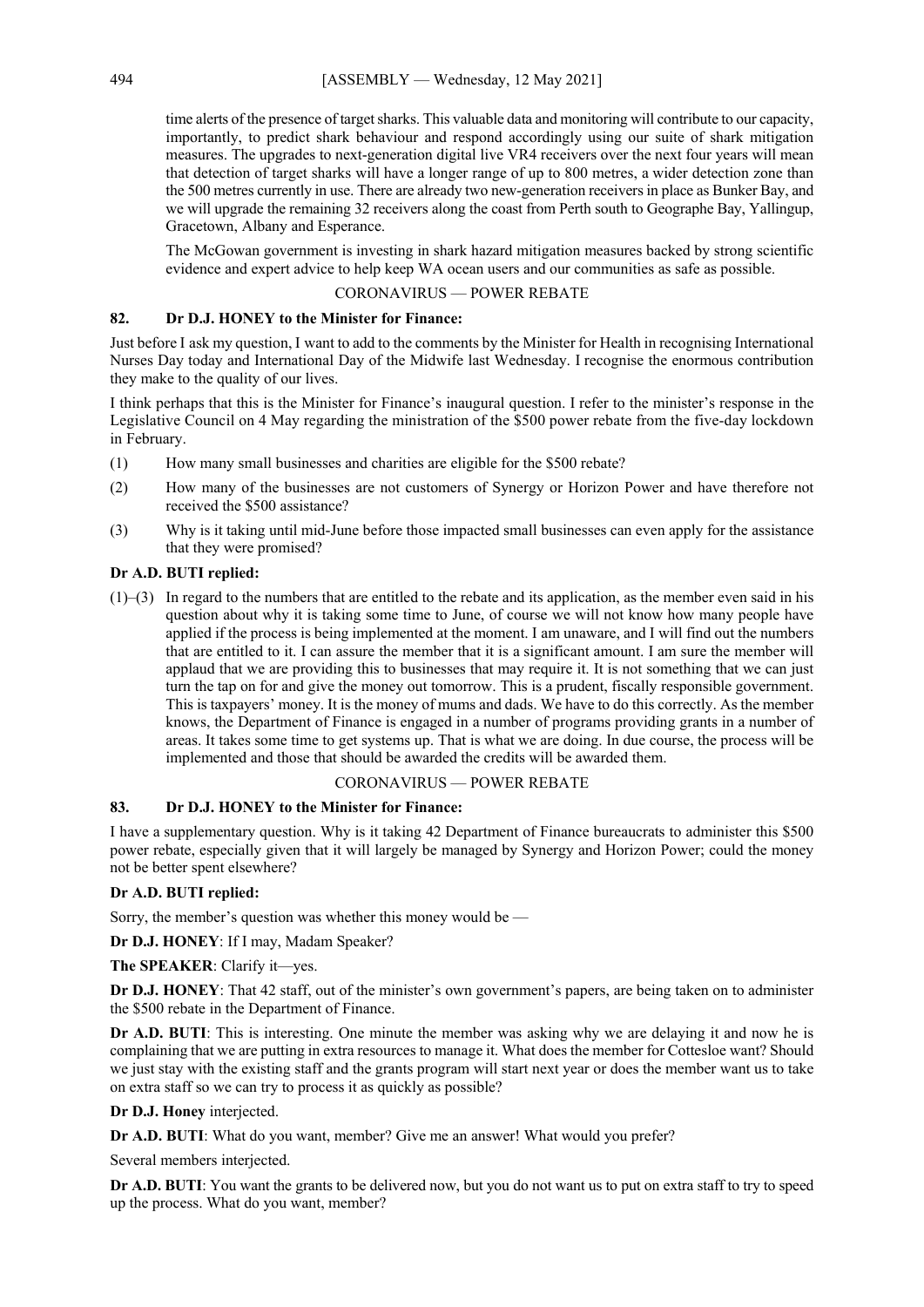**Dr D.J. Honey**: You're not delivering it until June and Synergy and Horizon are going to be administering it.

Several members interjected.

**The SPEAKER**: No, sorry; member for Cottesloe, you have made your point. Can we have a response from just the minister?

**Dr A.D. BUTI**: Member, come back to me tomorrow with maybe a more defined question about what you actually want so I might be able to answer your question.

# OUT-OF-HOME CARE — ABORIGINAL CHILDREN

## **84. Ms L. DALTON to the Minister for Child Protection:**

I refer to the McGowan Labor government's commitment to keeping children safe and its efforts to address the over-representation of Aboriginal children in out-of-home care. Can the minister update the house on the Aboriginal family–led decision-making pilot in Geraldton and outline what it will mean when it comes to delivering positive outcomes for vulnerable children?

#### **Ms S.F. McGURK replied:**

I thank the member very much for the question. It was fantastic to be with her up in Geraldton last week to announce a particular initiative that I am very proud of. I think we will start to see some significant changes in the way that child protection decision-making is made in Western Australia. Sadly, Aboriginal children are over-represented in our child protection system. Nearly 57 per cent of our children in out-of-home care are Aboriginal. Members might be aware that it is a new measure in the Closing the Gap targets that we reduce the number of Aboriginal children in care. Of course, it is a difficult objective because we need to keep children safe so we cannot just say that we will take fewer children into care. Our objective is to keep children safe. That means that we need to work on early intervention with families whose children are at risk of coming into care. We have invested new money into that and allocated some of that money to dedicated Aboriginal organisations. So far, the results look very promising.

We are also looking at doing things differently. We will be reintroducing amendments to the Children and Community Services Act—that is the child protection legislation in this state—to increase in the legislation the role of Aboriginal organisations. Once a decision has been made for a child to come into care, it will increase the role that Aboriginal organisations and Aboriginal families have in deciding where that child will be placed. One of the good models that many advocates have been pressing us to implement is called Aboriginal family–led decision-making. This is implemented particularly in Victoria and Queensland. I am very proud that our government has funded a pilot program for Aboriginal family–led decision-making. The model that we have decided to trial will be an independent Aboriginal facilitator convening a meeting of the Aboriginal family to see whether we can get some better safety outcomes and engagement by that family in relation to child protection. That was the announcement that I made in Geraldton with the member for Geraldton last week. It looks very promising.

I would like to thank Will Hayward from Curtin University and also Corina Martin from the Aboriginal Family Legal Services who convened a group of Aboriginal leaders to design this work. We will also have a pilot in the metropolitan area. This is all leading in the direction that, when we can, we will involve Aboriginal families and their representatives to try to prevent children from coming into care and, if children are brought into care, that families and their representative organisations have a say on where the children will be placed and to keep some cultural connection with those children. The Royal Commission into Institutional Responses to Child Sexual Abuse identified that cultural connection and identity are important protective factors for Aboriginal children. I am really proud that, as the Minister for Child Protection over the last four years in the first McGowan government, as a result of some of that important work, we have now seen the first annual reduction in the number of non-Aboriginal children in care since 1998. After 20 years, we have seen the first reduction in numbers of non-Aboriginal children in care. In fact, the rates of growth for numbers of Aboriginal children in care is also going in the right direction. It is not a simple exercise, as I said, of just saying we will have fewer children in care. We need to make sure that children are safe, but we need to build the capacity of Aboriginal organisations and Aboriginal families to be involved in the decision-making to make sure the children are safe and are kept connected to their culture so we can get better outcomes for those young people and their families.

# GAMING AND WAGERING COMMISSION — CHAIR — DUNCAN ORD

#### **85. Mr P.J. RUNDLE to the Premier:**

I refer to question 57 yesterday that the Premier failed to answer relating specifically to the qualifications and experience of the chair of the Gaming and Wagering Commission.

- (1) Can the Premier confirm that Barry Sargeant, a person with 25 years of gaming regulation experience, is to leave the position of chair due to the machinery-of-government changes?
- (2) Can the Premier confirm that he replaced Mr Sargeant with Duncan Ord as chair of the commission, a person with no gaming regulation expertise, experience or training?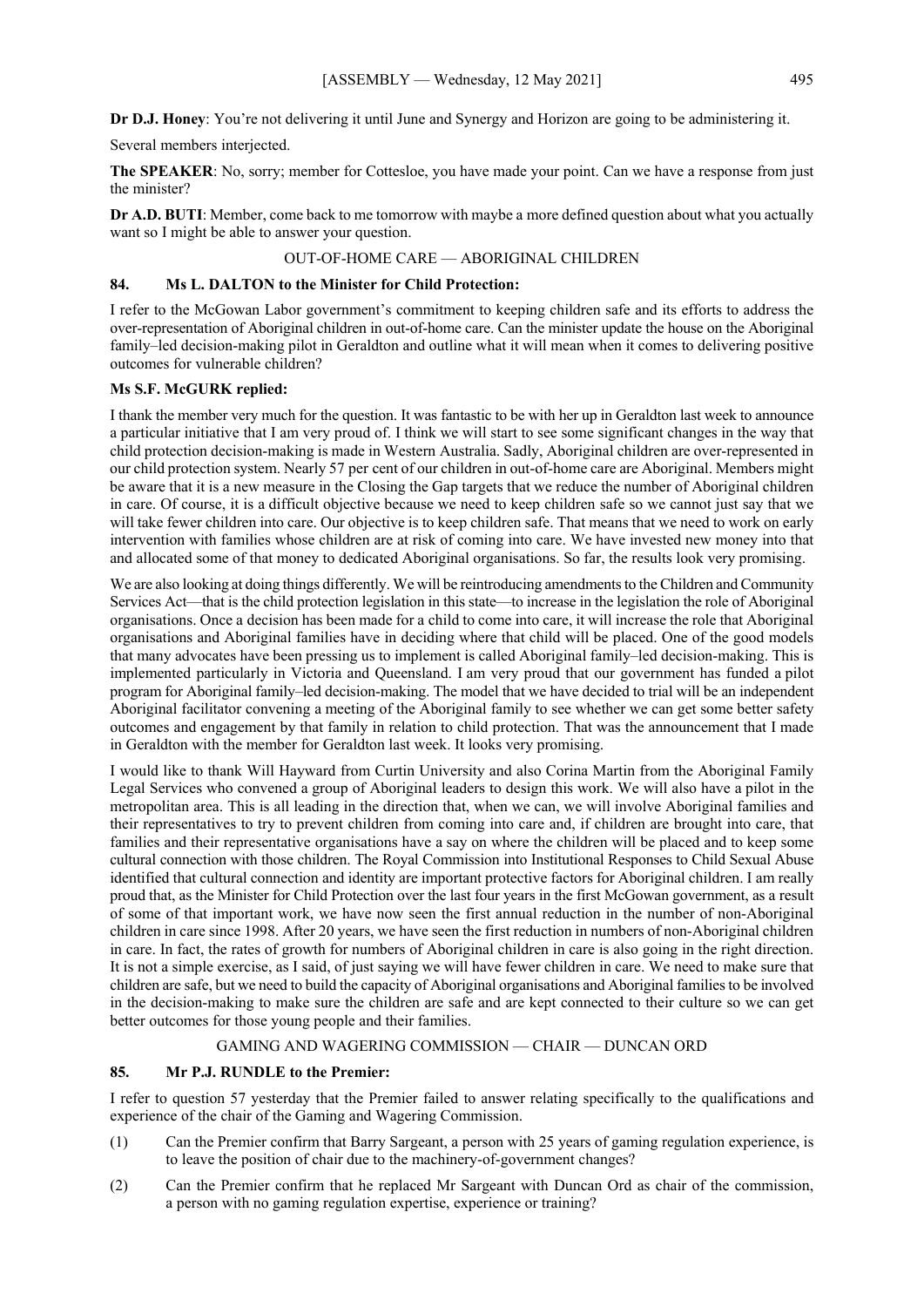## **Mr M. McGOWAN replied:**

 $(1)$ –(2) So the member understands, and I said this yesterday—I do not know what he is talking about "question 57"; I do not know what that means.

**Mr P.J. Rundle**: It is the number of the question I asked yesterday.

**Mr M. McGOWAN**: Question 57—what does that mean?

Several members interjected.

**Mr M. McGOWAN**: I have no idea what the member is talking about—"question 57". I have been here only 24 years, but I do not know what question 57 is!

So the member understands, I explained this to him yesterday. Mr Sargeant recommended Mr Ord for the role. I was keen to ensure Mr Sargeant continued. I will be frank with the member; I am quite good friends with Mr Sargeant. He was the director general when I was minister back in 2005–06. I have enormous respect for his abilities. Mr Sargeant said to me that he was going to retire. He recommended Mr Ord for the role. That is what occurred. Duncan Ord is a longstanding public servant, a very decent man, highly respected, dealing with a range of portfolio responsibilities, as indeed do all the directors general in a range of areas. It is the case that in some portfolios in government, we have people who are generalists. They might be a specialist, if you like, in one area of the portfolio, but the portfolio is broad and they have deputy directors general and staff and the like to assist them in those areas. It is often asked why the Minister for Defence Industry is not an ex-member of the Defence Force. That is the nature of government. We get people into ministerial roles who have a broad array of experiences and abilities predominantly around leadership and administrative abilities—who have responsibility for answering to a government and to the minister. We do not necessarily have someone who is an expert. The Commissioner of Police is a serving police officer; that is always the case. The director general of Health is almost always a doctor, but in other agencies across government, we have people with a range of experiences in roles in which they are placed across agencies. Under the old system, the director general of sport did not have to be an ex-sportsperson and the head of local government did not have to be a mayor. It is just the nature of things in government. Otherwise, we would have to have literally scores—probably hundreds—of government departments with only people who had ever worked in an area as the director general of that agency. When I studied politics at university, I was always advised that sometimes it is better not to have a person from the area because they come with the view that they know better than their advisers—certainly in a ministerial sense. That is why Mr Ord was appointed; it was because he was recommended to me by Mr Sargeant.

## GAMING AND WAGERING COMMISSION — CHAIR — DUNCAN ORD

## **86. Mr P.J. RUNDLE to the Premier:**

I have a supplementary question. Given the annual report tabled by the previous Minister for Racing and Gaming states unequivocally that "As a result of the 1 July 2017 Machinery of Government changes, Mr Barry Sargeant will stand down as the Chairman of the Commission", was it the Premier or his minister who tabled this report in Parliament who was wrong?

# **Mr M. McGOWAN replied:**

Mr Sargeant was heading towards retirement in 2017. I will explain it to the member again. I was very fond of Mr Sargeant, and still am. He sat on the Salaries and Allowances Tribunal, and I think a couple of other bodies for government, because he is very technically knowledgeable in a range of areas, but he was heading towards retirement. I said to him, "I would like you to take on this role." He said, "I want to retire, but I recommend Mr Ord." That is what he said to me. I am sure he would verify that.

We have subsequently set up the Perth Casino Royal Commission into events that occurred in respect of Crown casino over many years, including when members opposite were in government! We did that. We set up the royal commission. The royal commission is now taking evidence and hearing matters, and the like. The idea that somehow a public servant is responsible for what people inside an organisation have done is a misunderstanding of the role of the public sector. If anyone has behaved inappropriately or wrongly inside a gambling organisation or a casino or what have you, well, that person is responsible for what they do. In terms of the royal commission, of course, it will come down with recommendations. We will let it do its work and undertake its duties and hear its evidence and so forth. It is all in public, because we are open, accountable and transparent, and we have done something that you never did in your eight and a half years in office.

## BLUE CARBON ECOSYSTEMS

# **87. Ms C.M. TONKIN to the Minister for Environment:**

I refer to the commonwealth government's recent announcement that it will invest \$100 million in managing our oceans, sequestering carbon and helping address climate change. Can the minister outline to the house how the McGowan Labor government is seeking to work with the commonwealth to ensure that Western Australia benefits from this investment in blue carbon ecosystems?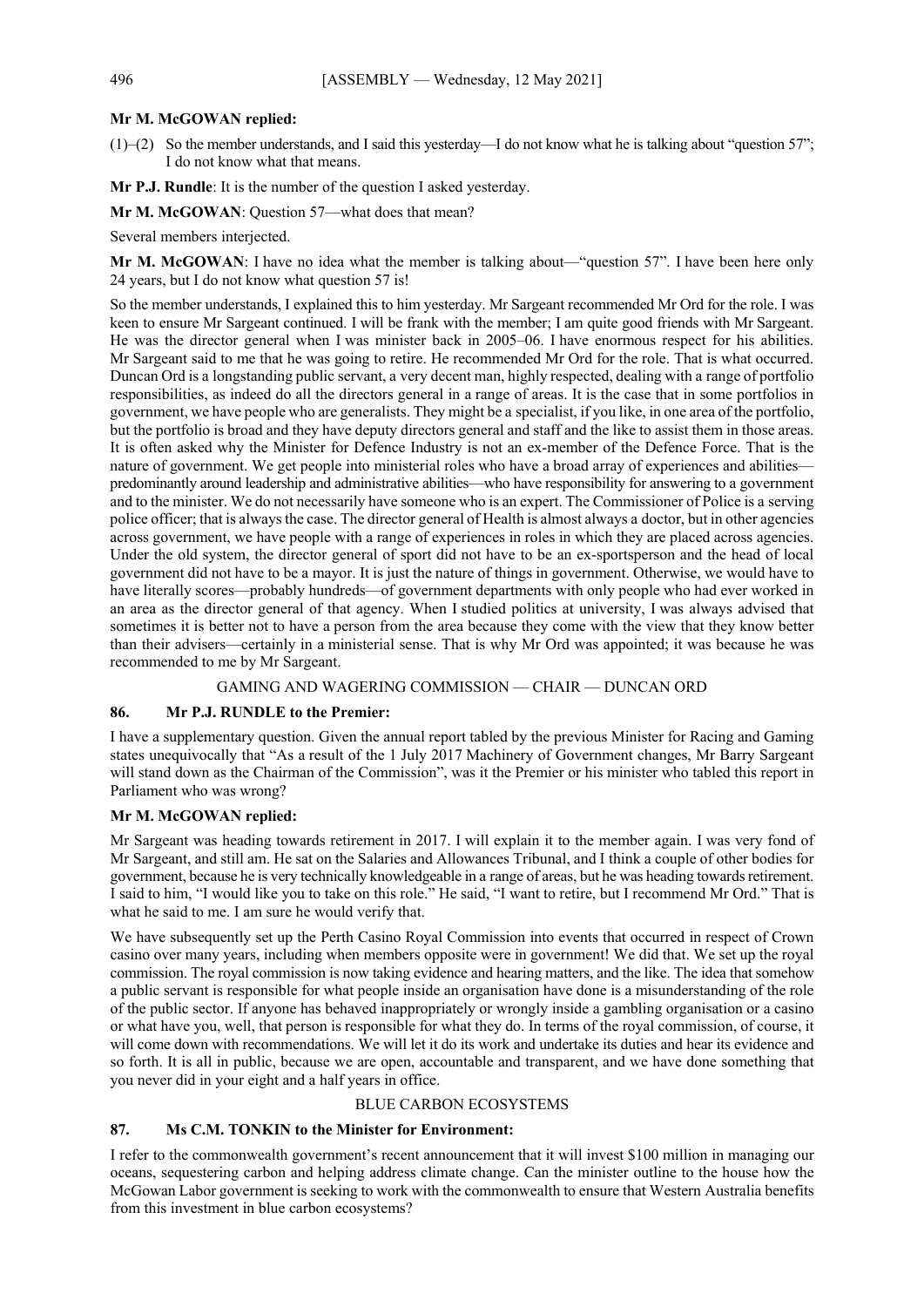#### **Ms A. SANDERSON replied:**

I thank the member for the question. I congratulate you on your election. My mum is very pleased to have a Labor member and to know also that she is not the only Labor voter in City Beach anymore!

As we know, blue carbon is carbon that is sequestered in marine environments, so that is seagrass, mangroves and tidal flats. Evidence shows that it can be up to four times more effective than terrestrial environments in capturing carbon. Given Western Australia has so much coastline, we are in a very good place to develop this industry. When UNESCO surveyed the 50 marine World Heritage areas, it found that more than half the blue carbon ecosystems across these sites were in Australia and two of them were in Western Australia, with Ningaloo and Shark Bay.

Shark Bay has the world's largest and most diverse seagrass ecosystem. During the heatwave of 2010, the Shark Bay World Heritage area lost large areas of its seagrass. That released what is estimated to be around nine megatons of carbon dioxide, which is the equivalent from two coal-fired power stations. We know that marine heatwaves are becoming more common and are lasting longer due to the impacts of climate change, so restoring seagrass is really critical to restoring the functioning of that ecosystem and helping to sequester carbon from the atmosphere.

The Shark Bay Malgana Indigenous community is currently funded through the Aboriginal ranger program and it has worked with scientists to develop seeding, shooting and planting methods to scale up our seagrass restoration activity. But despite our vast coastline, there are barriers to this, and one of those is the federal government. When it comes to developing and accrediting new methods of carbon abatement, the federal government has left out seagrass from its priorities, focusing mainly on mangrove environments, which are obviously more common on the east coast. That becomes really challenging for WA. The accreditation process is really important because it attracts private investment, and without that we cannot generate carbon credits, which are up to about \$18 per tonne of carbon dioxide.

Last week, I informed the house that I had written to the commonwealth Minister for the Environment, Hon Sussan Ley, and requested that WA gets its share of that \$100 million and that WA is at least one of those four major on-ground projects that was announced by the commonwealth. If we are going to act on climate change as a country, we need Western Australia to be included in this national approach on blue carbon and we cannot afford to be left out.

As Minister for Climate Action, I will continue to work with the Premier to push for greater recognition of our potential in blue carbon, and the government will continue to support scientists and Aboriginal communities in working on our blue carbon ecosystems through the expanded Aboriginal ranger program, the carbon innovation grants and the carbon farming and land restoring program.

**The SPEAKER**: That concludes question time.

## **ADDRESS-IN-REPLY**

#### *Amendment to Motion*

Resumed from an earlier stage of the sitting.

**DR D.J. HONEY (Cottesloe — Leader of the Liberal Party)** [2.45 pm]: I rise to make a short contribution to this amendment. Yesterday, I listened with interest to the Minister for Small Business when we covered this topic and to the Minister for Local Government, who made a contribution on a related debate. There seemed to be a lot of focus on the government side around the capacity of the government to support a compensation package for small business in this state, so I thought it would be interesting to reflect on the confidence the government has in the capacity to pay.

We have seen the Minister for Transport oversee the largest blowout in a capital project in this state's history, with the Metronet project. In the last four years, the government has blithely put another \$5 billion into the Metronet project to take the budget from just short of \$2 billion to over \$7 billion, so, clearly, it has billions of dollars to spend on that particular project. Furthermore, we have seen today the Minister for Planning again introduce the Metropolitan Region Scheme (Beeliar Wetlands) Bill to excise the road reserve for Roe 8 and 9, with, apparently, the view to protect 0.19 hectares of the Beeliar wetlands and decimate 60 to 120 hectares of seagrass in Cockburn Sound. We have another \$5 billion commitment from this government for a project to replace a port that is only at one-third capacity. That is another \$5 billion spent there, I guess on a slightly smaller scale, but it is noteworthy for members in this house. It is encouraging to see so many new members, although it is disappointing they are not in this bloc here.

**Mr W.J. Johnston** interjected.

**Dr D.J. HONEY**: We are looking for volunteers, member—reasonable people!

It may surprise new members in this place that their Labor government, in its last budget, contributed \$65 million to moving a substation and also remediation on the East Perth power station site—a site that was given to the two richest people in Western Australia for one dollar! That was \$65 million, minister.

**Mr W.J. Johnston**: I know exactly how much it was.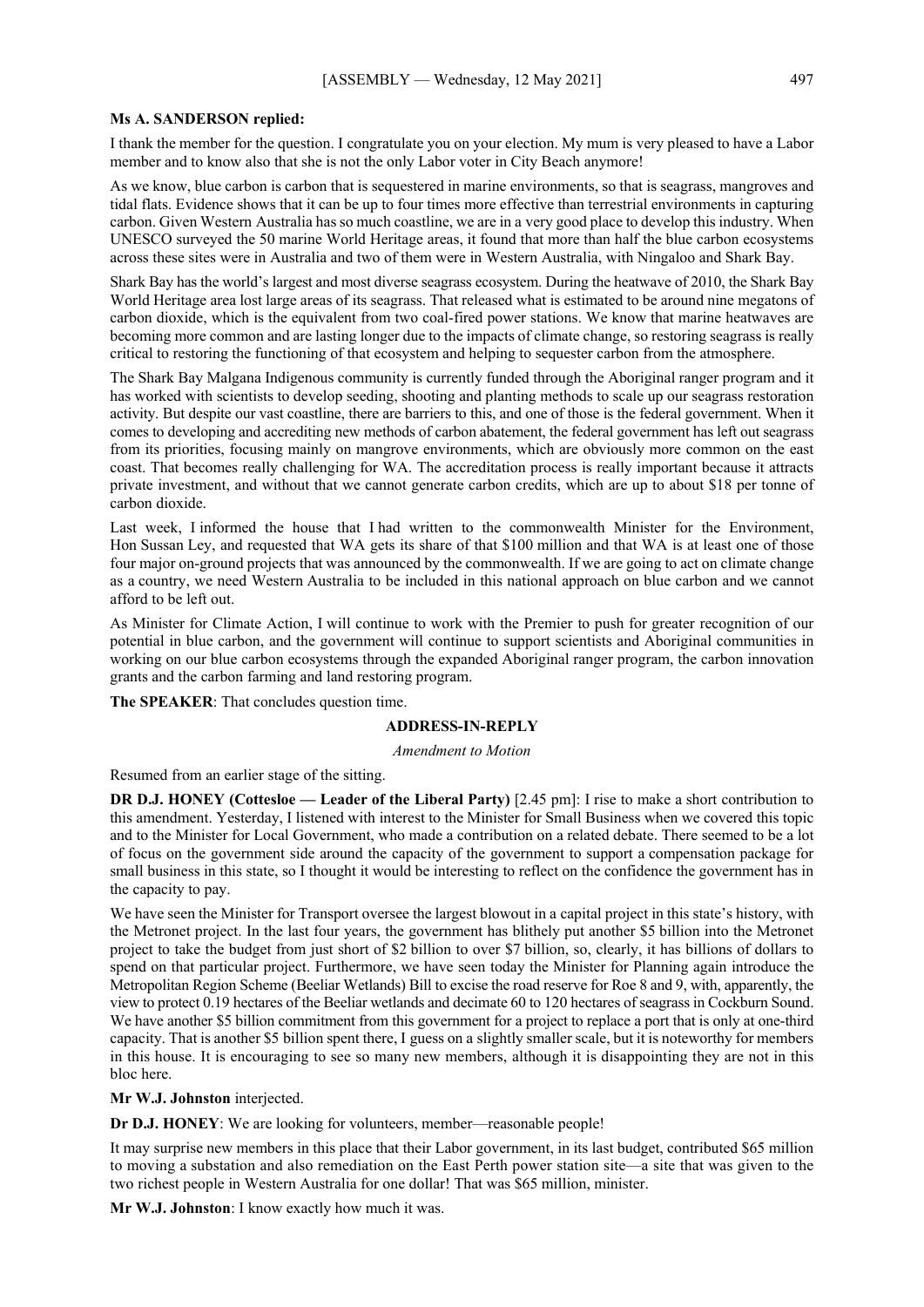**Dr D.J. HONEY**: I will explain it to the minister after this debate if he likes.

**Mr W.J. Johnston** interjected.

**Dr D.J. HONEY**: I have spoken about this before.

**Mr W.J. Johnston** interjected.

**Dr D.J. HONEY**: Yes, yes!

**The SPEAKER**: Minister for Mines and Petroleum, I would like you to not interject any further.

**Dr D.J. HONEY**: Thank you very much, Madam Speaker, for your support in this.

Clearly, this government has money.

**Mr D.J. Kelly** interjected.

**Dr D.J. HONEY**: The taxpayers do not, because the Minister for Water has been the expert at ripping money out of households in Western Australia!

No minister has done more in taking money out of the pockets of the households of Western Australia than the Minister for Water—\$400 a household.

**Mr D.J. Kelly**: Fifty families a week had their water cut off because of your policy.

**Dr D.J. HONEY**: It is \$400 a household. I hope the minister is proud.

**The SPEAKER**: Members! Leader of the Liberal Party, I will give you this advice; that is, if you are going to direct provocative comments at ministers, you should expect a response. If you do not want a response from ministers, you should perhaps not direct provocative things directly at them.

**Dr D.J. HONEY**: Thank you for your advice, Madam Speaker, but can I say that I am happy for the Minister for Water to expose how little he cares about the damage he has caused households in Western Australia with his \$400 bill. Can I move on?

**Mr D.J. Kelly**: You were cutting the water off for 50 families a week when you were in government and you did nothing about it.

**Dr D.J. HONEY**: As I say, the minister does not care.

#### *Point of Order*

**Mr M.J. FOLKARD**: Under "Rules for questions", standing order 77(1)(b) refers to being argumentative. The member is attacking the minister. You warned him and he continued with his attack.

**The SPEAKER**: Member for Burns Beach, I understand your point but I do not accept it as a point of order. I merely warned the Leader of the Liberal Party that if he continued in this robust manner, he could expect interjections and he could not necessarily expect my protection. At this moment in time, he is getting no protection.

### *Debate Resumed*

**Dr D.J. HONEY**: Thank you very much, Madam Speaker; it is enjoyable to see you as Speaker.

If we can move on. We know that this government has more than \$4 billion in its coffers above the budget forecast and it is growing every day. Again, for the information of new members in this place, every dollar that the iron ore price is above budget forecast is worth around \$80 million additional money on an annualised basis in the government's budget. Every cent reduction in the exchange rate is worth about the same, just as a mathematical quirk. Given the price of iron ore is over \$200 a tonne at the moment, substantial funds are coming into the budget, Minister for Energy.

#### **Dr A.D. Buti** interjected.

**Dr D.J. HONEY**: Substantial funds are coming into this government's coffers. The Minister for Finance should be very happy that I was his inaugural questioner—I gave him something to do.

If we can move on. There are substantial funds in the government's coffers to allow it to offer this support. There is an important point in the need for offering this support. Normally when we have crises and the government needs to consider some sort of compensation for them, they are acute events; that is, when we have a storm, a flood or a fire, immediate action needs to be taken and compensation needs to be given. This COVID event is not an acute event, although obviously there can be acute moments within the crisis; it is chronic and ongoing. This has been ongoing now for 14 months, and there is a very high probability that it will go on for at least another two years. The Premier has made it clear that the public health advice is that we are likely to experience shutdowns. In fact, the appropriate way to mitigate the possible spread of the COVID virus in the community is to have short, sharp lockdowns. As we on this side have said for some time, we are very happy to support the government when it takes action based on competent medical advice.

The minister was correct when he said that this does not affect all businesses. He was also correct when he said that some businesses impacted by shutdowns have benefited overall from increased patronage due to tourists staying home and going out. Although there might be a short-term impact, over the year there might be a larger impact.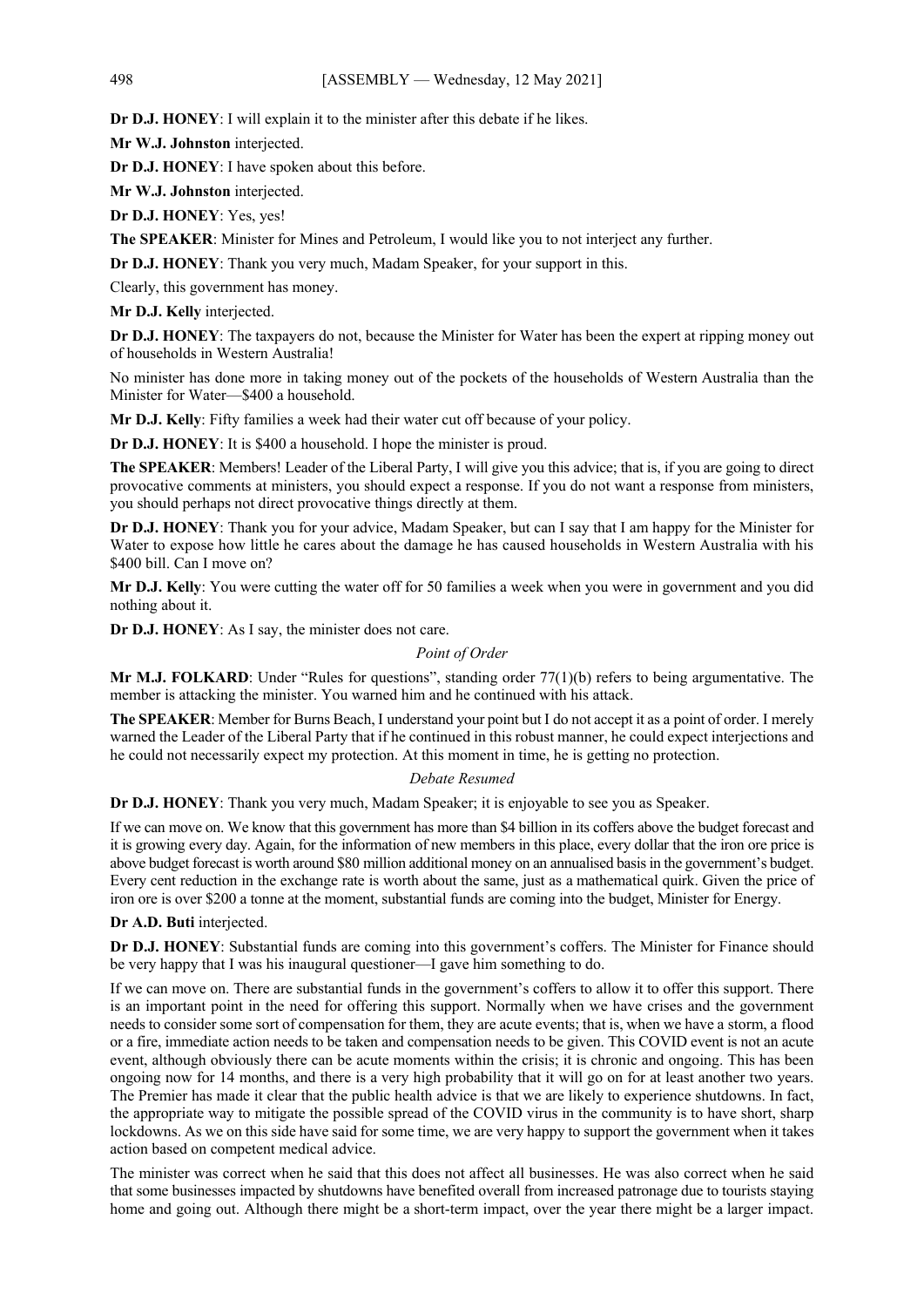That is a fair observation by the minister. However, many businesses are suffering chronically from these shutdowns. That includes event businesses. The problem with event cancellations is that 80 or 90 per cent of the money is spent to hire sound systems, venues and the like before the event. When there is a shutdown, they lose all that money and do not get it back. Event organisers are not large companies; they are typically smaller businesses that may comprise a few partners or a couple who own the business. For many of them, certain events may be their major fundraiser for the year. The last two *Sculpture by the Sea* events, fortunately, managed to escape the worst impact of COVID. The *Sculpture by the Sea* organisation runs two events, one in Sydney and one in Western Australia. If it loses those events, it loses its entire income for the year. Event organisers have paid a particularly high price.

Hire venues for weddings and the like also have paid an enormous price. I was talking to the manager of Fraser's Restaurant and he explained to me the magnitude of the impact of the last shutdown on his business. It is not about just the business they lose. A lot of weddings and the like are held on weekends at those venues, when most people can attend. These places lose all that business. Shutdowns make people nervous about organising events in the future, particularly at large venues. These venues have seen a halo effect: not only is there an immediate effect on them from a shutdown, but also cancellations follow because people become nervous about whether an event can go ahead, particularly weddings, obviously, which these days people seem to take a year or more to organise. Places see hesitancy on the part of people who want to organise those events. Small restaurants and small cafes typically make most of their money on the weekend. They need to do food preparation beforehand, so they hire extra staff to do the food preparation for the weekend. They therefore lose not only the food but also the money they spent hiring that additional labour.

Another area of business that is probably the most affected is gymnasiums and, as I mentioned before, spin-cycle classes, yoga classes, exercise classes and the like. They have paid a particularly heavy price. If we look at the impact of shutdowns, members may note that typically those venues are the last to open and come back to normal operation. It means that they will have experienced a longer shutdown than almost any business from the shutdowns we have had. In the case of a local yoga business that has been set up by a lady and was starting to build customer numbers, it was explained to me that customers walk away if they are not confident that they will always be able to utilise their membership or they do not go for a period. Those businesses pay a particularly big price.

The state economy overall is doing well. Unemployment in the state is low, which indicates that business, overall, is okay. We need to recognise that small businesses are the big employer in this state. We talk about keeping mining and other businesses going, but small business employs around 40 per cent of people in the state. It is a huge employer—the largest employer in our state. Particular small businesses have paid a very high price for this shutdown. As I said, we on this side accept that the government is prudently trying to manage the crisis and is taking medical advice to do that. However, the people who are paying the greatest price are the small businesses that I mentioned, and others like them. We on this side think it is fair that the government should have a compensation package for them. As I have mentioned a few times, these businesses are typically not some big organisation or some globally networked corporation. They typically comprise two people, who have put everything on the line. They do not have big margins or big savings; invariably, they are just a sniff ahead of the bank in terms of repaying debt, paying their bills and so on. These businesses are really suffering. For some of them shutdowns can be quite catastrophic and, in fact, send them to the wall. The opposition appreciates that it may not be trivial, but we think it would be fair for the government to offer compensation to these businesses. I heard the minister say that it was all variable and that it is so subtle that the government cannot really put in a formula. We understand that in any system there has to be some latitude for discretion, but we can codify the types of shutdown we have. That is something that needs to evolve into something like type 1, type 2 and type 3 shutdowns. We know there will always be nuances involved, but on that basis we also think it would be fair for the Minister for Small Business to look at some formalisation of the types of compensation that can be applied to those businesses.

There has been some compensation applied to date, but the significant compensation—at one stage there was a \$14 500 payment—went to only about 4 000 businesses. I think there is something in the order of 200 000 small businesses in this state, so most small businesses have not benefited from any significant recompense from the government. There was a bit for power and so on, but that does not go close to matching the sorts of losses these businesses have sustained.

As I said yesterday, I heard the minister's argument and discussion. We have a state government that has adequate resources. We do not want the government to be profligate with taxpayers' money and we do not want it to waste money on businesses that have not suffered, but we do want it to look at targeted, appropriate compensation for those businesses that have been affected by the COVID-19 shutdown so that they do not have to pay the price and write the cheques that underwrite the management of COVID-19 in this state.

**MR R.R. WHITBY (Baldivis — Minister for Emergency Services)** [3.01 pm]: I want to thank members opposite. I am going to oppose this amendment, but I will make the comment that I appreciate the more conciliatory tone of the member for Cottesloe, which stood in stark contrast to some of the earlier commentary from other members opposite. It is very disappointing that we have an opposition in this place that is always talking down the state and undermining business confidence.

The other point I make is that some of the comments made by members opposite simply were not true. Comments were made several times that the government had done nothing to support business. I could give members opposite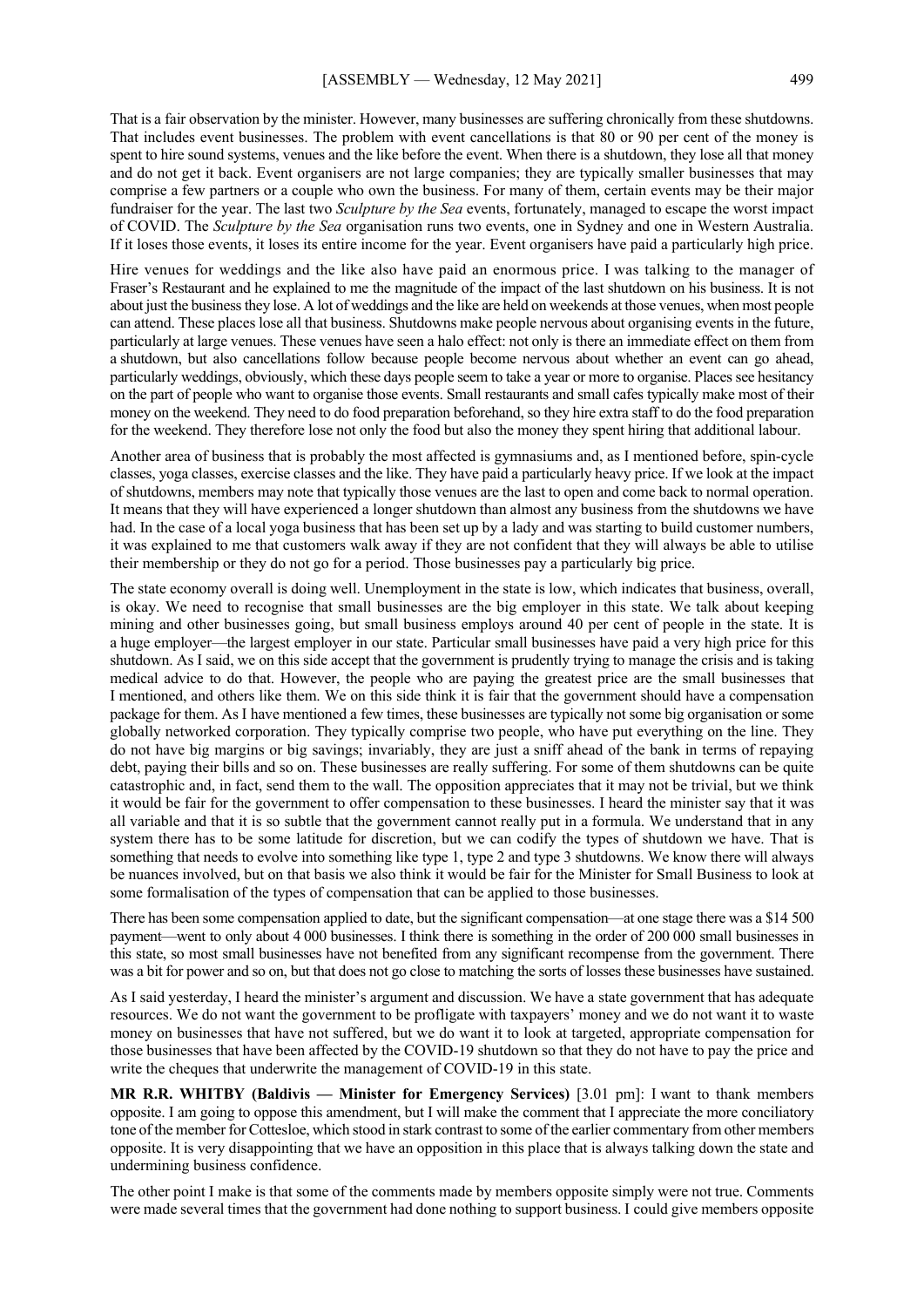a list of initiatives. I will not be able to mention them all because I do not have them here in front of me and my mind is not big enough to contain all that detail, but I could go through a substantial list for them. The member for Vasse came in here and directly quoted someone who had claimed that there had been no financial assistance to any businesses as a result of COVID-19. She knows that that is not true. Why would she come in here and deliberately mislead the house without clarifying that comment or putting it into context? She said —

#### *Withdrawal of Remark*

**The DEPUTY SPEAKER**: Minister, you are going to have to withdraw that because you cannot actually say that someone has deliberately misled the chamber.

**Mr R.R. WHITBY**: Okay; I will change my phrasing and withdraw that, Deputy Speaker.

**The DEPUTY SPEAKER**: Thank you.

### *Debate Resumed*

**Mr R.R. WHITBY**: It was clear to everyone that the member —

#### *Withdrawal of Remark*

**Mr R.S. LOVE**: I understand that if someone is to withdraw a remark, it is an unqualified act. It appears that the minister is trying to qualify his remarks. He is not actually removing the sentiment of what he said.

**The DEPUTY SPEAKER**: There is no point of order, but the minister should withdraw and carry on with what he was saying.

#### *Debate Resumed*

**Mr R.R. WHITBY**: Thank you, Deputy Speaker. We heard the comment made. What I am saying is: I believe the evidence is overwhelming that that comment was simply not accurate and the member should have known.

I will continue and go through some of the small forms of assistance that have been made available to thousands of small businesses for well over a year. I remind members that we are dealing with a global pandemic the like of which has never been seen by this living generation. It has had a massive impact on all facets of our community and business lives. We in Western Australia are renowned throughout the world for the way in which we have managed it and for the fact that our economy has been the strongest in dealing with COVID-19 of perhaps anywhere in the world. The Premier mentioned the surveys of states and provinces around the globe; I think we have come up trumps, and slightly behind us is a province or state of Germany that perhaps did almost as well, but not quite. The record shows that it is amazing how this government has worked hard and responded to COVID-19 to keep business doors open so that we can continue our financial vibrancy.

There is absolutely no doubt that businesses suffer when there are COVID-19 lockdowns, limitations and directions. Those all impact on businesses. I have admitted that, and the government is constantly dealing with it. But let us go through some of the ways in which the government has assisted businesses in this state. It is not true that there has been no support for business. That statement was made a number of times today, and it is simply not true.

There has been payroll tax relief. The payroll tax threshold has been increased to benefit about 12 000 small businesses; some businesses were relieved of payroll tax completely. There were grants of \$17 500 for slightly larger businesses that were still paying payroll tax but were relieved by that amount—businesses in the category of having a payroll of between \$1 million and \$4 million. It is estimated that in Western Australia today, a business can employ more than 10 staff and not pay payroll tax, such have been the changes to payroll tax for businesses in Western Australia. There have been licence fee reductions, commercial tenancy relief and electricity credits of \$500. The electricity credits went virtually straightaway, member for Cottesloe; they went immediately to the credit of business accounts. In that instance there is an issue if a business is located in a large shopping centre where there is an embedded electricity account. It is very difficult and not automatic to work out where that credit will go. We do not want it to end up in the hands of a large shopping centre landlord; we want it to go to the businesses, so of course there will be some difficulties and delays there. But the vast majority of small businesses have that money as a credit into their business electricity accounts.

There was \$2 000 for the recent Anzac weekend lockdown. With regard to cyclone Seroja, I know it is a different issue, but businesses are dealing with huge setbacks up there and there have been \$4 000 payments provided for that. We are also working with the federal government to unlock category C assistance, and that will directly benefit primary producers and businesses in that region. There will be a total of more than \$1.2 billion in support of Western Australian businesses that are dealing with COVID-19. In addition, \$5.5 billion in infrastructure programs will have a huge impact on Western Australian businesses and employment.

**Mr V.A. Catania**: It's coming from the federal government!

**Mr R.R. WHITBY**: That is the \$5.5 billion infrastructure program that was announced in the state government's budget last year.

**Mr V.A. Catania**: What was that? Sorry, minister; can you outline where that support came from?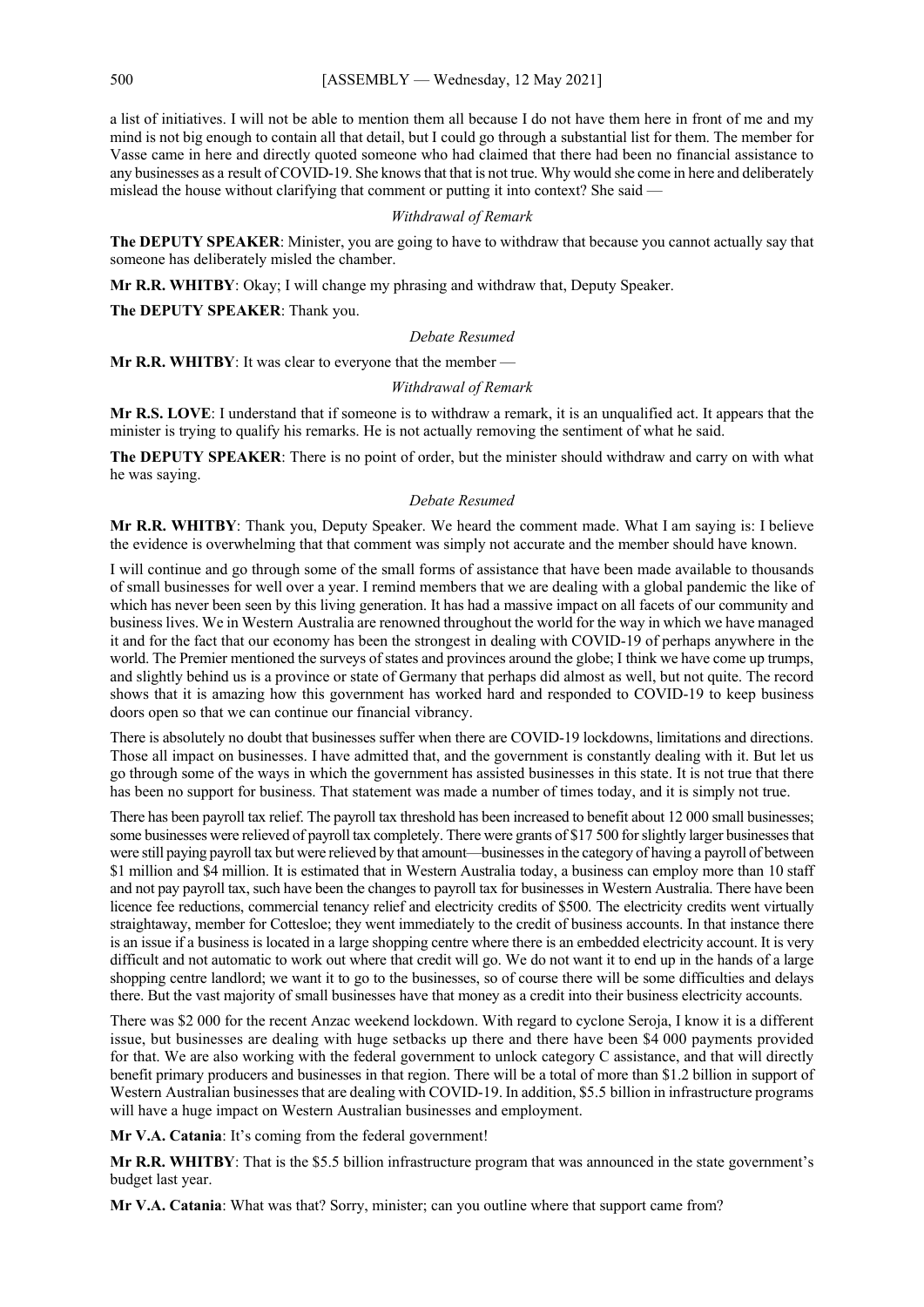## **The DEPUTY SPEAKER**: Member for North West Central!

**Mr R.R. WHITBY**: I will continue. There is a \$5.5 billion infrastructure program. If the member likes, I can come in here tomorrow with a long list of initiatives and projects that also benefit business. As the member knows, the very best thing we can do as a government is to keep the doors of business open. That is what business wants. It wants to operate and to employ people. We know that it is not just one story across Western Australia; it is different stories. We know there are businesses that have taken initiatives, changed and been able to adapt, and are actually doing better business now than they did pre-COVID-19. They have actually employed more people. We heard none of that from members opposite, at least not until the member for Cottesloe stood up, so let us be honest in the way we describe this issue.

## **Mr V.A. Catania** interjected.

**The DEPUTY SPEAKER**: Member for North West Central!

**Mr R.R. WHITBY**: There have been huge benefits to businesses right across Western Australia from local tourism. There have been huge benefits to businesses across Western Australia through the renovation of cafes and restaurants.

**Mr V.A. Catania**: The minister is already in an ivory tower!

**Mr R.R. WHITBY**: I know, member, that there are often negative impacts from COVID-19. We see it all the time, we deal with it all the time, and we direct assistance all the time. To say there is nothing but a bleak godforsaken landscape, which is all the member said when he got on his feet, is not correct and not part of the true context of the situation. Members of the opposition want a black and white world. They want a one-size-fits-all solution to every challenge. It is not possible, members. In the same way, members of the opposition want a silver-bullet quarantine facility. They have mentioned the proposal to build one in Mandurah. That has come unsolicited to the government. I do not think the government knew anything about that proposal.

#### **Dr D.J. Honey** interjected.

**Mr R.R. WHITBY**: The issue there, as we know, and as I said yesterday, is that we have a quarantine solution at the moment that is working incredibly well. We have had a handful of transmission cases. Today, we know that more than 45 000 people have gone through the system. More than 45 000 people have come from overseas and been quarantined in Western Australian hotels, and we can count on one hand the issues we have had. I think we should applaud that system.

**Mr W.J. Johnston**: Hear, hear! Well said.

**Mr R.R. WHITBY**: We should all applaud that system.

**Ms M.J. Davies**: Good job. Tell your Premier that Mark is the best! You wouldn't need new facilities, then, if we don't need them.

**Mr R.R. WHITBY**: We do not need new facilities, because I have no way of guaranteeing, and nor does the Leader of the Opposition, that spending \$200 million of taxpayers' money on a purpose-built facility will give us a result that is any different from the one we have now. We know it is world-class.

Several members interjected.

**The DEPUTY SPEAKER**: Members! Opposition party, enough! The minister is on his feet. Carry on, minister.

**Mr R.R. WHITBY**: Thank you, Mr Deputy Speaker. I think it is very clear that this government has responded, and continues to respond, to the needs of businesses, and particularly small businesses, across Western Australia. COVID-19 is a difficult issue to deal with. No jurisdiction in the world knows all the answers. I think we stand out as a world leader in the way we have led the fight against COVID-19. In terms of supporting small business, we have underwritten millions and millions of dollars in support, in the ways I have just described. But the very best thing we can do —

# **Mr V.A. Catania** interjected.

**Mr R.R. WHITBY**: The very best thing we can do, member, is to keep the doors open. We do that again and again. I know, from speaking to small businesses in my electorate and elsewhere in the state, that we are praised for that. People in small businesses are savvy people. They understand the risk and the threat, and they know that the short-term inconvenience of having a lockdown for three days, in the last case, will have a huge benefit to them long term. We have seen again and again that businesses like breweries in the south west and elsewhere do suffer short-term inconvenience and cost but are able to open their doors for much longer than they would be able if they were in other parts of Australia or the world and are doing very well as a result. Thank you.

**MR R.S. LOVE (Moore — Deputy Leader of the Opposition)** [3.13 pm]: I just want to make a couple of comments. The minister has made some assertions that I want to play out a little bit. First of all, this group of individuals here are not talking down the state. To borrow a line from the Premier from the last Parliament, the minister's comments are a bit tired. I expected more from someone who was a professional media operator in his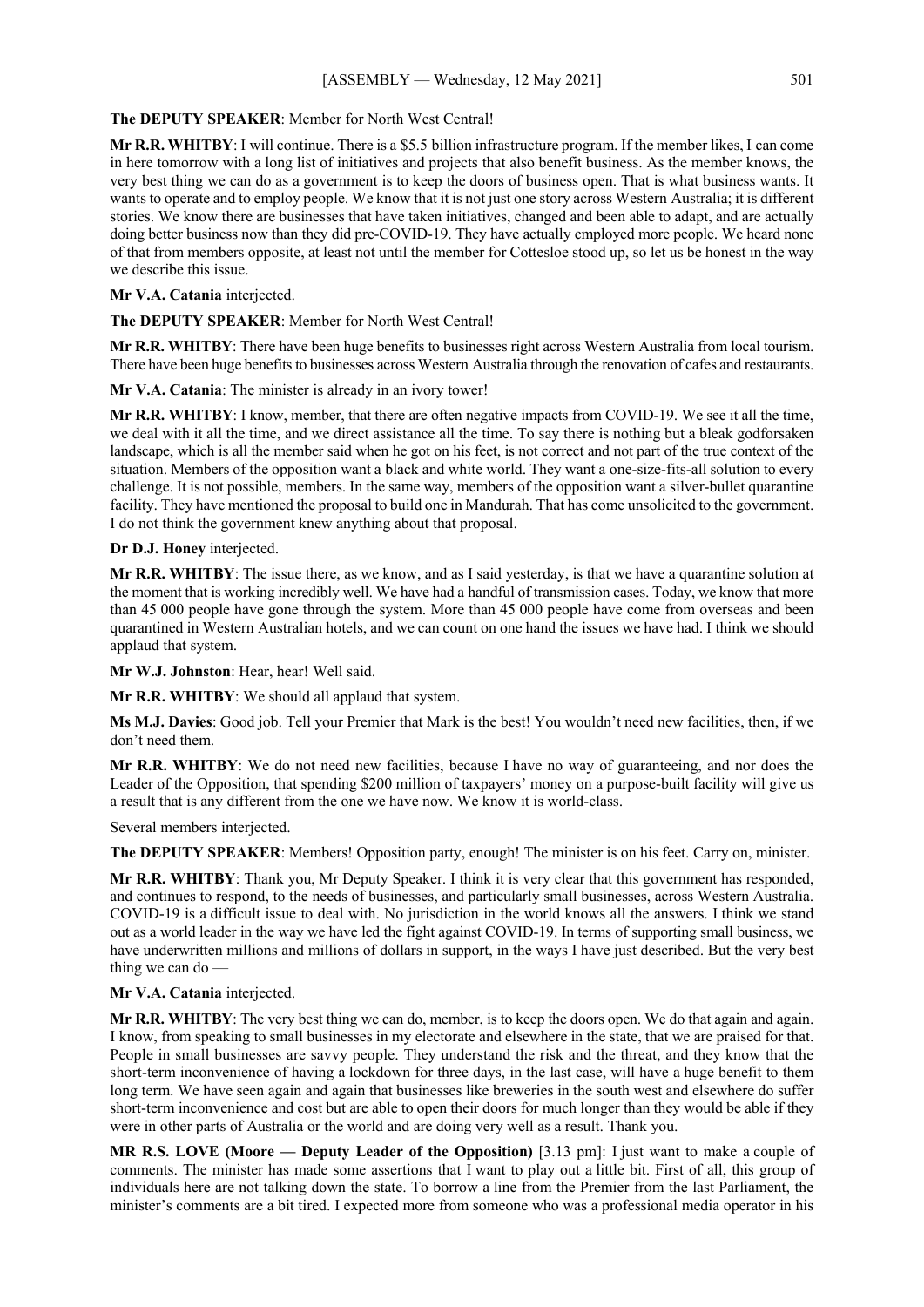past life and that he would have picked up his own line and used that. We are certainly not here to talk down the state. We put forward a very good amendment yesterday, I believe—a reasoned amendment—calling for compensation for businesses when there was a lockdown. The government indicated that it had some understanding of the merits of what we were talking about, although according to the government it was a flawed concept. We are seeking to improve the situation for people in Western Australia. We are not seeking to talk down the state at all.

This amendment that has been put forward is simply a recognition, if you like, that the lockdowns and the management of the quarantine system have had a traumatic impact on small businesses and events that are hosted across the state of Western Australia. That is a fact. It cannot really be denied. When there is a snap lockdown, it does have an effect on business. What we are talking about here are two aspects. First of all, we have had some indication of potential avenues for compensation. The minister has rejected any assertion that there is inadequate compensation, but I know from businesses on the ground that there is still a need for further measures. There is also still a need to look very hard at the situation for events, because the lockdowns are really changing the face of the entertainment industry and also just life in Western Australia generally. For instance, community groups cannot plan shows properly because there is not sufficient support when an event might be cancelled.

We are not here to talk down the state. We are not here to criticise the government unnecessarily, although there are aspects that could be improved. What we are trying to do is to put forward the case for some improvements and some targeted measures that would lead to a better outcome for the state, for businesses, and for the communities that business operate in. As regional members, the Nationals know that business is fundamental to the health of our small communities.

#### Several members interjected.

**The DEPUTY SPEAKER**: Members, keep it down, please.

**Mr R.S. LOVE**: I took a bit of umbrage at comments the Minister for Small Business made about the member for Vasse. He did withdraw his inappropriate assertion that the member had been misleading. The member for Vasse is entitled to make comments that she feels are appropriate. Had the minister had some sort of problem with that, he could have stood up on a point of order and made some comment at that point, instead of waiting for his own reply to have a go at the member for Vasse.

#### **Mr W.J. Johnston** interjected.

**Mr R.S. LOVE**: I will say something about the member for Vasse. She asked a question of the Minister for Health in this house last Wednesday. The health minister gave a completely erroneous answer. This was on the Quarantine Advisory Panel. The health minister gave a completely erroneous answer to the question. He said that he had been consulting the Quarantine Advisory Panel. That does not yet exist. That was very misleading. We have not had an apology for that. No-one has come out and said, "Sorry; that was wrong information."

Later on that same day, a question was asked of the Premier, and the Premier replied that the panel had been formed and that Professor Weeramanthri was the chair. The next day, the Premier had to backtrack on that and admitted that the Quarantine Advisory Panel had not yet been formed. Today, further information was sought about the terms of reference and what that group will be doing, but nothing was forthcoming. We have gone from a situation in which, last Wednesday, the Quarantine Advisory Panel was informing the health minister and the government on the best methods to handle quarantine in this state, then we found that it does not even exist, and then we were told, "Yes, it's going to be formed, but actually we haven't written the terms of reference for it yet." We are going to be waiting for quite some time before the Quarantine Advisory Panel will actually be doing anything for this state. I think that a fundamentally flawed piece of information was given to this house. That lies at the heart of this amendment, which is about the failed hotel quarantine system.

Some members have put forward different views about what could happen—it could be a camp or a different type of quarantine environment. What we really need is a qualified group, such as this Quarantine Advisory Panel. Had it been formed when the government undertook to form it, and had it then had a qualified group of individuals looking intelligently at the hotel quarantine system and coming forward with recommendations that the government could follow, we might be able to move forward. It may well be that another facility is needed, but we need a process to ascertain the best way to do quarantine. Nothing has been done to the hotel quarantine system since it started, except for tinkering around the edges and trying to make sure that the things that have been put in place in other states, such as vaccinations for hotel quarantine staff, appropriate ventilation and not allowing Uber drivers to work as security guards in quarantine hotels, have been put in place here. Those fundamental things happened in other states but this government failed to learn from their experience and, as a result, small business has been unjustifiably penalised.

#### Several members interjected.

**The DEPUTY SPEAKER**: Member for North West Central, I call you for the first time. Member for Armadale, I call you for the first time. This is not a place in which to shout at each other. Carry on, Deputy Leader of the Opposition.

**Mr R.S. LOVE**: The government needs to be held to account for its failure to introduce a quarantine advisory panel, a group that is dedicated to coming up with a decent process so that we can properly analyse the quarantine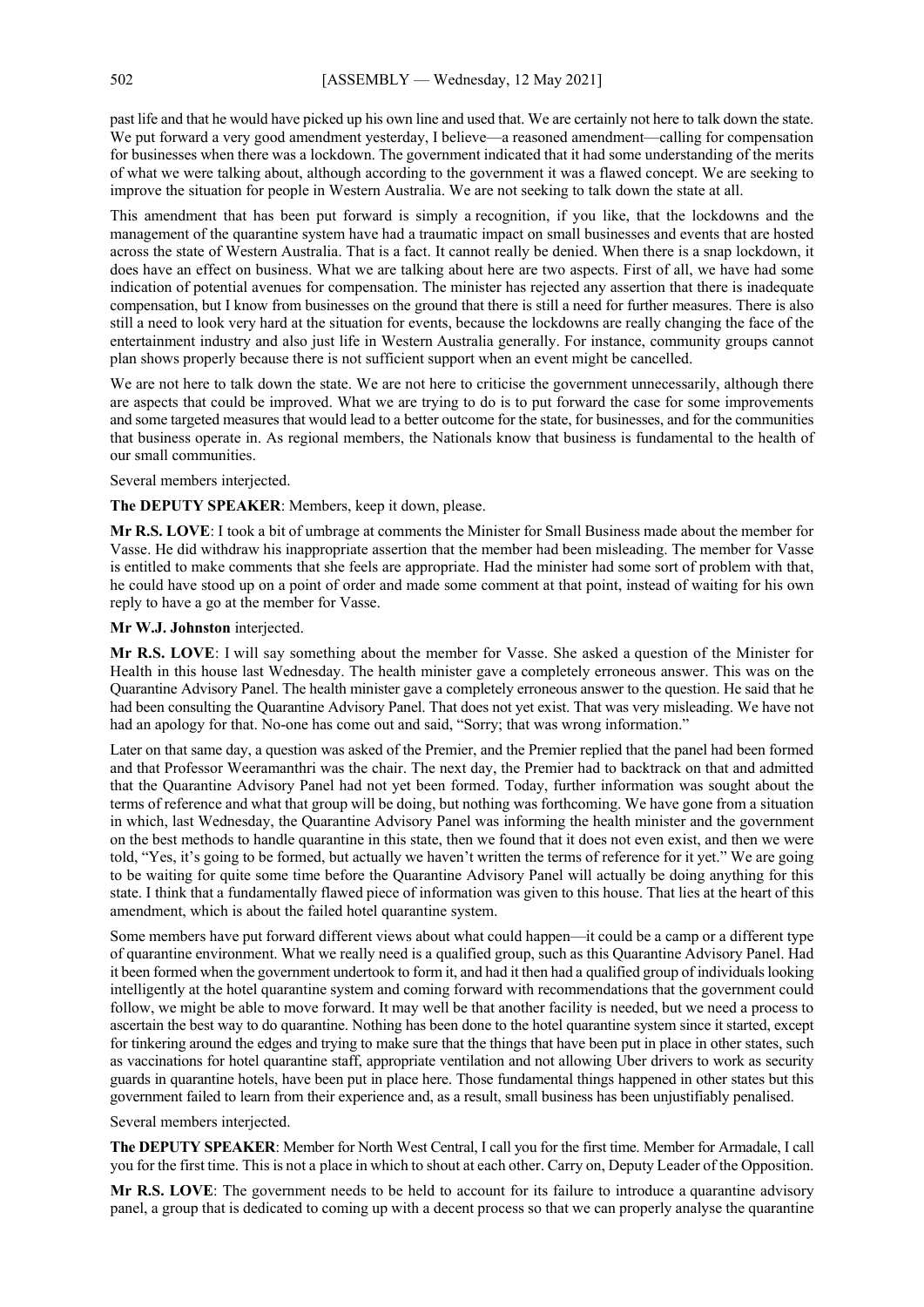situation. Perhaps we can have a public discussion. What would be wrong with talking to people in the community about what they think? Perhaps we can have a discussion around what impact being locked in a hotel room has on people's mental health, which is an issue I raised when the system was first introduced. There are a lot of issues with the hotel quarantine system. I am not saying that it is wrong, but we need a process to properly examine the way forward and the Quarantine Advisory Panel, for which no terms of reference have been set, might be the vehicle to do that. It is a pity that the panel was not doing its work a month or two ago because we might have been getting somewhere; we might have been having some intelligent discussion.

The amendment is not an attack and it is not meant to talk down the state. It simply points out that when the system fails, it has an effect on innocent small businesses and communities across the state. We are seeking a better process in the future so that these types of events do not happen as regularly as they have.

**MR W.J. JOHNSTON (Cannington — Minister for Mines and Petroleum)** [3.21 pm]: The government was of the understanding that after the Minister for Small Business made his contribution, that would be the point at which the debate would end, but, apparently, members of the Nationals WA thought they needed to have the last word. They cannot help themselves; they want to have the last word. It is amazing that they come in here talking about failed COVID management in Western Australia. Let me tell the member for Moore something: 38 881 is the number of votes that the Labor Party got in the Agricultural Region in the Legislative Council vote. Do members know how many votes the National Party got? It got 22 495 votes.

## *Point of Order*

**Mr V.A. CATANIA**: I cannot see how what the member for Cannington is talking about has anything to do with the amendment.

**The DEPUTY SPEAKER**: Thank you, member for North West Central.

Several members interjected.

**The DEPUTY SPEAKER**: Member for Pilbara, thank you. The minister has only just started to put his argument, so we will give him a bit of time to make sure that he sticks to debating the amendment.

#### *Debate Resumed*

**Mr W.J. JOHNSTON**: We are debating this ridiculous amendment moved by the opposition, which states —

but regret to inform His Excellency that the McGowan government's COVID-19 management including snap lockdowns as a result of its failed hotel quarantine system is having a dramatic impact on small businesses and events across Western Australia, creating uncertainty for the sector

The opposition is saying that the McGowan government's management of COVID-19 has been a failure. We know who has been a failure; it has been National Party members in trying to get the support of their core constituency. Think about this: even if we add the Liberal Party's 10 481 votes, the National Party did not get 85 per cent of the vote of people in the Agricultural Region. The National Party is a national embarrassment. Compared with the four per cent of Western Australians who voted for the National Party, seven per cent voted for the Greens. They are a rounding error of the people's views of this state.

#### *Point of Order*

**Mr R.S. LOVE**: Mr Deputy Speaker, you said he would have some time to develop his argument; I think he has had a bit of time.

**The DEPUTY SPEAKER**: Thank you, member. There is no point of order, but, yes, the minister will keep his remarks very close to the amendment to the motion.

## *Debate Resumed*

**Mr W.J. JOHNSTON**: The point that I am making is that when we review the views of the community on whether the Labor government and this Premier have been successful in managing COVID, we should talk to the community instead of the National Party. We should talk to the constituents in all the electorates that endorsed the Premier. Let us not kid ourselves; the number one reason people voted Labor at the election was because they wanted to show their support for Mark McGowan, Premier of Western Australia, and his handling of COVID-19. The lazy opposition spent four years doing no work, presenting no plans and providing no alternatives.

Speaking about small businesses, Mr Deputy Speaker, do you remember the Liberal Party lie at the time of the election? It said it would provide \$10 000 for every small business. Where was that in its costings? Remember the three stooges and the stooge there saying, "That's what we want the government to do." It was not what the Liberals wanted to do; it was what they wanted the government to do.

Several members interjected.

**The DEPUTY SPEAKER**: Members!

**Mr W.J. JOHNSTON**: The Liberal Party and the National Party were hypocrites then and I bet anything that the community continues to consider them to be hypocrites now. I am happy for people to judge the performance of this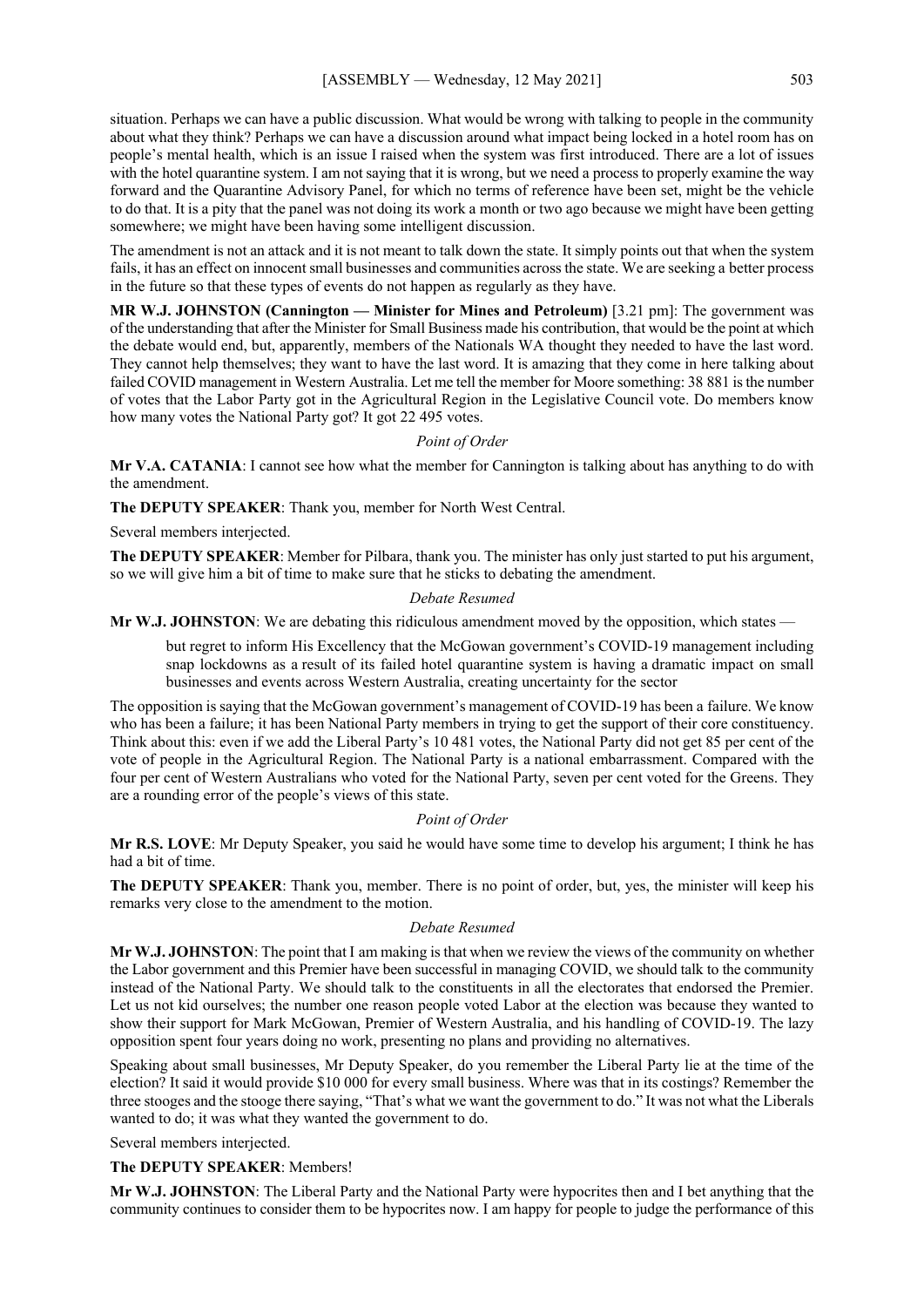government. What is it? Forty-five thousand people have been in hotel quarantine but there have been only five errors. Do members know what the failure rate is? The Prime Minister said that it has 99.9 per cent success, but that might be around the country because here we have had 0.01 per cent failure. We cannot eliminate every risk in managing COVID. I am proud to stand beside the Premier because I know that he is doing everything possible to manage the risk. That does not mean that there is no risk; it means that he is managing it in a responsible and effective way. Guess what? Even the people in the wheatbelt agree with me because they voted Labor more than they voted for any other party in this chamber. In the seats that make up the wheatbelt and make up the Agricultural Region, a majority the largest number of people—supported the Labor Party. That is what happened. Do not rewrite the story of the election. The opposition has failed. It is not our quarantine system that is failing; it is the opposition.

#### *Division*

Amendment put and a division taken, the Deputy Speaker casting his vote with the noes, with the following result — Ayes (6)

| Mr V.A. Catania | Dr D.J. Honey | Ms L. Mettam            |
|-----------------|---------------|-------------------------|
| Ms M.J. Davies  | Mr R.S. Love  | Mr P.J. Rundle (Teller) |
|                 |               |                         |

Noes (45)

Ms K.E. Giddens Ms S.F. McGurk Ms A. Sanderson<br>Ms M.J. Hammat Mr D.R. Michael Mr D.A.E. Scaife

Mr S.N. Aubrey Ms J.J. Hanns Mr K.J.J. Michel Ms J.J. Shaw<br>Mr G. Baker Mr T.J. Healy Mr S.A. Millman Mrs J.M.C. S Ms H.M. Beazley Mr M. Hughes Mr Y. Mubarakai Dr K. Stratton<br>
Dr A.D. Buti Mr W.J. Johnston Ms L.A. Mundav Mr C.J. Tallentire Mr W.J. Johnston Ms L.A. Munday<br>Mr H.T. Jones Mrs L.M. O'Mall Mr J.N. Carey Mr H.T. Jones Mrs L.M. O'Malley Mr D.A. Templeman<br>
Ms C.M. Collins Mr D.J. Kelly Mr P. Papalia Mr P.C. Tinley Ms C.M. Collins Mr D.J. Kelly Mr P. Papalia Mr P.C. Tinley<br>Mr R.H. Cook Ms E.J Kelsbie Mr S.J. Price Ms C.M. Tonki Mr R.H. Cook Ms E.J Kelsbie Mr S.J. Price Ms C.M. Tonkin<br>Ms L. Dalton Ms A.E. Kent Mr D.T. Punch Mr R.R. Whitby Ms D.G. D'Anna Dr J. Krishnan Mr J.R. Quigley Ms E.L. Hamilton *(Teller)* Mr M.J. Folkard Mr M. McGowan Ms R. Saffioti<br>
Ms K.E. Giddens Ms S.F. McGurk Ms A. Sanders

Mr D.R. Michael

Mr D.T. Punch Mr R.R. Whitby<br>Mr J.R. Quigley Ms E.L. Hamilton Ms A.E.

Mr S.A. Millman Mrs J.M.C. Stojkovski

Amendment thus negatived.

#### *Motion Resumed*

#### Debate adjourned, on motion by **Mr D.A. Templeman (Leader of the House)**.

#### **TREASURER'S ADVANCE AUTHORISATION BILL 2021**

*Second Reading*

#### Resumed from 5 May.

**MS M.J. DAVIES (Central Wheatbelt — Leader of the Opposition)** [3.33 pm]: I rise to speak on behalf of the opposition on the Treasurer's Advance Authorisation Bill 2021. The Parliament deals with bills like this on a regular basis when it comes back after an election. We have no objection to the mechanics of a Treasurer's advance bill. We are responsible and we will offer our support to the Premier and the government on this bill, regardless of that fact that it will make no difference whatsoever to whether it passes, but we have some questions about the quantum, the priorities and the assumptions that sit beneath the request to provide additional money.

I thank the Premier for the briefing that was provided on Friday at short notice by his office and also the Treasury officials to me and the shadow Treasurer, Hon Dr Steve Thomas. At that meeting, there was some discussion about how, at our request, the Premier may consider tabling in the house today some of the detail that has been glossed over. We are looking for a breakdown of the spend of the \$750 million increase in this advance bill and ask the Premier to consider that.

Broadly, we understand that the additional spend will cover the COVID-19 response from government, including, specifically, the vaccination rollout. A joint commitment was made between the state and federal governments between the federal budget being set and our return from the election. Funds will also be provided for the government to respond to the natural disasters that we have experienced in Western Australia, with the Wooroloo fires and ex–tropical cyclone Seroja. We have no issue with the government working quickly to provide support to those particular communities, but we have some questions about where that funding is going and how it will be managed. The other area of spending mentioned in the second reading speech is the small business assistance grants brought on in response to the lockdowns that we have experienced in Western Australia since January. Interestingly, a number of election commitments have been included in this advance amount along with a buffer, which I am told is normal. Treasury includes a buffer to ensure that we do not have to come back again, so from that perspective, I would like to understand the assumptions underpinning that amount and how much is allocated according to those particular categories.

Obviously, we have an interest in the election commitments that the government wants to include in the rollout prior to the end of this financial year. I appreciated the Treasury official alerting us to the fact that we can go through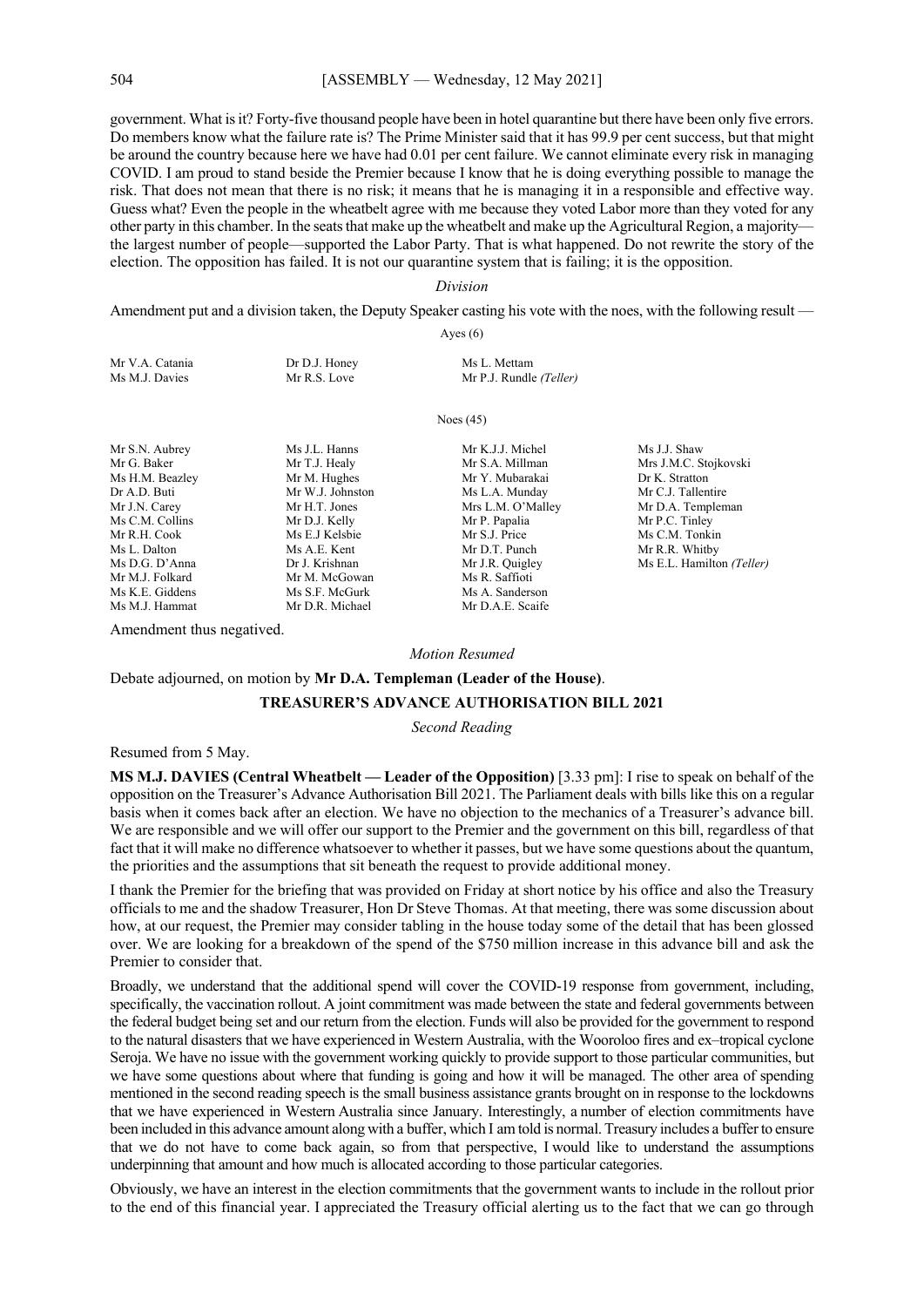the *Pre-election financial projections statement*, which categorises where there have been spending changes in the various departments. But, again, the level of detail does not allow us to understand exactly why that has come about and some further detail on that would be appreciated.

I want to start with some of the commentary that has surrounded the Premier's decision to take on the role of Treasurer. A few eyebrows were raised when the new cabinet for the McGowan government was announced. There are many new members of Parliament, as we are reminded of daily when we come into this place; we are surrounded by them in this corner of the house. A crop of new hopefuls is coming through the ranks and there are some ministers with significant experience in this place. A number of ministers were touted as being up to the task of taking on the role of Treasurer and filling the very big shoes left by the former member for Victoria Park. The cabinet reshuffle that ensued with the Premier taking on the role of Treasurer meant that some very competent and reasonable ministers, such as the member for Willagee, were stood aside. The dealings that I had with that previous minister in his portfolios—fisheries, in particular—was a welcome respite from those I had with the member who held that position before him. It is a great disappointment that the member for Willagee, Hon Peter Tinley, who was a very reasonable minister, is not continuing on in that role.

Given the size and the depth of the members in the Labor Party, it seems a little miserly that the Premier has taken on this role in addition to the role of Premier, particularly when we are in the middle of a pandemic. The Premier has many demands on his time and this state is facing a number of key issues. It is a big task that no doubt comes with an enormous responsibility in terms of his time and making sure that those budget allocations are managed across all these new portfolios. The Minister for Transport was touted as having all the right qualifications to become the Treasurer. In fact, she has a professional background in economics and experience of working in Treasury in Canberra and the state government, yet she was overlooked for the role. We have to ask whether the Premier has a lack of trust in his colleagues, because, once again, it is hard to understand why the Premier would take on this mantle when there are so many people in his government with the right qualifications. There is a significant task ahead to manage the COVID-19 response—which the opposition has been asking questions about over the last two weeks—as we move on from the crisis mode that we were in early on in the first half of last year to what is now business as usual or the new normal. Of course, the Premier will now be required to significantly focus on these things in addition to the many Treasury responsibilities. Although there may have been discussions previously—I have no doubt the Premier was heavily involved and was leading the Expenditure Review Committee and the remainder of that those discussions would have been led by the previous Treasurer, and that is now also on the Premier's plate. Those questions were asked—not only by us in the opposition; it was widely canvassed in the community—and, as I said, there were a few raised eyebrows when the Premier made that decision.

It was interesting to hear the Premier being interviewed on the ABC on 19 March, not very long after announcing his cabinet, and saying that one of the main reasons he wanted to take on the Treasury portfolio was that he wanted to protect WA's share of the GST. I have not heard that particular debate come back on the agenda, but they were fighting words, which does not surprise me. It is always good to pick a fight with the feds and our eastern states colleagues when we need to push things along and make sure that we maintain those heady heights of popularity. The Premier commented, "The other states are mobilising, jointly mobilising against it, and that is a threat to Western Australia." I have not heard the Premier raise that ever since, so I am very interested to know exactly how he thought that mobilisation was occurring. I cannot imagine that any discussion about changes to the GST in the run-up to the federal election, at the very least, will be on the agenda. I will be interested to see whether any Premiers in other states have a view on this, but I am sure that there will be no discussion on that front. Whether this is a real threat or a threat that has been dreamt up, the old playbook of blame the feds when looking for a distraction is probably wearing a little bit thin.

I am not sure whether it is just a convenient excuse or political ploy or artificial argument to create tension when there is none, but the Premier needs to make clear whether that is in fact something he will be pursuing. Of course, he will have the opposition's support because we fought very, very long and hard to see some equity from a GST perspective. I point to the fact that Tony Crook, a former federal Nationals member, the former member for O'Connor, was in fact one of the first MPs to raise the matter in a federal context. In fact, when he moved a motion calling for a better distribution of GST moneys and argued that Western Australia was being completely dudded, he found himself sitting on one side of the house while every other federal MP was sitting on the other. We have a long history on the GST argument, so the government will not be able to drive a wedge between us and the people of Western Australia on that. We will support any move the government considers to ensure that WA continues to get its fair share, given that so much of the wealth is created here in Western Australia. However, I find it interesting that that debate has not been put forward since. I suspect it will come to the fore as we get closer to the federal election.

Turning to the bill, we would very much like to unpack the increase of \$750 million on the currently approved limit of \$689 million. The COVID-19-related expenses are understandable, but some detail would be appreciated, given that we have had very limited opportunity to scrutinise the government spend on this, given the circumstances of the past year. We have questions like: What has been spent on the hotel quarantine system? Has any of the funding been attributed to forming the Quarantine Advisory Panel? If so, when did the government start allocating those funds? What resources will be provided to acquit that very important job? What funding has been allocated to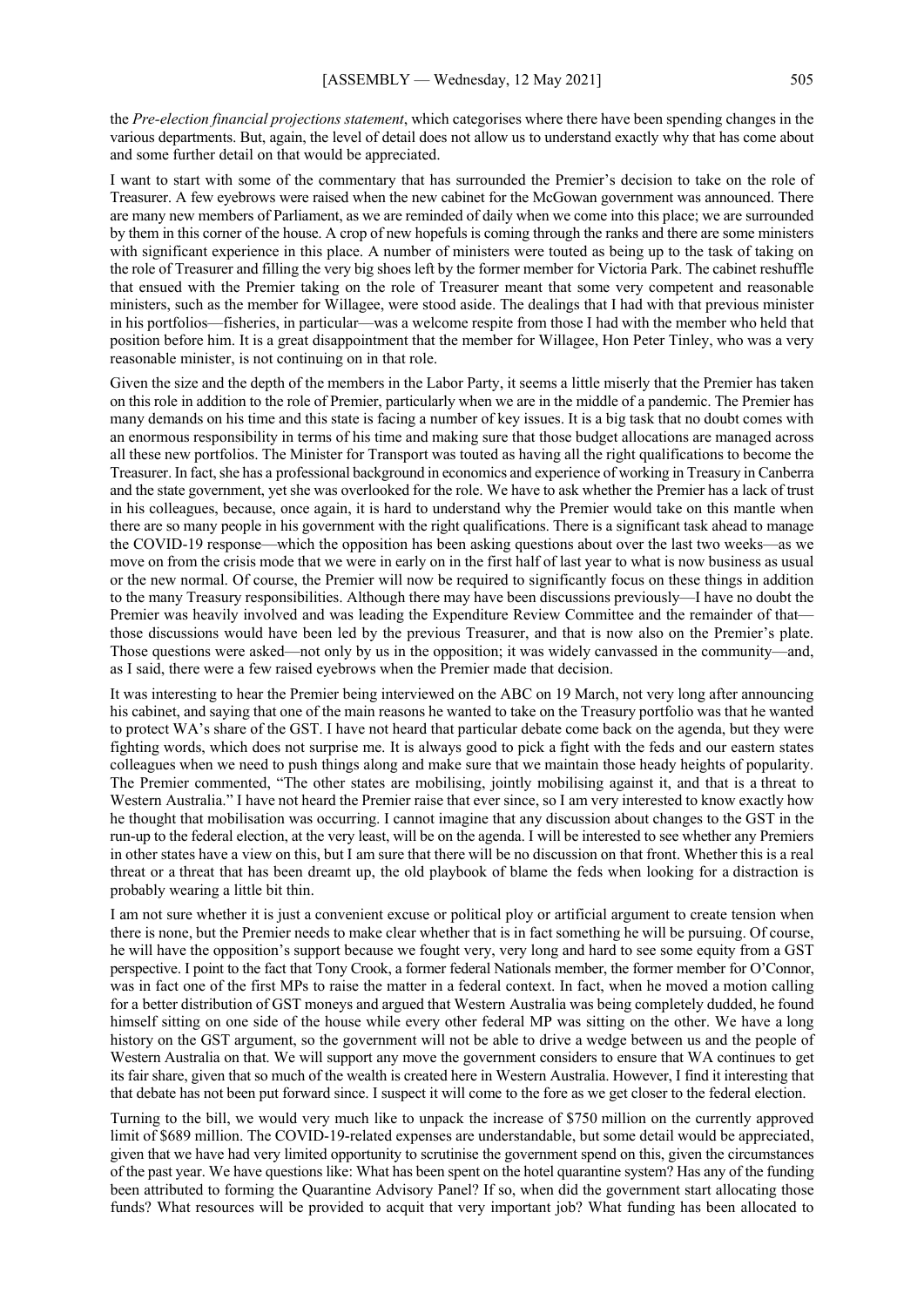implement the recommendations that the government agreed to as a result of the Weeramanthri report? We have found it very difficult to get any detail on the implementation time line and the funding that has been attached to those recommendations, which the government has agreed to. We do not see the rigour in how they will be delivered. The opposition cannot do its job of finding out whether the government is holding itself to a high standard to deliver that in a timely and cost-effective manner.

We do not pursue these questions with a view to saying that we cannot acknowledge the management of the COVID pandemic over the last 14 months. I think the people of Western Australia have clearly shown that they support what the Premier and his government have been doing to make sure that we have been kept safe. But we do absolutely have a responsibility to ask questions about the money that will be spent. AsI said, we are shifting from a crisis mode, which we have been in for the last six to 10 months, into what is a business-as-usual mode. We need to understand exactly what has been spent, how it has been spent and what the future plans are to ensure that our state can continue to grow even while the threat of COVID still exists.

As I said before, I think the opposition understands and supports expenditure to assist those communities that have been impacted by natural disasters—the sooner, the better. Ex–tropical cyclone Seroja and the Wooroloo fires have been absolutely tragic for those communities that have been impacted on both fronts. It would be remiss of me not to mention that we understand that these are complex situations that require many departments, both state and federal, to have input to make sure that we are able to support the recovery of those communities, but there are some very urgent and immediate issues that we would like dealt with. Some of them have already been raised by members of the opposition. In particular, the communities in Kalbarri and Northampton—places that have been most impacted are inhibited from getting roofs back on houses and houses rebuilt after there has been complete destruction because those communities cannot get a construction workforce or have no accommodation available for the workforcelikewise with clean-up crews. That is hampering support to those communities and their recovery. I always premise these remarks with huge congratulations and thanks and appreciation to the emergency services workers who have been involved so far. But the immediate challenge is housing the workers who will rebuild these communities.

It would be good for us to understand what the government has put on the table. We have yet to see category C and D—is that correct, Deputy Leader of the Opposition?

**Mr R.S. Love**: Yes. We are waiting for category C to be assessed.

**Ms M.J. DAVIES**: We are waiting for category C to be triggered. That will then allow federal government funds to flow significantly as well.

We would like some detail around what has been spent in relation to the Wooroloo fire and ex–tropical cyclone Seroja. So much has happened since the Wooroloo fires, but the community is continuing to pick up the pieces. It resulted in utter and complete devastation for some people. As we always hear after these events, there are people who will be coming through this without insurance. There will be the tragic stories of people who are underinsured, particularly in regional communities. As we go along this path, I suspect we will hear more stories about people who have been unable to insure appropriately or who are unable to rebuild because insurance companies will simply not recognise the value of these homes in regional areas. There is the risk that those people will move on and not remain in those communities and that,I think, will be a very poor outcome. A similar debate arose after the Yarloop fires and about whether Yarloop could be rebuilt. That community was strong, as are the communities of Wooroloo, Kalbarri, Northampton and other places that have been impacted. The people of Yarloop strongly believed in the need to rebuild their town and funds were made available to assist them. It is only now that they are getting back on their feet and prospering once again.

I turn to small business grants. There has been a fair amount of discussion in the house today around the quantum and assumptions that underlie this spend and whether it is enough. It has been difficult to get details on who has been eligible for them. We asked the Minister for Finance today about the energy grants. We have been trying to understand who is eligible, who is not and what additional funds will be made available. We then made a very reasonable request and suggestion, I thought, with the amendment that was moved yesterday to the second reading of the COVID-19 Response Legislation Amendment (Extension of Expiring Provisions) Bill 2021 and the debate we have held today around trying to provide that certainty for businesses in Western Australia if we are going to continue down the path of short, sharp lockdowns so that those businesses have some level of certainty. It is a serious matter. I am not convinced that the government has turned its mind to this in a fulsome manner.

I understand that the Treasury estimates of the three-day lockdown over Anzac Day were around \$70 million. I do not know whether that has changed now that more information and feedback has been provided. I would certainly be interested to know whether that figure has changed. Feedback from the Chamber of Commerce and Industry of Western Australia, the Australian Hotels Association and small businesses across Western Australia puts the broader impact at far more than that. Numbers between \$100 million and \$200 million have been put forward as the real impact of that short, sharp lockdown. As I said, the government refused to consider an amendment to the COVID emergency response bill that I think would have been a good way to explore how it might provide some of that certainty to the business sector in the event of future lockdowns, given that it seems this is the way we will manage any future outbreaks. We were given a short time frame to consider the legislation. We genuinely did not want to hold up the legislation. We moved an amendment that would have allowed the government to consider how it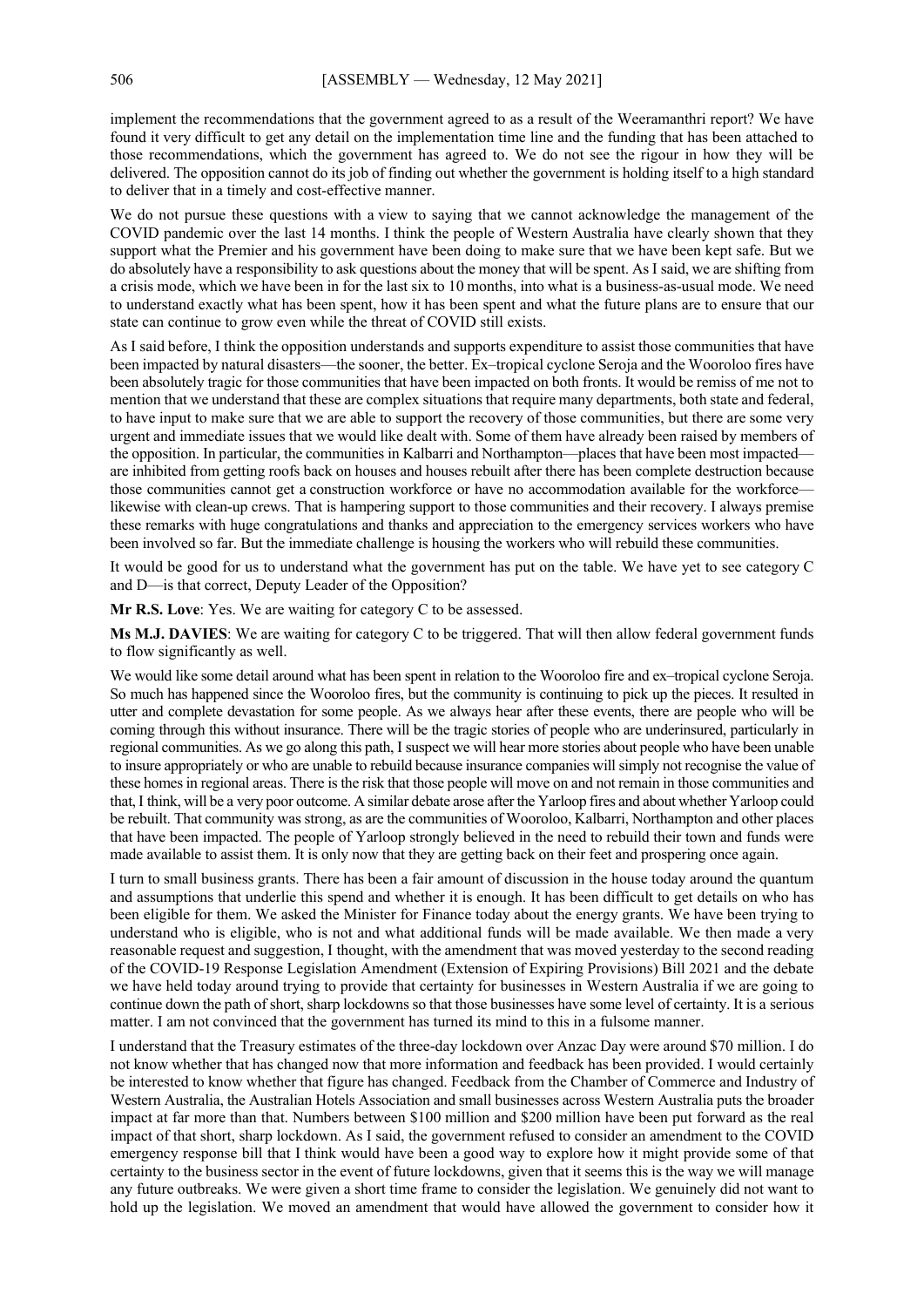might accommodate the request, as opposed to making a very specific request, but it was discounted. I echo the comments of the member for Roe, the Deputy Leader of the Opposition and the member for North West Central that people in the business community are very flexible and resourceful, but they are stretched and they are not magicians. As we carry on, they cannot keep operating with that level of threat of lockdown without some certainty that there will be at least an opportunity for them to receive some sort of compensation. It seems that every time we go through this process, the government waits to see how big the outcry is, how big the pushback is, as to how big the amount will be that it needs to respond with. I do not think that is fair to the business community. I think it has enough to deal with if it is coming off the back of a lockdown. I do not think it is worthy of the way we have tried to manage all the uncertainty in our community. I think that the government has tried to be mindful of that, but a mechanism is required that says without doubt when we go into lockdown, we will see how we can provide support so that businesses know it is coming and they do not need to get up and agitate and start to push back. That would take a lot of heat out of that debate.

Undoubtedly, the pressure has a long-term impact on not just people's bottom line, but also their mental health. We have all been dealing with businesses that have been impacted, whether one is in the Perth or Peel region or in the regions. I have had experience of it in my electorate. I also have family that runs and manages small businesses that were directly impacted. It does have an impact. They understand that there needs to be a process that allows us to stop people moving about, but they want some certainty while that is occurring, so they know they will come out the other end with support from their government. I hope we will see movement on that from the government as we go forward.

I draw the Premier's attention to the election commitments. Clause 3 of the Treasurer's Advance Authorisation Bill allows for an advance of funds that are required and that qualify as extraordinary and unforeseen. That is the qualification provided in the legislation for this advance of funds from Treasury. In the briefing, the shadow Treasurer, Hon Dr Steve Thomas, was very up-front with the Treasurer's adviser and the officials. We requested details of the election commitments and other expenditure, so we did not waste the time of the Premier in this place or the spokesperson in the Legislative Council. We felt that it would push the process along a little if we could see what was being included. I ask for this detail to be tabled as part of the debate, because we did not receive it before I started my contribution today. I do not think it is unreasonable from an opposition perspective to expect detail on how and why these election commitments have been included, especially as we have very significant issues facing the state at the moment.

We have talked about issues facing our health system—a health system that is under significant pressure. There has been no lack of discussion around the shortage of staff in our tertiary hospitals that has put enormous pressure on their emergency departments. That has been borne out in ambulance ramping and the number of challenges that have been reported widely. If I were spending funds on matters that I thought the people of Western Australia would agree were extraordinary or unforeseen, I would have no hesitation getting the tick of approval from everyone if it related to improving our health system.

I mention the hotel quarantine argument about capacity. We have hotels that are coming offline, many Western Australians still stranded overseas, and a worker shortage in key sectors and industries that will continue to only increase, but we do not seem to have an answer from the Premier on that other than to point the finger at the commonwealth and say that it needs to do more. Given that the state's economy relies on agriculture, mining and tourism—businesses that require access to those workers—is there something in the advance that allows us to expand our hotel quarantine system and make it safer? If we are retiring three hotels that are unsafe, but we have investigated and done our due diligence and we are prepared to spend further funds to expand that, because hotel quarantine is what we are going to persist with, and we do not believe it is value for money to go down the path of investing in new facilities, I will accept that if someone has done the work. However, although we have asked the question over the past two weeks, we have not had an answer to that question. It does not appear that any work is being done on alternatives to expand the hotel quarantine system. I do not know whether that is belligerence, because it is easier to have a fight with the feds, or whether it is simply that we think we are doing our bit and we will not have a view to bringing in the people who can assist us with our key industries going forward or to bring back those who require assistance, who are Western Australians, who are Australians, who want to return home and who are in countries that are being ravaged by COVID. If we can do that safely, it is incumbent on all of us, state and federal, to make sure that we are doing it. If that was something that was included as extraordinary and unforeseen, the government would have the tick of approval from most Western Australians. If it is commitments that were made by—I had better not canvass the Deputy Speaker—a new member of Parliament at a local level, I would question the urgency of that. We seek to understand what is being included in that \$750 million from an election commitment point of view and for that to be tabled so we can understand better how those commitments are being prioritised and why they are being brought forward. Do they in fact have business cases attached to them that would assist in that prioritisation process and give us some confidence that these are things that should be included in the Treasurer's advance?

They are the questions from our perspective, particularly around the election commitments. If information were tabled by the Treasurer on this, we would welcome it so that we could make an assessment and not necessarily have to draw out consideration in detail as we asked further questions on that front. The opposition has no issue with the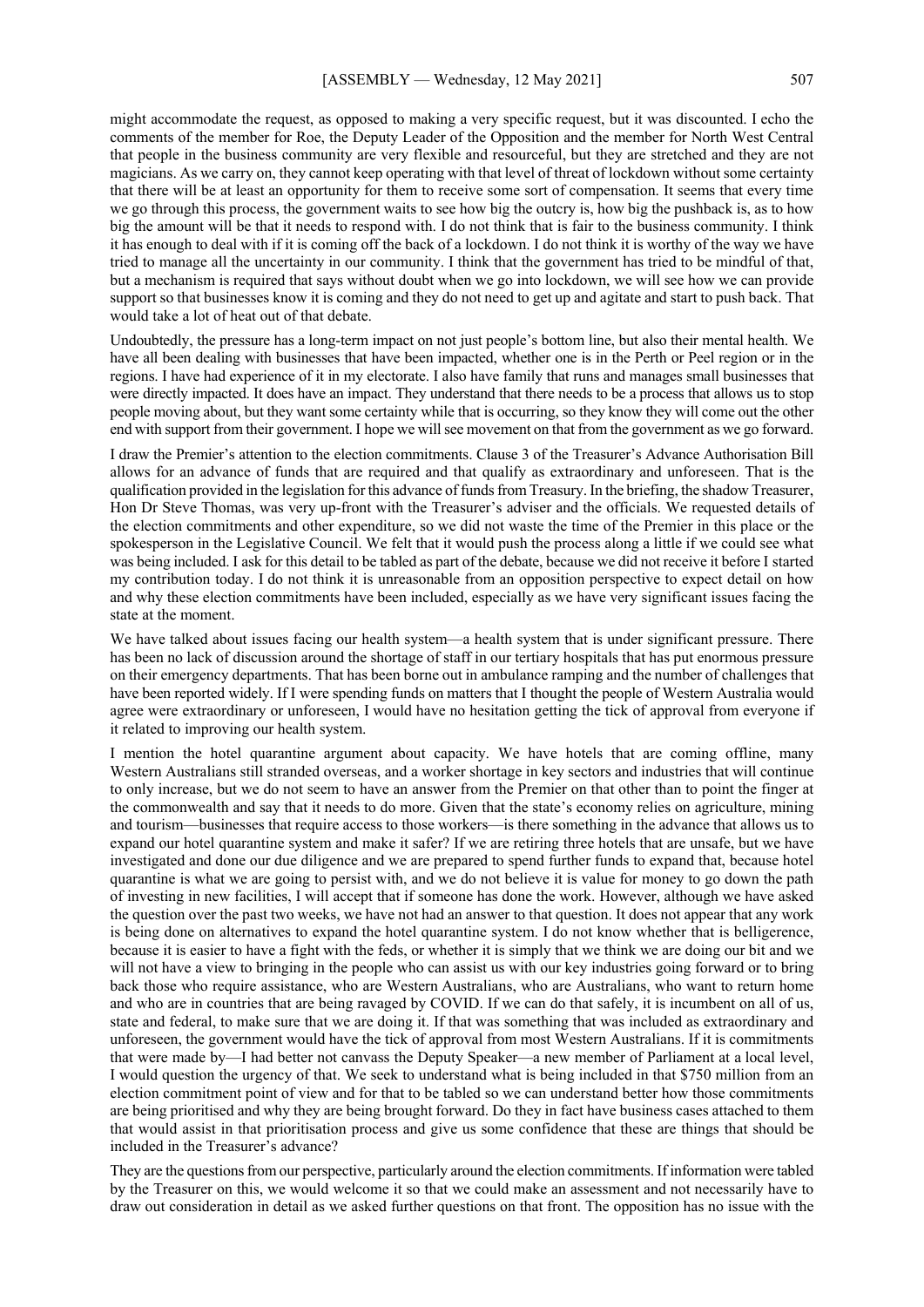mechanics of a Treasurer's advance bill. We understand that there are always unforeseen spending movements across departments and we appreciate that a briefing was provided in a relatively short time frame. However, I echo what the shadow Treasurer said in our briefing: if we can have access to the information so we can see what is making up the \$750 million in additional spend, this process will go a lot faster and we can all get on with the important business that the Treasurer has to do and move on to the next piece of legislation.

I will conclude. We have a few more contributors from this side. I look forward to seeing the information the Treasurer can provide to assist the opposition to do our job to scrutinise this legislation.

**MR P.J. RUNDLE (Roe)** [3.59 pm]: I rise to support the Leader of the Opposition. As she mentioned, we will generally support this Treasurer's Advance Authorisation Bill 2021, although we have a few questions, and I certainly do, especially about the election commitments.

Firstly, I support the opposition leader and her concern about the Premier also being the Treasurer. I have had a lot of concern from my constituents. As I mentioned in my contribution to the Address-in-Reply debate today, it is amazing that the Premier cannot seem to locate anyone else out of his 75 members who is able to do the Treasurer's role. I am sure you, Deputy Speaker, would potentially be a very good Treasurer. But certainly it could be the likes of the Minister for Transport. I would have thought the member for Armadale, the Minister for Finance, would be very highly qualified in that department.

**Mr W.J. Johnston**: He is a constitutional lawyer.

**Mr P.J. RUNDLE**: Nonetheless, he is also the Minister for Finance, so I would have thought he would be somewhere in the mix. Anyway, that is not to be. The Premier is also now the Treasurer. The Premier is undertaking a massive workload. I worry, with the amount of work he has on his plate, whether he will be able to cover every angle, including the COVID situation. Nonetheless, that is the situation. As the Leader of the Opposition pointed out, through the Treasurer's Advance Authorisation Bill 2021 we support additional health spending, cleaning for schools and public transport, and the \$500 small business and charity electricity tariff offset. We certainly support those things, but when I get to the line in the second reading speech that says "the forecast impact of election commitments", I am a bit concerned about the urgency of this bill and would like some clarity on some of the election commitments. I would like to refer to some of the things that happened in my electorate of Roe and the nonchalant approach to election promises there. Hon Darren West gave his contribution to the Address-in-Reply debate over the last day or two and made many random promises to clubs and facilities in Roe. Most of those promises were uncosted. As per the opposition leader, I would like to ask whether they have business cases, whether they have an application process and whether they have been budgeted for. These are the sorts of questions that the people of my electorate are interested in. It appears that if someone was lucky enough to have a chat with Darren over the election campaign and they mentioned a wish list, they could potentially be promised funding. This is the sort of thing I am concerned about.

I will refer to Local Projects, Local Jobs, which the member for Armadale is very much aware of when we talk about the Armadale or Aubin Grove dog parks—those fantastic projects from the previous government that came through. I will refer to the report of the Standing Committee on Estimates and Financial Operations, *The Local Projects Local Jobs program and the establishment of a parliamentary budget office*, which is about that Local Projects, Local Jobs scenario. I will just go on a little bit about those election commitments in Roe. AsI said, I am concerned that if someone happened to run across Darren on the election trail, it looks like they might have been in luck. The Esperance Table Tennis Club has been promised \$2 500.

**Mr W.J. Johnston**: What have you got against table tennis?

**Mr P.J. RUNDLE**: I had a game of table tennis on a Thursday morning at the Esperance Table Tennis Club. I did not get the spirit level out, minister, but the tables look pretty good to me!

**Mr W.J. Johnston**: You're pretty mean!

**Mr P.J. RUNDLE**: I am not being mean; I am just trying to work out the random approach.

**Mr M. McGowan**: You've lost the table tennis vote!

**Mr P.J. RUNDLE**: I had a game myself, Premier!

Anyway, as I said, I am concerned about the application process. I am concerned about how this will play out and the equity for clubs, charities and the like in my electorate.

If I may, I will refer to the Standing Committee on Estimates and Financial Operations report, *The Local Projects Local Jobs program and the establishment of a parliamentary budget office*, which it delivered in June 2020. We had Hon Tjorn Sibma as chair, Hon Diane Evers, Hon Jacqui Boydell, Hon Alanna Clohesy and Hon Colin Tincknell. Nathan Hondros in his media article of 25 June 2020 stated —

The controversial scheme, which was a centrepiece of the party's 2017 election campaign, resulted in 859 payments to community groups for small projects.

But the election commitments drew fire when it emerged 92 per cent of the cash was spent in Labor's target seats.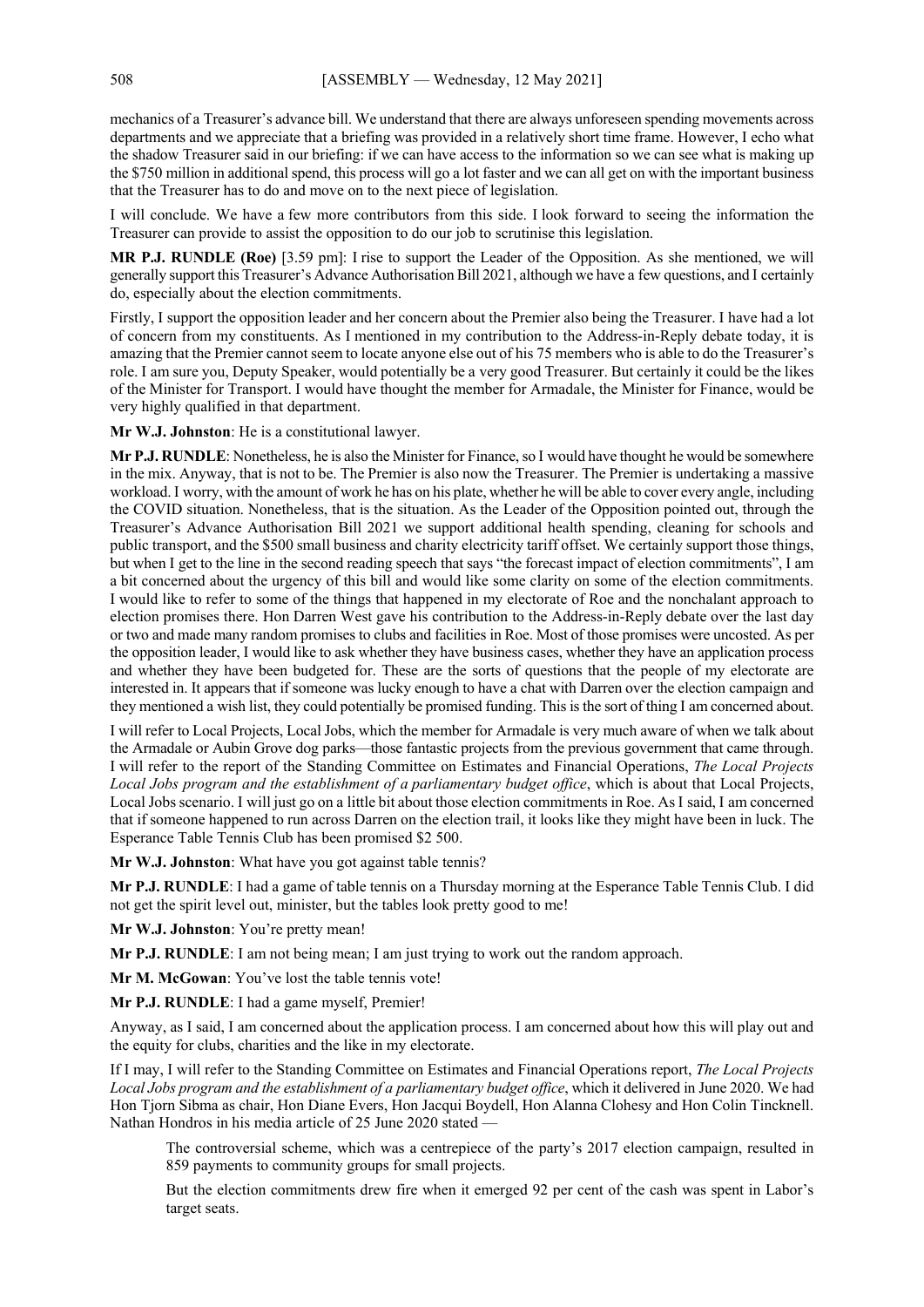There we go. There was an 18-month inquiry by the WA Parliament committee. It did not receive evidence to demonstrate that any new form of sustainable or ongoing employment was created, but the program was called Local Projects, Local Jobs. The article continues —

… Local Projects, Local Jobs program raised expectations that new, sustainable and on-going employment would be created, the government did not track or measure job creation.

Education and Training Minister Sue Ellery was asked by the committee how many jobs the program had created.

"One, this was a branding exercise," she said in evidence.

"Secondly, it definitely was, though, about stimulus to the local economy. Depending on the size of the commitment, to a very small extent or, in some cases, a slightly larger extent, we knew that we wanted to assist local economies where we could."

Hon Tjorn Sibma was quoted in the article as saying —

"There's more emphasis on spin and crafting a narrative rather than there is dealing with matters of substance and I think this now casts a pall across the board on government programs."

That is where my emphasis is. As I said, we will support the Treasurer's advance, but once again I question the urgency when we read this paragraph about the forecast impact of election commitments.

Finally, I want to go on to the recommendations of that committee report on the government's Local Projects, Local Jobs program from the previous election. It recommended that a parliamentary budget office be established to improve the Parliament of Western Australia's capacity to conduct financial scrutiny. The purpose of that parliamentary budget office is to support members and parliamentary committees by providing independent and nonpartisan advice on financial matters and policy costing services. This would be an opportunity for a parliamentary budget office of WA to look over some of those election commitments, how they work, whether there are business cases for them and whether someone happened to run into Hon Darren West on the election trail somewhere and was lucky to time it well enough to get included on his list.

**Mr J.N. Carey**: That's so patronising to your own community organisations.

**Mr P.J. RUNDLE**: I am not patronising anyone.

**Mr J.N. Carey**: Yes, you are!

**Mr P.J. RUNDLE**: I am pointing out about the election commitments and my concern —

**Mr J.N. Carey**: You're saying your own sporting clubs do not deserve those election commitments.

**Mr P.J. RUNDLE**: I am not saying that at all. I am saying that I am concerned about the equity over the electorate. That is my concern. I am not patronising anyone. All I would like is some transparency and some process.

Several members interjected.

**Mr P.J. RUNDLE**: That is what I would like. As we saw in the report on Local Projects, Local Jobs, *The Local Projects Local Jobs program and the establishment of a parliamentary budget office*, there are question marks over that and it continues. It has continued in the commitments of the 2020–21 election. With that, I will finish my contribution. I look forward to the Leader of the Liberal Party's contribution.

**DR D.J. HONEY (Cottesloe — Leader of the Liberal Party)** [4.11 pm]: I rise to —

Several members interjected.

**Dr D.J. HONEY**: They must be putting something in the tea.

**The ACTING SPEAKER (Mrs L.A. Munday)**: Can we hear from the Leader of the Liberal Party?

**Dr D.J. HONEY**: Thank you very much.

I will make just a brief contribution. I think other members have covered most of this ground. Not to bring the member for Perth or the Minister for Energy into the debate more than they already have been, I wish to touch a little on the issue of funding for election promises and perhaps more the equity around that process.

**Mr W.J. Johnston**: I'm going to get out that video!

**Dr D.J. HONEY**: Just wait, minister.

I understand the purpose of the Treasurer's Advance Authorisation Bill and, clearly, we do not seek to oppose it. Obviously we will support the bill, but in relation to the funding of the election promises, my concern is that we have a government that was elected for all Western Australia, not only for Labor electorates. However, in the apportionment of some of the money sequestered in this bill for election promises, we see a very uneven distribution of that funding. It concerns me —

Several members interjected.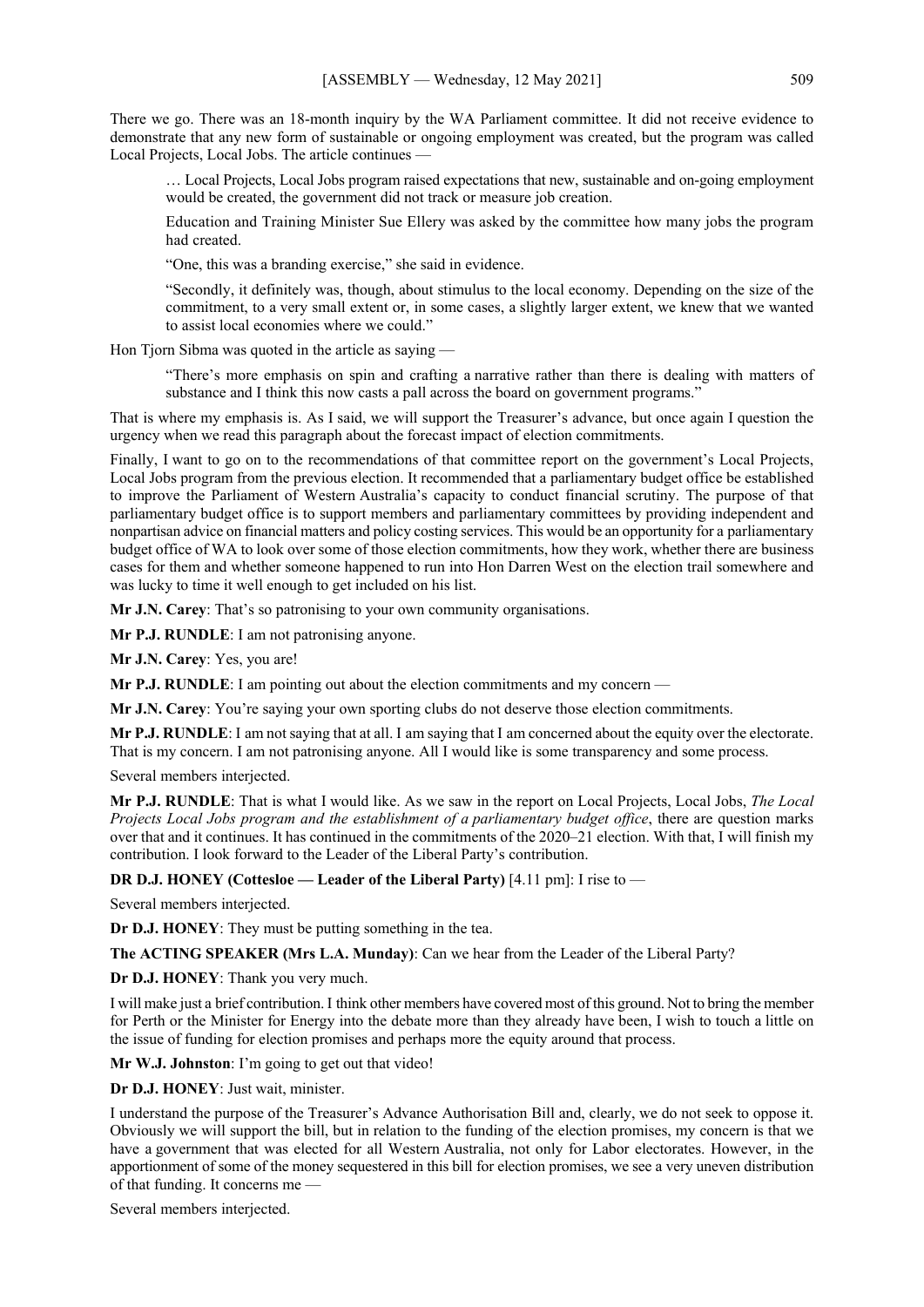## **The ACTING SPEAKER**: The Leader of the Liberal Party is speaking.

**Dr D.J. HONEY**: It concerns me that we see a very uneven distribution of funding based on the probability of whether the government thought it was going to win a seat, but, more particularly, we saw some extraordinarily generous promises in some seats the government was hoping to win. For example, the Swanbourne–Nedlands Surf Life Saving Club has over 350 female members. That is about 50 per cent of the membership in that club. It is expanding rapidly and comprises a large number of young families. Very, very late in the campaign, Labor candidate Gemma West made an offer of \$500 000 of funding for the Swanbourne–Nedlands Surf Life Saving Club. I did not see her a lot on the campaign, but when we met, she was a very nice person. The club has one female toilet for 350 female members and the club is expanding. AsI said, they are people with young families. I do not know whether that money is going to be forthcoming now at all.

If we look at the Sorrento Surf Life Saving Club, the government sniffed blood early in the campaign on the seats that straddled that electorate, which were two Liberal-held seats. The government realised it had a good chance of taking away those seats. We saw an \$8 million promise in that seat to replace the surf lifesaving club. Although it was old, it certainly had far more adequate facilities than those at the Swanbourne–Nedlands Surf Life Saving Club. This goes to the heart of saying, "It's an election promise; we'll just fund it." As I said, members opposite are a government for all Western Australia, not just Labor seats. The problem is that, as members on this side have highlighted, we see no clarity on this process and no prioritisation. We saw the contention —

**Mr W.J. Johnston**: It's an election commitment! Go talk to the ALP state secretary!

**Dr D.J. HONEY**: Minister, I have heard your argument several times this afternoon. I do not think I need to hear it again. I understand the point you are making.

Several members interjected.

**Dr D.J. HONEY**: I am simply explaining that I think it is a process that ends up with very unfair outcomes for deserving clubs and that there is no clarity.

We all remember the contention there was when the federal government had its sports funding program across Australia. There was an allegation of terrible misuse of that funding because there was an incorrect allocation of funding across potential recipients and clubs that missed out. Regardless of what members think the mechanism is for doing this, it ends up with very unfair outcomes going to different groups and different areas.

I will refer to Mosman Park Primary School. I know the Premier is extremely busy and I appreciate the difficulty of the job he has, but I genuinely encourage him to go down to look at Mosman Park Primary School. I suspect there is no primary school in Western Australia that is worse than that school in terms of the amenities for the students. That school also includes the Mosman Park School for Deaf Children. Perhaps the Premier is aware his Minister for Education and Training is certainly aware—that the school has quite a large Aboriginal population. Disproportionately, Aboriginal students are very badly affected by hearing issues and hearing loss. I have travelled extensively throughout the regions of Western Australia, and as late as the weekend, I was travelling up in the Kimberley looking at schools. All the schools I saw in those areas had substantially better facilities than those at Mosman Park Primary School. I encourage the Premier to go down there because no funding at all has been allocated to that school and I suspect it is the most in-need school in Western Australia, especially given the difficulties of many of the students who attend that school. It pulls very heavily from the social housing area in the south of my electorate. As I said, a lot of students there, including those in comparison with a metropolitan average, are disadvantaged Aboriginal students and who need extra support.

If that school had \$8 million, it could be transformed. I went to the school in the middle of winter. There was a young Indigenous boy, about five years old, who came to school with profound hearing problems. He needed one-on-one support from an Australian Sign Language teacher to teach him Auslan so he could then go on to other learning. That little boy and the teacher were sitting out on the veranda in the freezing cold, exposed to the weather, because that was the only quiet space they could get to work together. That is what I am concerned about. I understand the point made by members opposite about election promises, but the trouble is that we end up with very disproportionate funding based on whether it happened to be a seat that the Labor Party was targeting. I think we need to have at least some transparency. At the end of the day, this is taxpayers' money. Election promise or not, there has to be some way to prioritise this. It may be that, in the heat of the moment, a promise was made that was a bit rash and could be revisited. I understand there may be a political cost to that, but again, it is taxpayers' money, not the Labor Party's money, that is being spent. I think that is one aspect of this issue that deserves further scrutiny.

As the Leader of the Opposition pointed out, we asked for more detail on this, including how this money was being split up and expended. The Premier, for one reason or another, did not provide that additional detail. We would still like to see that detail. We do not intend to drag out this bill or go through 1 000 questions in the consideration in detail stage, but I think it is reasonable for the Premier to provide that detail to the opposition so we have an opportunity to understand and scrutinise in detail where the money is being expended.

**MR R.S. LOVE (Moore — Deputy Leader of the Opposition)** [4.20 pm]: I want to make a few comments on the Treasurer's Advance Authorisation Bill 2021 because, as an appropriation bill, it is an opportunity to talk fairly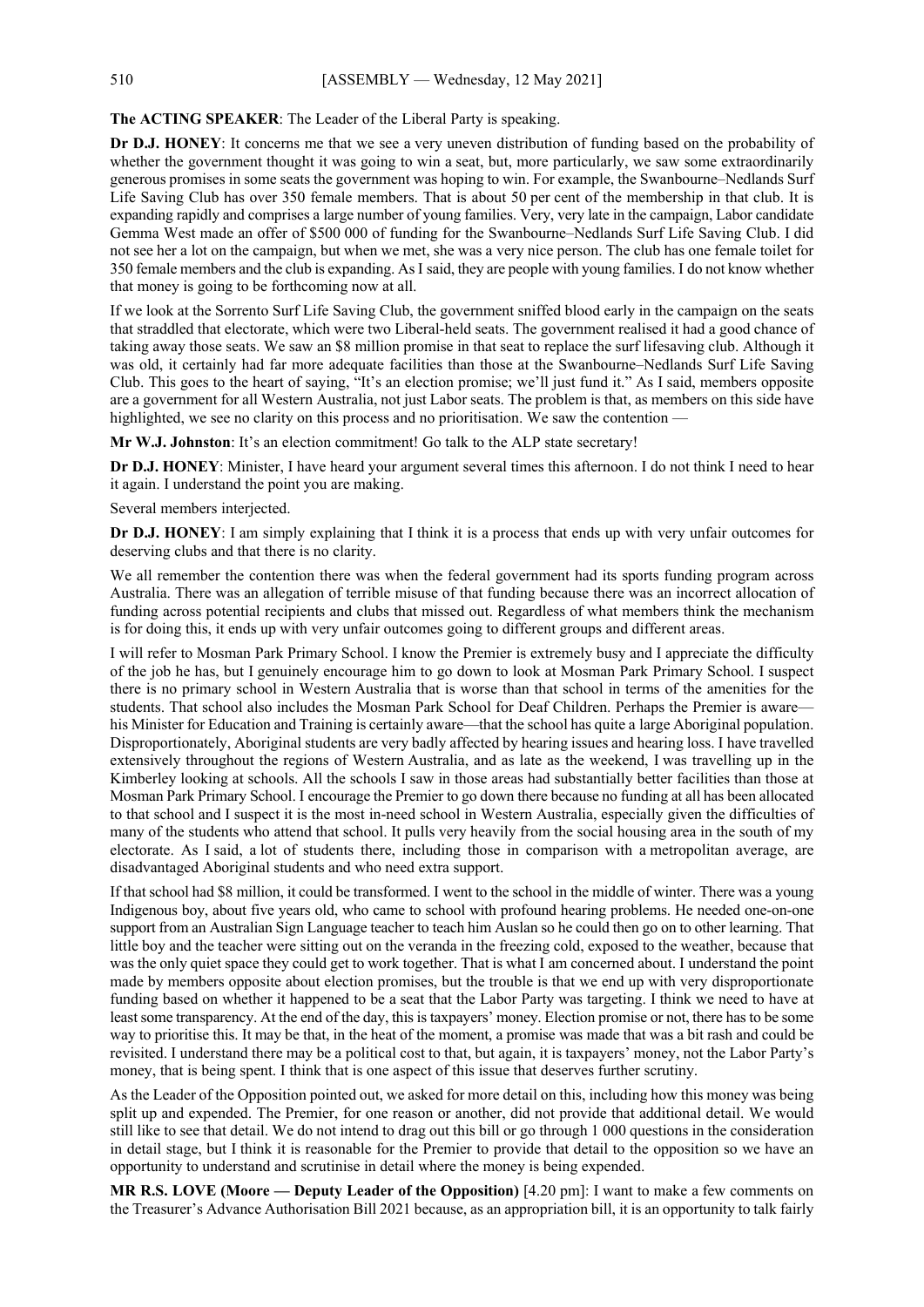widely about a few matters. I will start by talking about some of the things I have listed here, that being the election commitment component. I ask the Premier whether at some stage there is going to be a list of election commitments that will be funded as a result of promises that were made during the election campaign and whether that list will be published and broken down seat by seat so that all Western Australia can see whether there has been some level of equity in the distribution of some of these expenditures across the state. That is because we know that everybody deserves to be considered.

In my electorate of Moore, I am aware that whenever the Labor lower house candidate, along with Hon Darren West, made an announcement, she said that this funding would be delivered if the McGowan government was re-elected, as opposed to whether or not the particular Labor candidate was elected in the seat of Moore. I am asking for clarity as to whether these projects will be funded as part of the government's election commitments. I can provide a list to the Premier if he wishes; otherwise, I can read them into *Hansard* now.

#### **Mr W.J. Johnston** interjected.

**Mr R.S. LOVE**: If the minister has something to say, he will get an opportunity in a minute.

I will go through those election commitments. They include \$50 000 for the Gingin–Granville Park and weir project; \$10 000 for the Chapman Valley Historical Society; \$100 000 for the Moora Speedway; \$40 000 for the Bindoon Entertainment Arts and Theatre group, and I think the candidate was involved in that; \$90 000 for the Denison Bowling Club; \$100 000 for the Toodyay Home of Culture and Arts; and \$150 000 for the Chittering Junior Cricket Club.

**Mr W.J. Johnston**: Why are you opposed to them? These are your constituents; why are you opposed to it?

**Mr R.S. LOVE**: I do not oppose it. I actually asked for more in the original community sporting and recreation facilities fund application. I am a bit disappointed we did not get the full amount!

To continue, there was also \$200 000 for the Jurien Bay Golf Club, and I must put on record that I am a member of this club so that everybody knows that; \$425 000 for Nambung National Park upgrades; and \$30 000 for the Jurien Sport and Recreation Centre. Right across Moore, there is a fairly select group of large communities with lots of little communities, which are not mentioned there, so I wondered why that would be. There are also towns where, surprisingly enough, there are a few Labor voters! Anyway, it is an opportunity for the Premier to commit to those communities that he will be funding them, because although those promises were made during the election campaign, they are still wondering whether this will actually happen. I will be happy to know that, Premier.

As I say, it is important that we have a full understanding of where the funding is across the state. The Nationals WA try to treat every part of the state with a degree of equity. When we were involved in government, the pattern of royalties for regions investments shows that huge amounts were being spent in Labor seats. Unlike this government, we are not averse to spending money in other people's seats. In the Kimberley and the Pilbara in the period we held it—2008 to 2013—hundreds of millions of dollars were spent in some very good investments that are still making a difference today in enabling those towns to handle the mining boom up there. Those investments were long overdue and have proven to be very wise over time.

I have another matter I want to raise because, as I say, this is an appropriation bill and is an opportunity to raise a few matters generally. I have raised this before in this house several times with the Minister for Health, and I now have the ear of the Premier and Treasurer. I speak on behalf of the Mullewa community. In 2016, as part of an ongoing program for, if you like, a modernisation of health delivery systems throughout the state, there was a program called the primary healthcare demonstrator site trial. It picked up a couple of sites in the central wheatbelt, in Pingelly and Cunderdin, and two sites were in my electorate, in Mullewa and Dongara. Dongara was not really surprising, as the model existed and was already very much achieving what the demonstrator site trial was meant to achieve. Mullewa had a traditional country hospital. Once upon a time there were, I think, 38 beds operational in Mullewa Hospital and it was not uncommon for them to be completely utilised. Over the years it has become more of a place to service the aged community and a number of residents in that community were looked after in the hospital. When that announcement was made, I am sorry to say that part of that program was about the closure of the hospital and the development of a new health centre. I was never fond of the idea of the closure of the hospital, but that was the policy and that is what happened. That has meant that no aged care is being delivered in the same way in Mullewa. Promises were made to find alternative ways to deliver that aged care. Funding was given to a group to construct age-friendly accommodation in the area. Those units have been constructed through royalties for regions funding, but with the change of government, some of the levers of government, if you like, have dropped from my hands and those units sit empty, because there is a rental ask and there are some conditions about how they would be rented out, so nobody has taken them up. The age-appropriate housing is not being used, older residents have been taken out of hospital and there is effectively no aged care in the town to speak of. That is a huge problem because it is an aged community and it has a very high level of Aboriginality, and there is a considerable level of need for aged care in both European and Aboriginal communities. It is quite an egregious situation.

The development of the health centre was announced in 2016. It was expected to get underway in 2017, with the expectation that sometime in 2018, the new health centre would be developed. I have raised this previously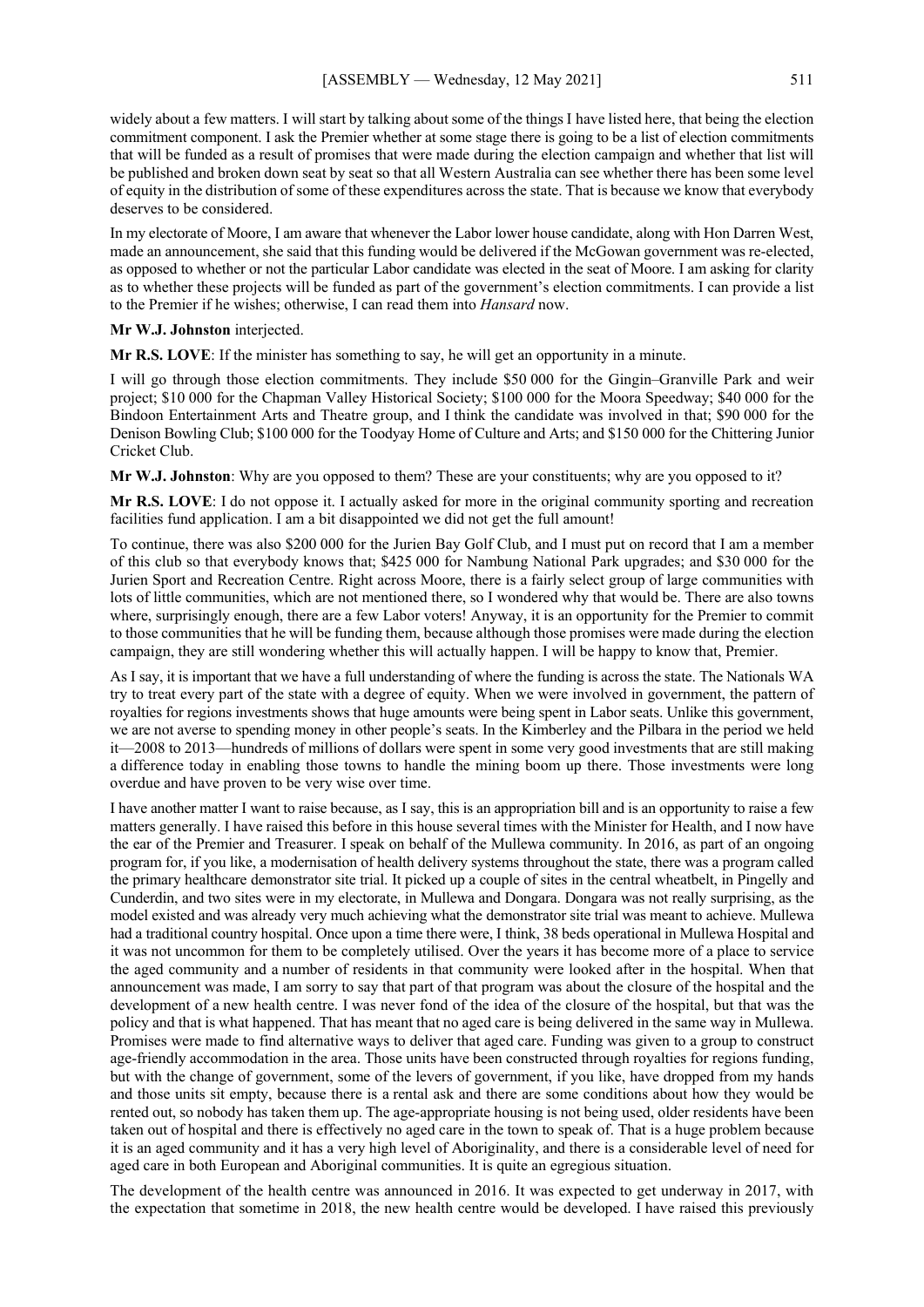with the Minister for Health, probably three times or more, in grievances, discussions et cetera in this Parliament and nothing has happened—not a brick has been laid and no development has happened with that centre. In the meantime, certain parts of the hospital have been shut down and it is now becoming a really dangerous situation in Mullewa because health services are not being delivered to the community as they should be. As recently as November 2020 in the last Parliament, I raised this with the minister. I got some undertakings from the minister that measures would be brought forward, but nothing has happened. I ask whether the Premier and Treasurer could look into this. This was a funded program; the money for this program was set aside back in 2016–17. To my understanding, it has been carried forward in the budget ever since. It needs to happen. Part of the program is different from what happened in the wheatbelt—there are many WA Country Health Service districts, so there is different management and understandings. In the wheatbelt, there was a concerted effort to look at the appropriate services that would be available and put into the new health centre. To my understanding, very little of that work has happened in Mullewa and there has been no real work on service planning. The whole idea of these demonstrator sites was not to spend money maintaining older hospital sites that are run-down and heavily dependent on staff for maintenance to keep the place open but to direct that to the types of services that are required in the town. Yet, in the town, the expectation for Mullewa and for many communities in that midwest area surrounding Geraldton is that they travel to Geraldton for everything. Geraldton professional services are not coming out in outreach into those areas; and, if they do, they come out in a fleet of white cars, they stay for a couple of hours and they go again.

The idea of professional health people being in those smaller midwest towns does not seem to be part of the current WA Country Health Service model, and that is a real issue for those areas. It is so bad that a constituent of minethis is an issue that I have raised with the Minister for Education and Training—has had to send her primary school–aged child, who is autistic, to live with her family in the Lake Grace area because of the lack of available help in terms of occupational and speech therapy et cetera going out to the school and the Mullewa area. She has two or three businesses in the area and her in-laws are from that area. Surprisingly enough, those sorts of facilities are available in Lake Grace. It is a different WACHS district, which is servicing the areas of need. I am afraid to say that the midwest is far too concentrated on just Geraldton. Not enough help goes out to the likes of Mingenew, Mullewa, Morawa, Northampton and beyond to ensure the communities get the service they need.

With that, I will conclude my contribution to the debate but I urge the Premier to commit to looking at those election promises and ensuring they are carried out, because some people voted for the Labor Party even if it was not successful in winning the seat of Moore. They voted that way in the expectation that those investments would be made and it is quite clear that the investments were promised in the event the McGowan government were re-elected, not in the event the current member for Moore was not elected. Thank you.

**MR M. McGOWAN (Rockingham — Treasurer)** [4.31 pm] — in reply: I thank members for their contribution on the Treasurer's Advance Authorisation Bill. I will talk about the bill for a moment, then I will address the queries of the members of the opposition who spoke on this debate. The bill itself seeks authorisation under section 29 of the Financial Management Act of \$750 million to fund public spending that may arise by 30 June 2021. This is not uncommon in the Parliament and has happened for many years, particularly when a range of unexpected things have happened, or elections for that matter, that require this additional authorisation of spend.

The additional items that need to be covered by the Treasurer's advance include additional COVID-related spending, including the rollout of the national vaccine, in which the commonwealth has been perhaps not so generous to the states in how to manage the costs of the vaccine, which the states will have to pick up; the funding of the small business lockdown assistance, following the events in January and more recently; the allowance for natural disaster costs, including the Wooroloo bushfire and what occurred as a result of cyclone Seroja; the value of election commitments, which we would like to deliver prior to 30 June; and any other unavoidable spending that may occur considering the environment we are in. It is a very unusual environment in which many unexpected things are occurring. That is what this bill is designed to do.

The Treasurer's advance grants access to the consolidated account funding when an agency's existing appropriation is not sufficient to meet its cash needs and when existing appropriation limits under the automatic Treasurer's advance have been exhausted. The automatic Treasurer's advance is three per cent of the prior year's consolidated account funding. It does not provide the government with a blank cheque, and, obviously, any drawdowns are reported to the house in the *Annual report on state finances*, which is released in September of each year. If the funding is not required by 30 June, the authorisation lapses and is no longer available; so if it is not required, it is not spent. That is basically what that means. Parliament approved a similar bill last year. Obviously, at this point in time last year, the situation was even more serious or at least as serious with respect to COVID, so the government had to do the same thing. That bill authorised \$1 billion for the Treasurer's advance to deal with things that may occur as the pandemic began to unfold. By 30 June last year, only \$166 million of the additional funding was required and the remainder lapsed. Although we had a large Treasurer's advance, we did not use it; we used less than a fifth of it. That is the bill before us now. It may not be required but it gives us the capacity to meet needs that have crystallised or may crystallise prior to 30 June this year. That is the situation and the reason behind the Treasurer's advance. It is not unusual; it is designed to deal with all those things.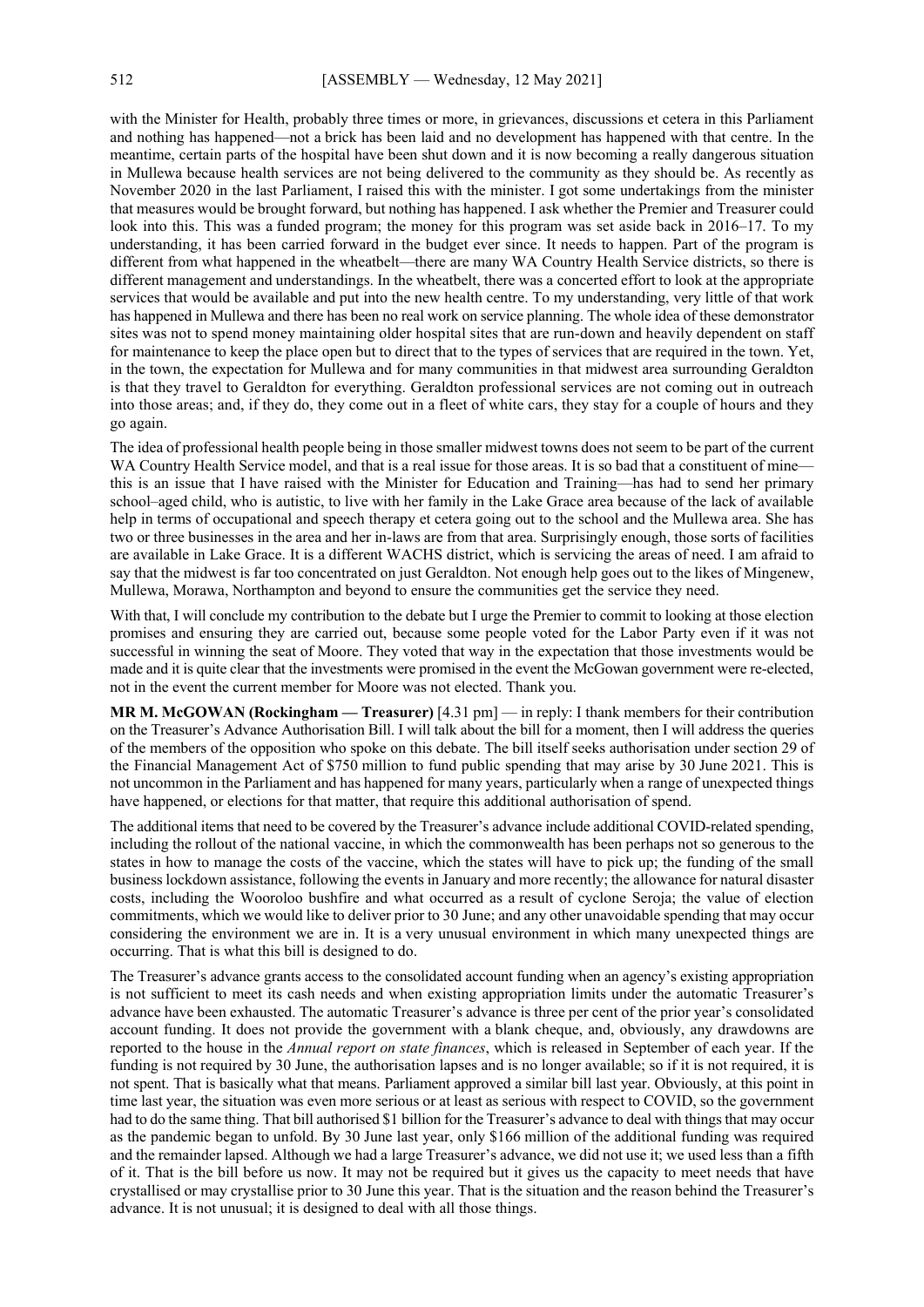I will address the points made by the opposition. The Leader of the Opposition asked why as Premier I am also Treasurer. To put a bit of context around that, until 2001, when I was elected to this Parliament, every Premier had been Treasurer. When I was elected in 1996, Richard Court was the Premier and Treasurer—he was both. That had been the case going back for I think the entire history of Western Australia, so there were 100 or so years of the Premier also being the Treasurer. When Geoff Gallop made Eric Ripper the Treasurer, my recollection is that the opposition complained and said it was an outrage, how strange and how unusual it was for that to occur. From that point forward until recently, the Premier and Treasurer were different people. I brought it back together for a range of reasons that I will go through in a moment.

Just so members know, in the ACT, the Northern Territory and Tasmania, the Premier and the Treasurer, or the Chief Minister and the Treasurer, are the same person. In half the jurisdictions of Australia, the Premier and the Treasurer are the same person. I think both those facts might be lost—that is, for 100 years, the Premier and the Treasurer were the same person: David Brand, Charles Court and Richard Court—all of them going back through history—were the same person and it is the same for half the jurisdictions across Australia. Having experienced it now for six or eight weeks, and having some overlap during a national cabinet discussion, we understand what the committee of Treasurers are considering. It is not a bad thing; it allows us to have knowledge about things. I have discussed this with other Premiers who have the same role and they are of the same view; that is, it allows us to have that breadth of understanding so we can deal with both issues knowing what is going on at both a national cabinet level—formerly known as COAG—and at a Treasurer's level. I would not be surprised if other Premiers do it, to be honest. I think they have seen the trend and I think they quite like the idea of it. I would not be surprised if it happens also in other states.

The Leader of the Opposition questioned the issue of the GST. I can absolutely guarantee her, having been at meetings with the Treasurers of the other states and territories, that there is a major campaign against the GST arrangements that Western Australia secured a couple of years ago. I can advise members that they have written correspondence and are mobilising on all sides. They do not like it. They do not like what the iron ore price has done. They feel as though they are missing out somehow even though they are not, and they do not like the fact that as of 2026, the entire situation will change whereby states' funding will be equalised to that of the level of New South Wales or Victoria, whichever is the higher. They do not like it, so they are calling for the Productivity Commission review that examines these things to be brought forward. All sides are saying that, so it is quite problematic. I know the Leader of the Opposition said in the lead-up to the federal election that the federal government will not change its position. That may well be true in the lead-up to the federal election, which could be on us in six months. What will happen after that? All I would say is that it is very important that we elevate this issue as much as we can to defend Western Australia's position. I think it is very important that we continue to do that. That is what I will do to defend Western Australia's position. Obviously, if you want to go —

**Dr D.J. Honey**: Where is federal Labor on the GST?

**Mr M. McGOWAN**: I do not know. The member can ask it. I suspect it is on a unity ticket with the commonwealth government at this time. All I will say is that there is a federal election coming and I want to make sure this issue stays on the agenda up until the federal election and beyond it.

We fought hard to get a change in the situation. The reality is that the GST would not have changed but for our election in 2017. At the time the state Labor Party was elected in WA in 2017, the Liberal Party nationally thought Western Australia was rusted on to it. Suddenly, the situation changed, and we secured a better deal. It was the impetus and basis of the change that we secured from then Prime Minister Turnbull in 2018. We moved very quickly after that point.

To cover the other points, the member for Roe raised the same issue about the Premier and Treasurer; I have addressed that. He then said that there should be an application process around election commitments. That is not the nature of democracy. If we want to go to a system in which political parties running for office have to apply to someone else to make commitments, that is not democracy; that is some sort of, I do not know, authoritarian system. It is a very odd suggestion—that the National, Liberal and Labor Parties should have to apply to Treasury or another body to make an election commitment. I do not know who the member is suggesting the application should be made to, but it is an odd suggestion, and I think it shows a misunderstanding of the nature of democracy. We make commitments to get elected, and if we are elected, we deliver our commitments. That is what happens. That is the way the democratic system works. I think it is a very odd suggestion that we should go through some sort of application process. I do not know why the member has the idea that there should be some sort of higher authority that parties should answer to in order to make election commitments, but it shows that the member basically does not understand the nature of the democratic process. If a party is elected after making commitments, it delivers on those commitments.

The member for Roe then claimed that our policies were uncosted. Quite the contrary: we submitted all our policies to Treasury and they were all costed. The member might recall that in the lead-up to election day, the former Treasurer went out and announced all our policies and had Treasury endorsement for all of them. Not only did he do that in the week leading up to the election; he did it every week during the election campaign. For the first time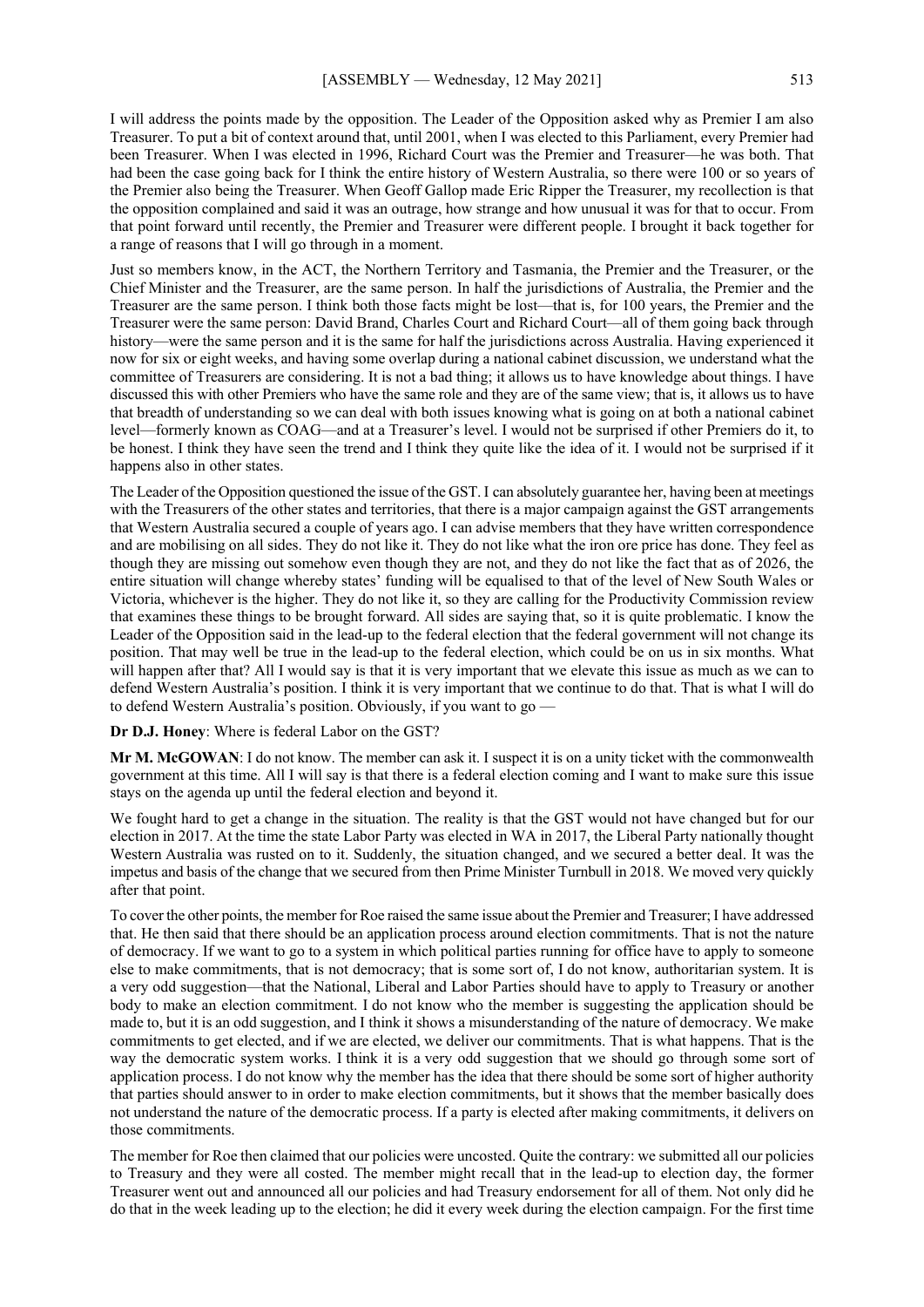ever in the history of Western Australia, a party actually had its policies costed on a weekly basis by Treasury and publicly released those costings. We went out and faced the press: "Here are our policies, and here are the Treasury costings of them." That had never been done before, yet the member says our policies were not costed. We had the most costed set of election commitments in the history of the state—\$2.4 billion worth. They were costed on a weekly basis. That went on for six weeks or eight weeks or so—whatever it was—during the election campaign, and every week we went out and faced the press. It is fair to say that the press was not that interested; it was so boring, because we were so straight and accountable. It was pretty boring for the press that there were Treasury costings for all the policies we had announced. Every single one was bound up with all sorts of figures alongside it.

That is what we did. What did the opposition do? I do not think the Nationals WA actually did any costings. It made commitments worth many billions of dollars, but it did not actually do any costings. The Liberal Party, however, did—on the Thursday before the election. Until that Thursday, I thought that Sean L'Estrange was going to hold his seat, but as of that day, things might have gone a bit bad for him! I think even the current member for Churchlands might have thought he was going okay up until that point.

What did the Liberal Party do? Its costings were hopeless—the worst ever seen. I think the built-up stress and tension in the press gallery—the press really had not much addressed the Liberal Party's commitments—exploded on that day. Basically, the Liberal Party's costings were a complete shambles. I inform members opposite that we have had the Liberal Party's energy policy costed since the election campaign. Do members know what it came in at? It came in at \$15.3 billion, and that did not include some of the transmission lines that needed to be in there. That is what it came in at. The Liberal Party and the National Party —

#### **Dr D.J. Honey** interjected.

**Mr M. McGOWAN**: Leader of the Liberal Party, that is what happened. He can sit there with his single colleague and protest, but that is the reality. He can sit there with his deputy and protest against history, but that is what happened. The Liberal Party was exposed; that is what occurred. It did not put its policy to Treasury and it did not have it costed; that is the reality of what occurred. The member for Cottesloe was the shadow Minister for Energy at that time. That is the history of the first three months of this year in Western Australia.

When I was elected to this place, the Liberal Party of Western Australia, with Richard Court as Premier, had members stretching around to the other side of the house. These days, the Liberal Party of Western Australia has two members sitting in that corner. That is because everyone in Western Australia saw what the Liberal Party did, how its members conducted themselves and how its policy creation process worked. It all crystallised a couple of days before the state election. That is what happened. We have had its policy costed. Do not worry; more information will come out about that in due course. I do not expect there will be a great deal of interest in it because of the Liberal Party's current predicament, but that is what has occurred.

#### **Dr D.J. Honey**: Bring it on!

Several members interjected.

## **Mr M. McGOWAN**: You bring it on! You bring it on, member for Cottesloe!

Several members interjected.

**Mr M. McGOWAN**: As you can see, a lot of people here are terrified of you! You know exactly what happened, and we all saw it in the lead-up to the election: four years of no work, four years of no policy preparation and four years of no organising a succession plan for leadership. None of that was done for four years. Then, in the lead-up to the election, the Liberal Party promised the world. There were the \$10 000 grants that were going to go to every business, but not a single dollar of that was costed. I was in here when the former member for Darling Range demanded \$10 000 for every business in the state. Then it was raised during the election campaign: "Where's the \$10 000 for every business in the state?" We then looked at the costings, and there was not a single dollar for it. Do members opposite think people did not notice that? I had lifelong Liberal Party supporters, even members, coming up to me and saying how hopeless the Liberal Party is. On election day, people who were handing out Liberal how-to-vote cards were telling me that they were not going to vote Liberal! They were handing out the cards as a favour to a friend. That is what was occurring. That happened because of the way in which the Liberal Party conducted itself and continues to conduct itself.

Next we heard the Leader of the Liberal Party's arguments. He referred to Mosman Park Primary School. I am unfamiliar with the exact details of Mosman Park Primary School, but that school is within the electorate once held by former Premier Colin Barnett. The member for Cottesloe stands there and says how bad it is. I simply pose the question: if it is that bad, why did Colin Barnett not do something about it?

## **Dr D.J. Honey** interjected.

**Mr M. McGOWAN**: Why did he not do something about it?

**Dr D.J. Honey**: You've been in government for four years. There is nothing in the forward estimates.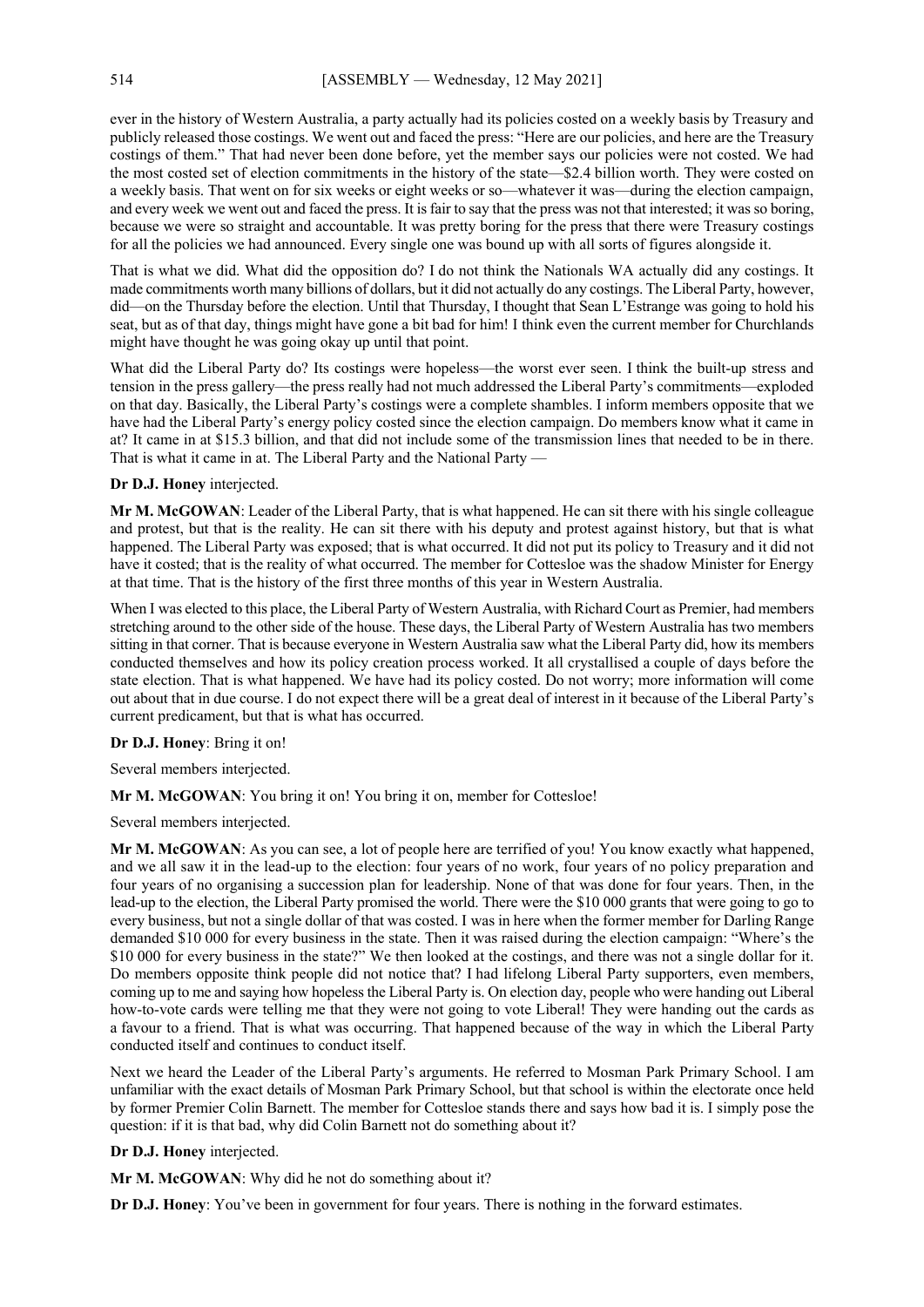**Mr M. McGOWAN**: I ask a question of the member for Cottesloe: did you make a commitment to it in the election campaign?

**Dr D.J. Honey**: Yes, I did.

**Mr M. McGOWAN**: What was that?

**Dr D.J. Honey**: It was a \$2 million upgrade to the school for the deaf.

**Mr M. McGOWAN**: Right; okay. So, eight and a half years of Colin Barnett as the member—sorry, 25 years of Colin Barnett as the member —

**Mr S.A. Millman**: And Minister for Education before that.

**Mr M. McGOWAN**: And Minister for Education back in the 1990s and early 2000s, and nothing was done. Now the member for Cottesloe rolls in here in this debate and demands to know why I have not fixed Mosman Park Primary School, which, to the best of my recollection, the member has never raised with me before.

**Dr D.J. Honey**: I've raised it directly with the minister.

**Mr M. McGOWAN**: The member has never raised it with me before. As part of his contribution, he actually said, "Why don't you break some election commitments?" He said, "Oh, it might be politically difficult, but you need to break some election commitments to fund our election commitments."

Several members interjected.

**Mr M. McGOWAN**: Again, I did not see that coming! Then you said that the distribution of commitments is uneven. Do you want to know where the biggest commitment we made was? Do you want to know which electorate that is in? Nedlands. Nedlands is actually where the biggest commitments that this government has made in its time in office have been made—a \$1.8 billion women's and babies' hospital, and the build of Bob Hawke College stage 1 and 2, which is over \$100 million. The two biggest election commitments that we made, totalling around \$2 billion, were in the electorate of Nedlands. Then you ask, "Why didn't Liberal Party electorates get anything?" I mean, that is a pretty unusual argument that you are putting when those two things occur.

## **Dr D.J. Honey** interjected.

**Mr M. McGOWAN**: It is \$2 billion towards the electorate of Nedlands. At the time, it was Sir Charles Court's seat, Richard Court's seat, Sue Walker's seat, ex–Liberal Party deputy leader Bill Marmion's seat and the seat of a whole range of Liberal luminaries going back 70 or 80 years. It was their electorate. We made the commitment to fix the school and we delivered, something that the former government struggled with for eight or 10 years. We did it. We fixed it. We provided the people of Nedlands and Subiaco and surrounds with a state-of-the-art school. That needed to be done. We fixed a longstanding problem for the area. Our biggest commitment, \$1.8 billion, was within that electorate. I am sure the people in that electorate will appreciate it enormously. But then the Liberal and National Party members ask why we are not committing anything to Liberal or National electorates. We did, and we have, all over the state, within financial parameters that were achievable and affordable—\$2.4 billion worth. Between the two of you—the Liberals and Nationals—when we add up all your commitments, it was somewhere in the vicinity of \$25 billion! You actually committed 10 times what we did, including your \$15.3 billion electricity policy. Then you did not have it costed by Treasury and then you had the train wreck costings day, two days out from the election. You now sit there, sort of angry. You should be angry at yourselves. You are the masters of your own domain. You are the people who created the situation that you are in, because that is what you did. Then you sit there smarting and angry and sniping and so forth. Have a look in the mirror. The Liberal Party needs to have a look in the mirror as to where it is at.

As I said, when I got here, there was Richard Court, Colin Barnett, Hendy Cowan —

**Mr S.A. Millman**: Norman Moore.

**Mr M. McGOWAN**: And Norman Moore—all these sort of Liberal–National Party luminaries dominated this house. Labor had 18 or 19 seats. It was a difficult period. Do members know what we did, and what I did in my first term indeed, in every term? We worked. We did what was required to win office. What members opposite did when they went into opposition in 2017 was they did not work. They did not do any of the hard work, costing, policy development, preparation of people for high office—all the things that needed to be done in order to win office. They did none of that. Therefore, they are in their current position. Members opposite then ask: why is it that—this is so unusual; so highly irregular—a government would seek through a Treasurer's advance to deliver election commitments?

**Dr D.J. Honey**: No-one said it's highly irregular.

**Mr M. McGOWAN**: The member's colleagues did. When had that been done before? Treasurer Buswell introduced the Treasurer's Advance Authorisation Bill 2009 for the newly elected Barnett Liberal–National government, which sought \$762 million to fund the new government's commitments in that financial year, including \$337 million for royalties for regions. That is what happened back then. That is because when we go to an election, we will often say that we intend to have this commitment delivered by this date; we intend to fund this by this date. That is the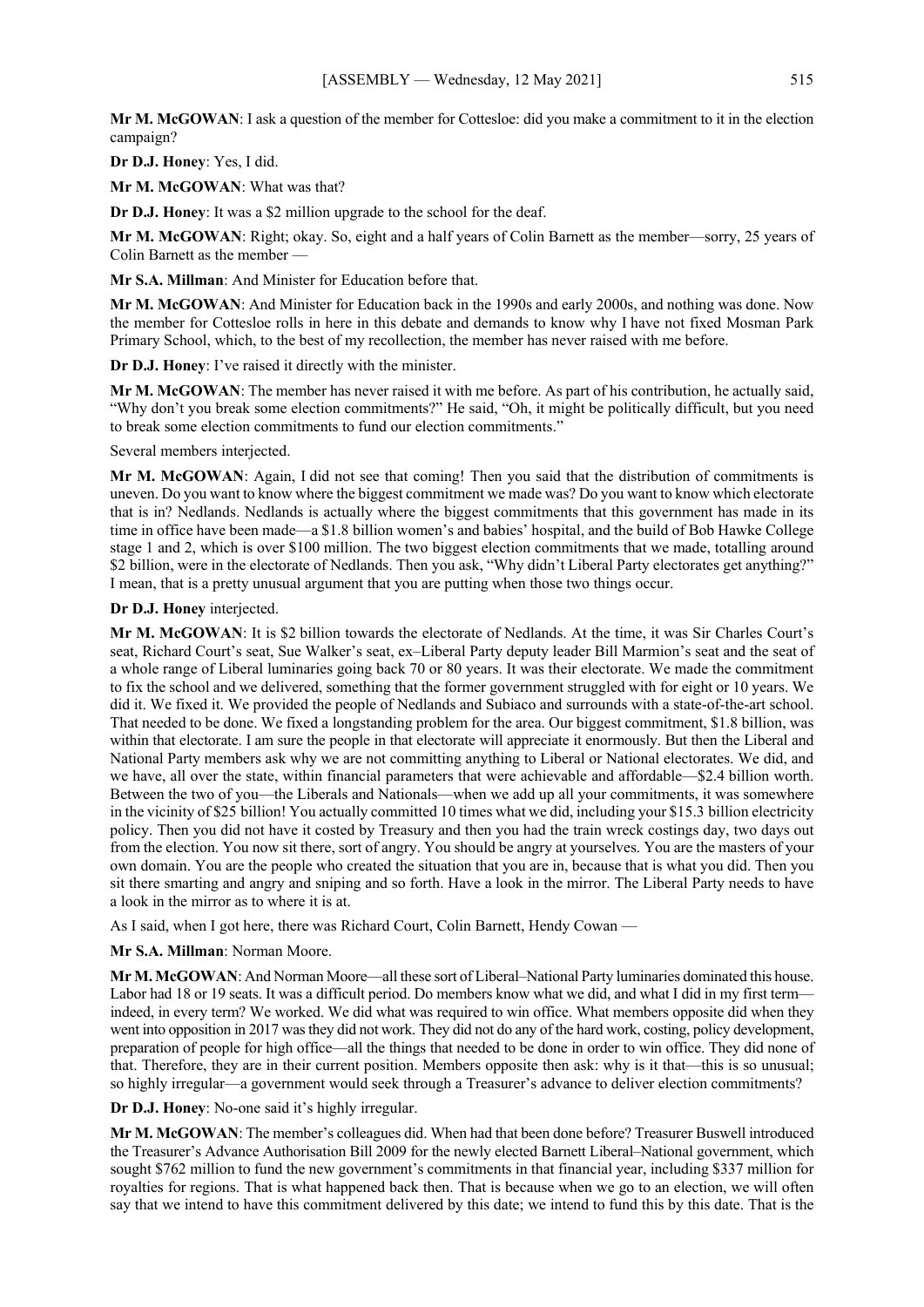nature of commitments in an election campaign. The Liberal and National Parties would have done that back in 2008. We did that in 2021. It is not unusual, and, proportionately, compared with the size of the budget, what they did in terms of election commitments was many multiples to be delivered by the Treasurer's advance of what we did in the most recent state election campaign. So, it is not unusual. That is what we are doing—exactly the same as was done back then—and I suspect it has been done in many election campaigns over time.

I think sometimes there is a bit of a misunderstanding—perhaps deliberate by some people—that somehow election commitments are bad. I read this in the press sometimes: "They've made an election commitment here. Why not there?" I think someone—it might have been the Leader of the Liberal Party—said that every electorate should get the same amount of election commitments. Some area might have a greater need; it might need a highway or a road built. It is an odd thing to say that if that electorate gets that road built, every electorate should get the same amount spent on it. It is actually quite an immature argument that somehow that is the way it should happen.

**Dr D.J. Honey**: It's one you made up yourself. Who said that?

**Mr M. McGOWAN**: They were the sorts of things you were just saying.

**Dr D.J. Honey**: Who said that? I didn't say that.

**Mr M. McGOWAN**: You were just saying these things. It is "you" as in plural. You were saying a lot of silly things, to be frank.

**Dr D.J. Honey**: I didn't say them. Who said it? You made up your argument yourself.

**Mr M. McGOWAN**: You said to me that we should break election commitments in order to fund some of your priorities. That is what you said. You should stand by that, because the *Hansard* will prove that is what you said. That is what the Liberal Party and National Party are actually alleging—this government got elected on a set of commitments and it should break them to fund their commitments. I think the public actually voted and said whose commitments it was in favour of. I think that was pretty clear.

**Dr D.J. Honey**: They voted on COVID.

**Mr M. McGOWAN**: What was that?

**Dr D.J. Honey**: They voted on COVID.

**Mr M. McGOWAN**: Okay; that is your argument. I think people vote on a whole range of things. I think what they did was they voted for one side, and they said they wanted us to deliver our commitments, so that is what we are going to do. This is part of doing that. But we are going to do that in a financially responsible way, because that is our nature, and that is the way this government has conducted itself over its time in office, far more so, I expect, than any other government in Australia currently, and certainly more so than any government in recent history in Western Australia. We will do that. As I said, the totality of our commitments was \$2.4 billion over four years, costed by Treasury. That was it.

We saw the difference in the campaign between how the Liberal Party and the National Party conducted their commitments and how we conducted ours. I think the public noticed that. As I said, a great many people came up to me and indicated that they will be supporting this government and will not be voting for the Liberal Party or the National Party. They were people who had never voted Labor before, frankly. I think a range of factors was involved in that. If the member for Cottesloe wants to ascribe it to COVID, go ahead. We know that we had a very different approach to COVID from that taken by members of the Liberal and National Parties. All I copped for 14 months—the most stressful 14 months of my life—was criticism and undermining by them. That is all we copped every day. I can roll out numerous examples, such as those press conferences out the front, where they went out there and attacked and undermined everything we tried to do to keep the state safe, all the time. It did not stop, and it still does not stop. I urge them to be a little more supportive, a little more constructive and a little more understanding of the situation that the state is in and perhaps how we have gone compared with anywhere else in the world. I guarantee that the public knows this, because they see on television every night how Western Australia has gone compared with anywhere else in the world.

Finally, the member for Moore raised issues around Mullewa Health Service. I do not have any details about the issues raised by the member. I do not know whether my advisers will have any details about that, but if the member would like to write to me about what is going on with the health service in Mullewa, I will try to find those details. I am sure that it is an issue that is of interest to me and everyone. The Minister for Health today talked about the hospital rebuilds and improved services all over the state that we committed to during the election campaign and over the last four years and that we will deliver. I would like to get some details about Mullewa. I like Mullewa as a town and I would like to make sure that the people there get treated well. I urge the member to drop me a note and I will follow up on that issue.

Question put and passed.

Bill read a second time.

[Leave denied to proceed forthwith to third reading.]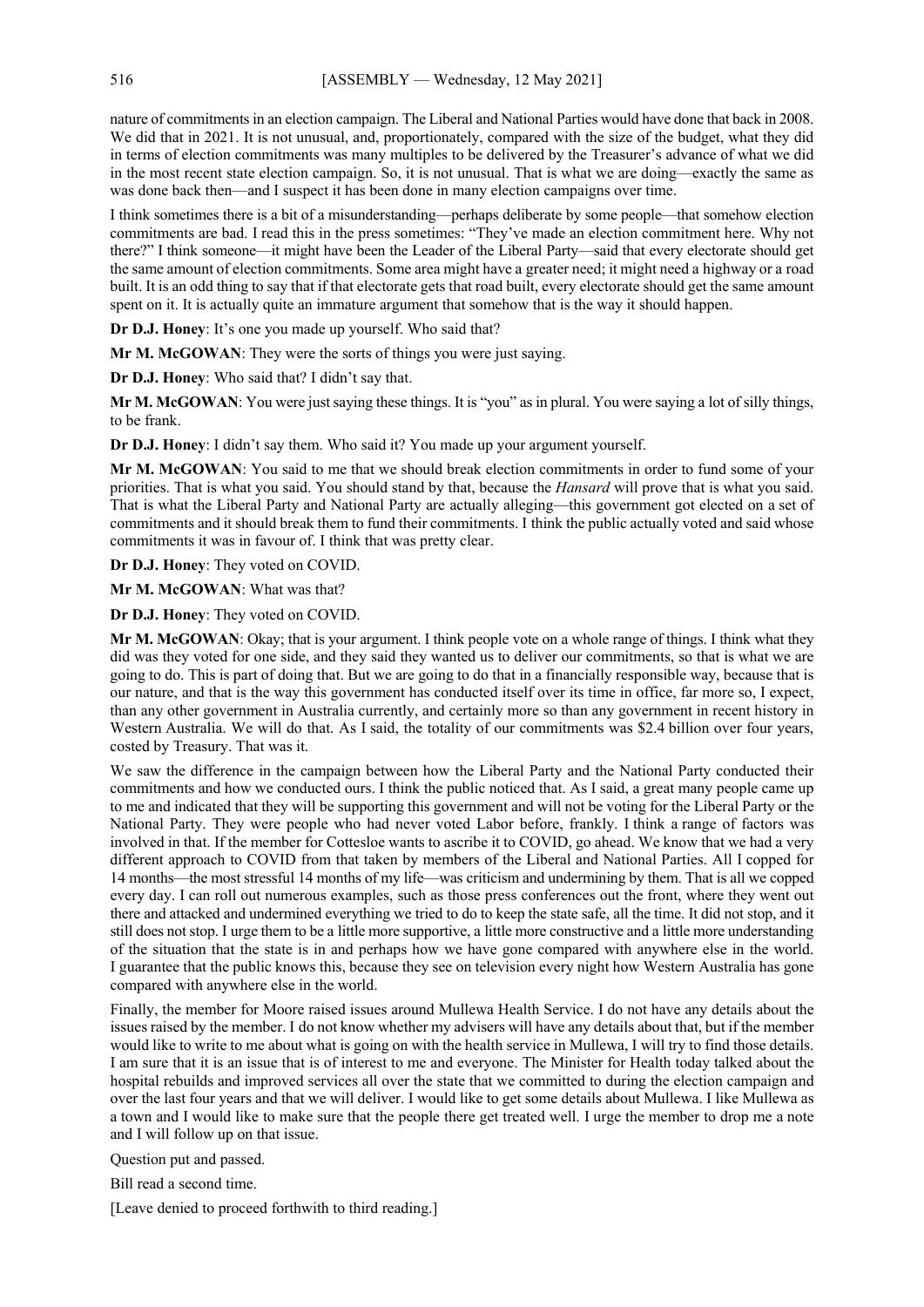## *Consideration in Detail*

**Clause 1: Short title —**

**Ms M.J. DAVIES**:I thank the Premier for his explanation in responding to the questions that we asked. Can the Premier explain the calculations within and the rationale behind the Treasurer's Advance Authorisation Bill 2021, and whether this request is consistent with previous budgets in an election year, including the buffer that is included in the amount?

**Mr M. McGOWAN**: Thank you for the question. As I outlined in my second reading speech, this was done in 2009, close to the September 2008 election, to meet the \$760 million-odd of election commitments made by the newly elected Barnett–Grylls government. The government did it then largely because of the election commitments. We did it last year to the tune of \$1 billion simply because of the extraordinary circumstances that hit us with the COVID-19 pandemic and all the potential expenditures. As it turned out, we sought \$1 billion as part of the Treasurer's advance, but only \$166 million of that was used as of 30 June last year. The reason for this advance, as outlined in my second reading speech, and, again, in my second reading reply, is a range of contingencies and unexpected expenditures—COVID-related matters, small business assistance grants, the cyclone and bushfire responses—that were never budgeted for, in addition to a number of election commitments made this year. It reflects the circumstances that we face this year whereby COVID and other issues such as bushfires and cyclones continue to cause the state to make additional expenditure.

**Dr D.J. HONEY**: I understand that the Premier was going to provide more detailed information to the opposition about the expenditure in the Treasurer's advance, but that information has not been forthcoming to the shadow Treasurer. Is there any reason the Premier is unable or unwilling to provide that information?

**Mr M. McGOWAN**: I have some documents that I am happy to table. They include everything in the *Pre-election financial projections statement* that was identified as being needed for the Treasurer's advance—that is, a \$786 million allocation of spend. It includes money for the Perth City Deal; COVID-related issues; the HomeBuilder grant scheme, the take-up of which was stronger than we expected; the expansion of the alcohol and other drug unit at Casuarina Prison; a subsidy for Transperth services; the mining royalty assistance towards Koolyanobbing iron ore mine; the \$500 small business offset for the lockdown in January; and a number of other things. I will table that document that covers \$786 million.

The issues that have arisen since the *Pre-election financial projections statement* include the vaccination program, \$148 million; the small business lockdown assistance grant for the more recent lockdown, \$31.8 million; the natural disaster response, \$50 million; election commitments, \$220 million; and a buffer for unforeseen issues that might be needed if COVID issues erupt again. I seek to table that document, too.

Finally, I have a list of the election commitments that the government seeks to deliver. They are spread all over Western Australia in a range of communities and places. I think it is predominantly capital spend.

#### [See papers [222](https://www.parliament.wa.gov.au/publications/tabledpapers.nsf/displaypaper/4110222a1380eb479dbb0106482586d4000a35f3/$file/tp+222+(2021).pdf) t[o 224.](https://www.parliament.wa.gov.au/publications/tabledpapers.nsf/displaypaper/4110224a413d9fce5c9d28bf482586d4000a363e/$file/tp+224+(2021).pdf)]

**Dr D.J. HONEY**: I appreciate that detail. I do not think I have heard the Treasurer say it, but has any of the Treasurer's advance been allocated to planning on the Metronet project, or is that not included?

**Mr M. McGOWAN**: To the best of my knowledge, and on advice, no.

**Ms M.J. DAVIES**: Can the Treasurer explain how the decision to prioritise the election commitments so that they would be delivered in the first half of the year was made? Who makes that decision? Is it the Treasurer, the Expenditure Review Committee or cabinet?

**Mr M. McGOWAN**: We have very effective ERC processes. It goes through ERC and to cabinet, where those decisions are made. I do not know what happened in 2008–09, but according to the figures I have, the election commitments make up \$220 million. Back in 2008–09, the election commitments were in the vicinity of \$767 million, including \$367 million for royalties for regions.

**Ms M.J. DAVIES**: I do not have the list of commitments that were just tabled yet, so it is hard to tell whether they are time sensitive in relation to needing to be delivered as part of the Treasurer's advance or whether they could, in fact, be scheduled over the next four years.

**Mr M. McGOWAN**: We are very keen to achieve things. The Leader of the Opposition will get the list in a moment, but, for instance, we have made commitments for flood support for Carnarvon. That is time sensitive. A range of capital projects for around the state will be delivered relatively easily. As the Leader of the Opposition would know, we are trying to get as much activity as quickly as possible. But, in many ways, we cannot win, because, obviously, as the Leader of the Opposition said, if it is delivered over four years, the opposition will say that we have not delivered; whereas, if we do deliver, it will say that we are delivering too quickly.

**Ms M.J. Davies**: I am just trying to understand the priorities.

Mr M. McGOWAN: How are we supposed to win?

**Dr D.J. HONEY**: For the Koolyanobbing payment to repay royalties, how much of the royalties have been foregone to date and what can we anticipate for this financial year?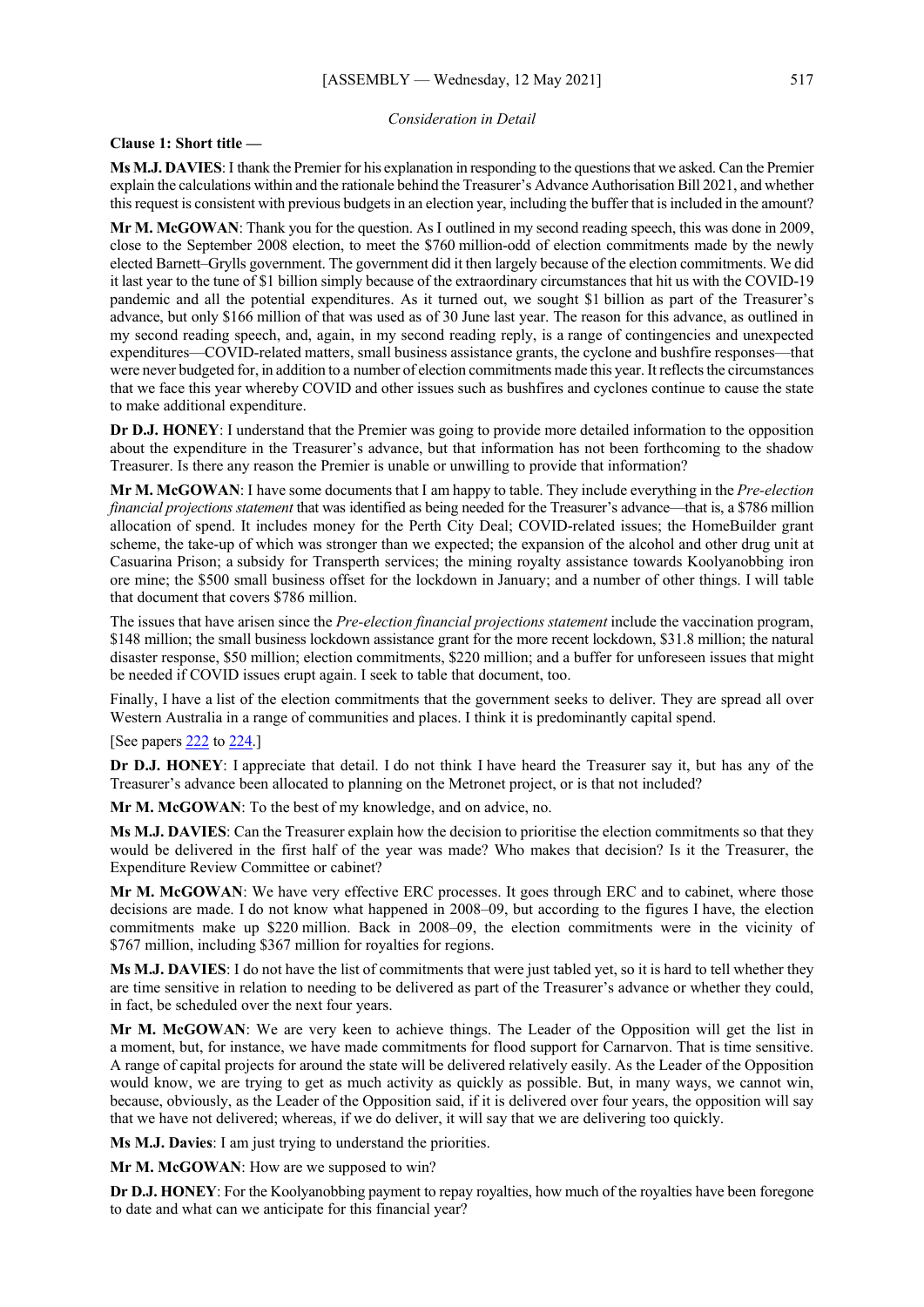**Mr M. McGOWAN**: I do not have that detail to hand. This is a longstanding issue, from memory, surrounding the magnetite producers because of the cost that they incurred and the fact that there were some issues around their continuing viability at various points in time. The arrangement may have spanned two governments and, as I recall, they were to ensure that the magnetite producers remained viable and operational. According to the advice that I have tabled, the cost, if you like, is offset by the rise in royalty income, and that is probably about the price, so the price has assisted in achieving that. Obviously, governments have had to make decisions. I think the last government may have put in an assistance program for some magnetite producers to ensure that they survived a low price. As we know, magnetite is not as profitable as hematite. The magnetite industry has much higher costs of production and often employs more people because a lot of the processing is undertaken here. The decision to keep those major investments operational and productive and, therefore, employing Western Australians, and reducing the royalty rate as a consequence, was made by Colin Barnett as state development minister. I continued that when I was state development minister.

**Dr D.J. HONEY**: I understand the argument in relation to magnetite, and I also understand the good sense in making sure that this operation is viable. Was any consideration given, though, to a cap based on the iron ore price in terms of royalty relief? Clearly, with an iron ore price of \$US200 a tonne, that is substantially above any level that is required for an operation to be profitable.

**Mr M. McGOWAN**: The member is asking me about things that are not really part of this bill. If he wants to put a question on notice about that, I will try to get him some answers. I do not have the state development minister's advisers here to answer those things. As I recall, the arrangement was a continuation of the arrangement that was put in place by Colin Barnett when he was state development minister. It may have been for three magnetite mines. These decisions are sometimes made to keep a major investment operational. For instance, for the Koolyanobbing iron ore project, which I think is in the midwest, the decision was to keep it operational. We did something similar not exactly the same—down at Cliffs to keep it operational and to keep hundreds of people in jobs, including in the port, in the mines, in transport and in Esperance. We got a lot of criticism over that, but what was the alternative? Why should 1 000 people lose their jobs when we can keep them employed?

**Dr D.J. Honey**: That wasn't the point.

**Mr M. McGOWAN**: I do not have the detail about what the member is asking with me. When the budget comes out, the member can ask questions in the estimates hearing. The member could put a question on notice. He could give me some notice of a question or give the Minister for State Development, Jobs and Trade some notice and ask a question in question time tomorrow after we have had an opportunity to get more advice on those specific aspects.

**Ms M.J. DAVIES**: Thank you, Treasurer, for tabling the information. I am looking at "Attachment A", which is a list of election commitments. I note some headings of individual election commitments are "Community Infrastructure— Minor", "Minor School Works", "School Package (Infrastructure and science resource grants)", "Sport and Community Infrastructure" and "Transport and Road Safety—Minor". Is there any way that we could get the detail sitting behind that list? Would the Treasurer be willing to table that information so that we could look at it?

**Mr M. McGOWAN**: I do not have that information at hand. I think the member for Roe identified a \$2 500 grant to a table tennis club in Esperance. I do not have that information at hand. This is the best information I have at hand on government commitments. These are our election commitments. We are delivering on our election commitments. Opposition members complained a lot about our election commitments in their speeches a moment ago, but they are election commitments. We travelled around and met people and made commitments—that is the nature of democracy—and we are delivering on them.

The reality is that we will deliver what we can as quickly as possible. I do not want the Leader of the Opposition to ask me questions in here in two or three years' time about what happened to the Kalgoorlie–Boulder basketball court. I want to deliver it, particularly if it is easily deliverable. These sorts of things are relatively easy to deliver, whether it is a grant to an arts organisation or a grant to a sporting club, or whether it is a grant to a multicultural group. They are relatively deliverable. That is the nature of these grants; they are election commitments.

I could go through the opposition's election commitments and find scores of grants that it was going to make to organisations. That is the nature of democracy.I know that there seems to be some contention that somehow there should be some higher approval and we should get someone to approve our commitments. If that is the case, let us not have a democracy; someone else could be running the show. Our Treasury people could be running the show. I am sure that they would be happy about that! If we did that, we could dispense with this chamber and everything that goes on in here. We could have boffins running the show, although they probably do not like me calling them boffins. I meant that in the nicest possible way. We could have technocrats running the show, as happens in some places around the world, but that is not Westminster democracy. We make commitments and we deliver on our commitments.

**The SPEAKER**: Just before I give the Leader of the Opposition the call, I draw members' attention to the fact that we are dealing with the short title of the bill. Clause 3 authorises the expenditure, and I have been happy to allow a little bit of latitude to follow up on things, but I am hopeful that we will perhaps move off the short title sometime soon and that people's comments or questions will be relevant to it. If there are further questions about expenditure, they might be better dealt with under clause 3.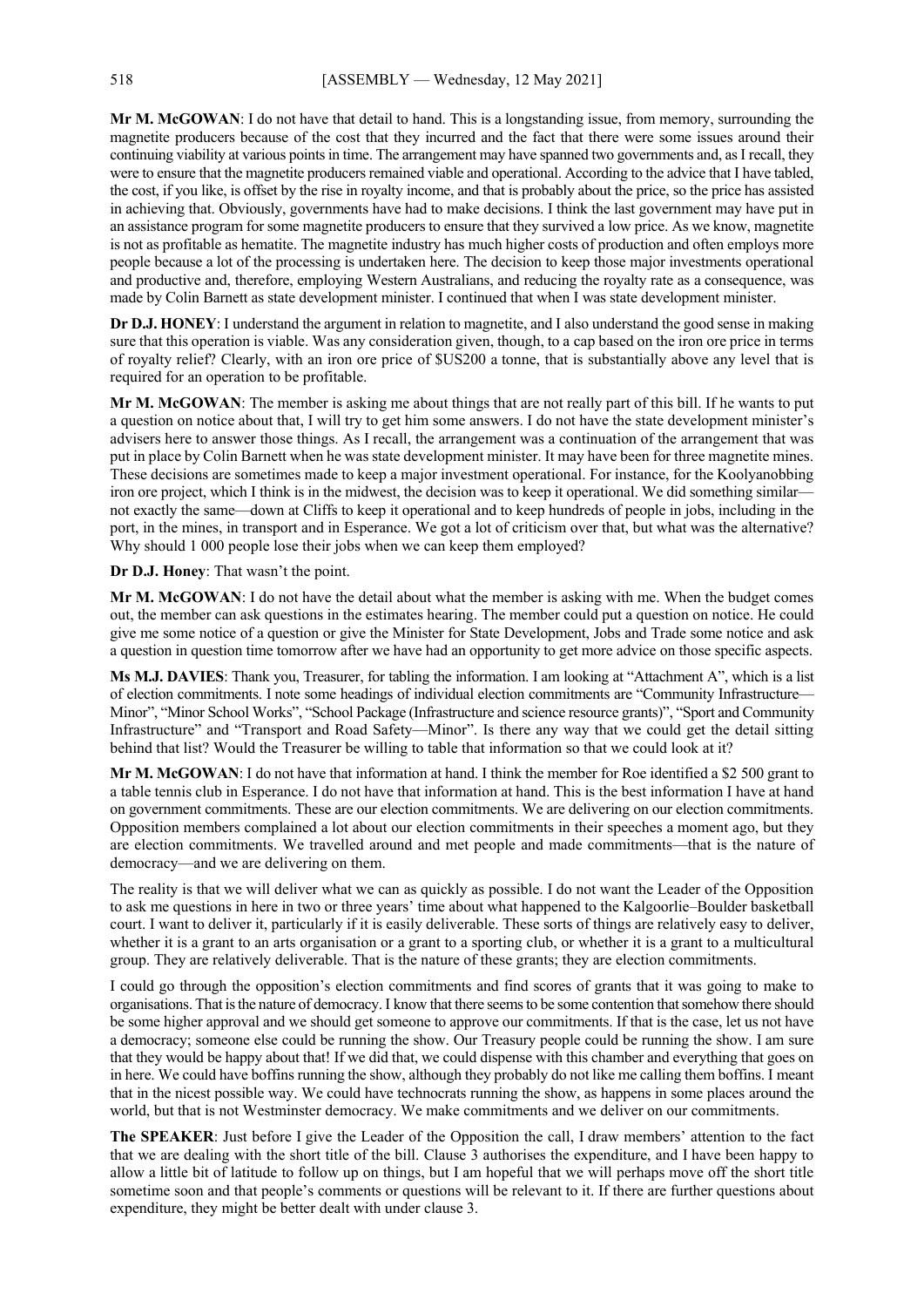**Ms M.J. DAVIES**: Thank you very much, Madam Speaker. I will take your guidance on that and I will hold the question I had about the Treasurer's statement just then, but I will make the comment that I am in furious agreement with him that, as members of Parliament, we are fully entitled to make commitments and we are judged on them and our ability to deliver them come election time. I had this exact debate with John Langoulant as he was doing the review of royalties for regions when we came to opposition at the end of our term in government. I was very happy to stand beside the commitments we had made and also to have them publicly listed. My question to the Treasurer previously was simply that, although I have no issue with the government delivering commitments, I just want to know what they are. There are a number of lines, which I will come back to under the relevant clause, for which I am trying to understand exactly what the commitments are. I have no problem with the government delivering them, but I am just trying to find out what the government is going to deliver.

#### **Clause put and passed.**

#### **Clause 2 put and passed.**

## **Clause 3: Authorisation of expenditure to make payments in respect of extraordinary or unforeseen matters or to make advances for certain purposes —**

**Ms M.J. DAVIES**: I will have another go. I refer to "Attachment A" and I am asking whether the Treasurer could provide today or whether there is a willingness to provide by way of supplementary information or tabling—if that is permitted; I am not sure—a list of the items that would fall under "Community Infrastructure—Minor", "Minor School Works", "School Package (Infrastructure and science resource grants)", "Sport and Community Infrastructure", "Support for our local arts" and "Transport and Road Safety—Minor". The others I can see; I have no doubt there are media statements attached to those commitments. There is just a lack of detail about those particular matters. They are not insignificant. They are amounts of around \$13 million, \$14 million, and \$57 million in one case for sport and community infrastructure. We would like to see what the individual commitments are so that we can understand what the government hopes to deliver in the next six months or whatever time frame the government needs to spend the money, and what that time frame is.

**Mr M. McGOWAN**: I do not know how it worked under the former government, but it is not as though the \$2 500 to the Esperance Table Tennis Club is debated at the Expenditure Review Committee. We do not go to that level. But, as the member can see, there is a range of global amounts for various things. I think this happens in every agency all the time; they have an amount of money. The Department of Biodiversity, Conservation and Attractions has a global amount for investment in national parks. It does benches, roads, barbecues, lean-tos, rehabilitation and the like, and it has a global amount. That happens in every agency. I have given the best list that I have in relation to these things. What happens, of course, is that when a grant is given to the Esperance Table Tennis Club, there is a grant agreement and there is an audit process that it may be required to be a part of. That is for grants across government. We have not had any significant experience of impropriety or anything of that nature around these things. These things happen all the time from the state government. Indeed, these grants are very small in comparison with royalties for regions funding. That happens all the time. I cannot provide the member with supplementary information. That is not the nature of this debate. Again, I ask the member to put a question on notice and I can have a look what can be provided and what level of granular detail we have about these things.

**Ms M.J. DAVIES**: Just so I am very clear, the Treasurer just told us that he is excited to deliver these election commitments. The government made them prior to the election and it has local members out there wanting to deliver them. I am giving the Treasurer the opportunity to tell me what those projects are in the lines for sport and community infrastructure, the school package, the minor school works and community infrastructure, and whether it can be provided. If we need to do that by asking another question in the Legislative Council or by putting a question on notice, I am happy to do that. We are not questioning the fact that the government has made the commitments; we simply want to know what they are. They are election commitments.

**Mr M. McGOWAN**: I think what I had to say about our election commitments was very plain. They fit within the \$220 million envelope. From a cursory glance at them, they appear to be very, very worthy. They are spread all over Western Australia, from the south to the north. I can see that the list starts with "Albany Surf Life Saving Club" at A. There is "Kimberley Sport and Community Infrastructure" in the list as well, so they go from the north to the south and from the east to the west. Regarding the granular detail that the member is asking me for, this is the level of detail I currently have. As I said, I cannot provide supplementary information through this process. That is provided only in a budget process. If the member would like to put a question on notice to us, I can see what further information can be provided.

**Ms M.J. DAVIES**: Can I assume there will be business cases attached to these? There are promises here for things such as the communities renewable project, and I do not understand what that is, but there are "Community Sporting Clubs", "Fremantle City Football Club", "Full Circle Therapy Centre" and "Geraldton Basketball Stadium". Can I assume that there are business cases attached to the expenditure of this funding; and, if so, did they go through a cabinet process before they were funded?

**Mr M. McGOWAN**: These are grants. For instance, when I was in Geraldton in the lead-up to the election, I made a \$2 million commitment to the Geraldton basketball stadium. There was a project there that we looked at and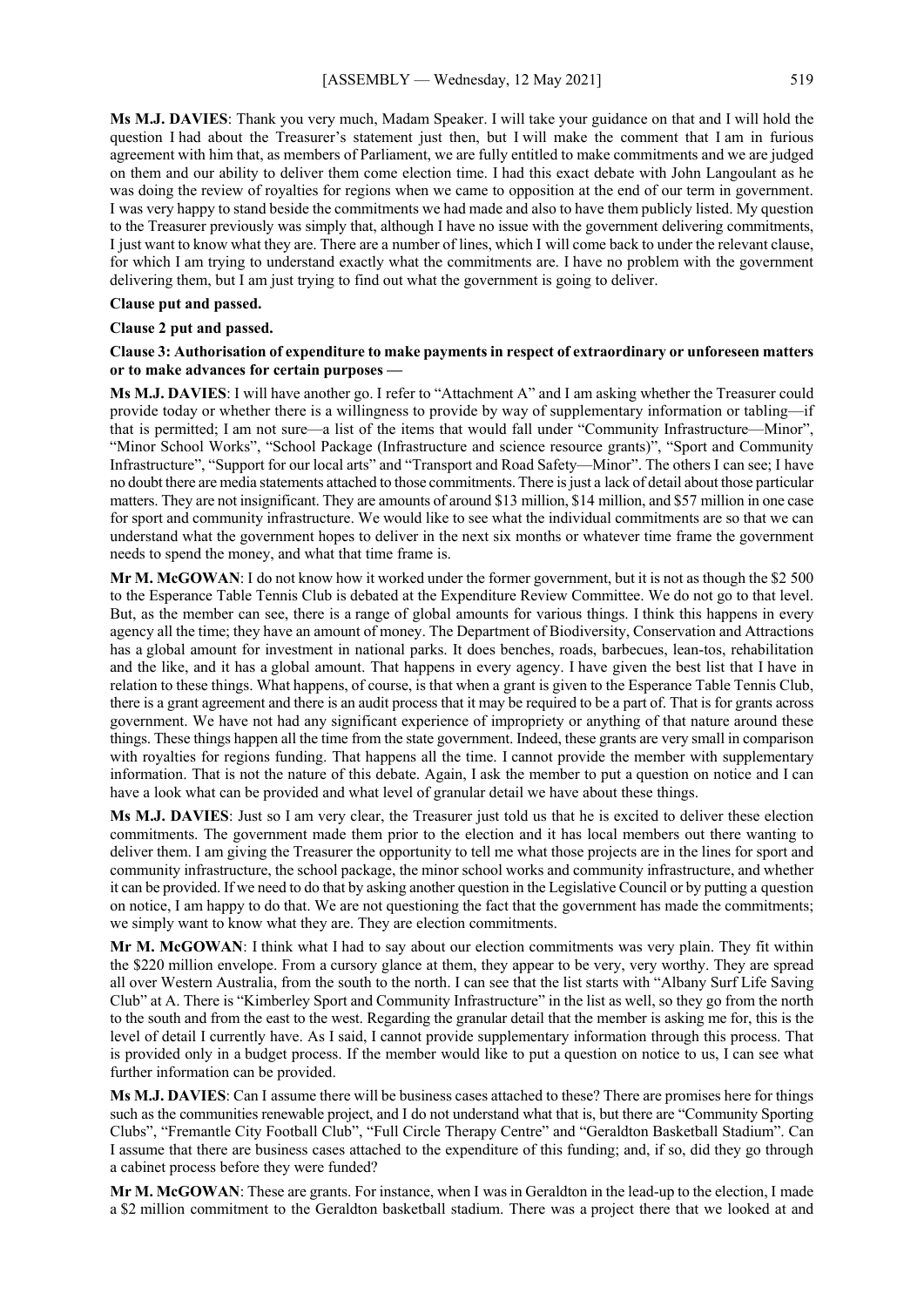endorsed. We then put all our costings into Treasury, which properly costed these things and found that, in fact, sometimes we had over-costed some of our commitments. Our costings process was the most exacting in the history of the state. We did it every week. The policies that we announced during a week were put in and they were costed and released that week. That had never been done before. It was a great process and it was very disciplined, and our \$2.4 billion of commitments ended up at \$2.4 billion as costed by Treasury. Therein is the process. As I said, these are election commitments. I went to Kalgoorlie with the now member and we went to the Kalgoorlie–Boulder basketball court. There is a huge demand for basketball courts out there, I might tell the member! We made a commitment of \$5 million toward some improvements and expansion of the Kalgoorlie–Boulder basketball centre. That is what happens in an election campaign. The nature of it is that the commitments were all costed by Treasury, they all received the tick off, they were all announced prior to our election and now we are delivering them.

**Dr D.J. HONEY**: I thank the Treasurer for that explanation. I will certainly put in a question on notice about the detail. I appreciate that the Treasurer cannot give me the answer now, but as the local member for Cottesloe, I am especially keen to make sure that the Swanbourne–Nedlands Surf Life Saving Club is going to receive its \$500 000 towards much-needed facilities. I do not expect the Treasurer to respond to that! I quickly scanned through the figures but perhaps the departmental officers could tell me how much of the Treasurer's advance is due to the \$500 power rebate? I see it is mentioned in attachment 1 as a line item being mostly attributable, but is the Premier able to provide the number? There is a general description that one line is in relation to that and other things.

**Mr M. McGOWAN**: When we had the lockdown in late January, we decided to provide small businesses across the state a \$500 grant as an offset on electricity, a bit like we did with the Bell Group payment. Obviously, Synergy and Horizon Power customers were the beneficiaries of that grant. In any event, we then announced that we would be expanding the eligibility because a range of small businesses and charities do not have their own electricity account, so it is very hard to deliver \$500 to them. We have been dealing with that issue over the course of the last couple of months since we have been re-elected, because, obviously, we could not resolve that in the caretaker period. The reason we wanted to expand the eligibility was for a range of businesses, particularly those inside shopping centres, that do not have their own electricity accounts and therefore could not get the \$500. I thought it was unjust that they were not beneficiaries while businesses outside shopping centres were beneficiaries. That is why we did that. That is what this commitment is about. It has a lot of administration associated with it and making it work is not easy, but that was our commitment and that is what we will deliver. Our preferred option is to avoid these sorts of things, which is why we have made the changes to hotel quarantine. We are basically moving out of three hotels as we speak.

**Dr D.J. HONEY**: It is not a major issue but the line reads "predominantly attributable". When we say "predominantly", I am not trying to be cute, but I am trying to ascertain what other things fall inside that or is it effectively nearly all of it?

**Mr M. McGOWAN**: The advice I have is that it has been driven by small business and charity offsets. Perhaps the word "predominantly" is there in order to provide some scope if there were something else that my advisers cannot currently provide me with an example of.

**Dr D.J. HONEY**: I read in *The West Australian* that the government has renegotiated the coal contract to Synergy. Does any of that renegotiation or does any of the budget allocation for that renegotiation appear in this advance or will it appear elsewhere in the budget?

**Mr M. McGOWAN**: I am advised no.

**Mr R.S. LOVE**: In the information that was provided a minute ago, there is \$50 million for natural disaster response. Has that money already been spent? Has that money been allocated for future expenditures? Is there a program in place for that money? Can the Treasurer tell me a little bit about where the money might be going?

**Mr M. McGOWAN**: This is a funding source if we need to go up to that amount of money. We have already announced a range of things that will fit within it, including the cyclone Seroja grants programs, repair work and some of the bushfire grants programs, as well as any unforeseen expenditure we do not yet know about in response to those things. Bear in mind that 30 June is still six weeks away. It includes clean-up costs and additional expenditure for the Department of Fire and Emergency Services. These things are very expensive, as the member might understand. We have both seen it; they are very expensive. This gives the government the capacity to meet some of those costs as they might come along. It may well be that it is significantly under \$50 million. We do not know, but the Treasurer's advance gives us the capacity should we need it.

**Mr R.S. LOVE**: Treasurer, the Minister for Emergency Services mentioned that there is an application or process underway to put forward a category C application under the natural disaster relief arrangements. Would this money also be available for that? There is a commitment of state money required to be matched—I think the ratio is 75 to 25 or thereabouts. Is that envisaged to be delivered anytime soon? Does the Treasurer expect that to happen before the end of the year?

**Mr M. McGOWAN**: I have written to the Prime Minister about that. I think it is called category C and category D. Obviously, there are categories A, B, C and D. That is all very complex and there are different things that come within each. I asked the Prime Minister to go to Kalbarri and I said we would work together. We did; we had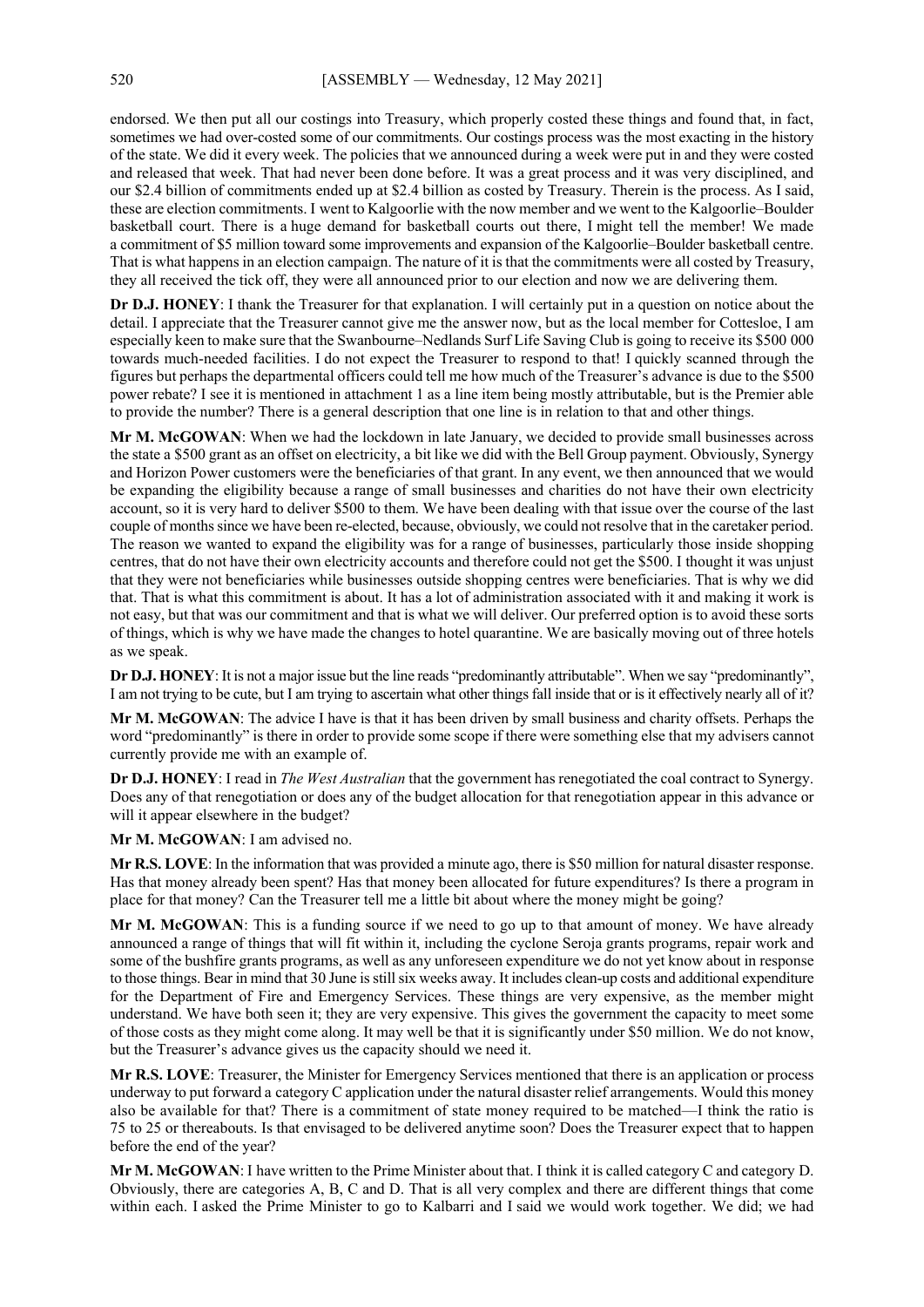a meeting and I think it went pretty well considering. I have written to the Prime Minister on all those issues. Those matters are handled by people who are experts because they deal with cyclones and bushfires every year over east and we deal with cyclones every year. This may well help, but the commonwealth money is paid in arrears—so expenditure is undertaken and then reimbursed by the commonwealth. This \$50 million is there as an outlying amount should we need to do something. Sometimes we cannot foresee what that might be. We might have another grants program. We might have a big tourism promotional program for Kalbarri. They are the sorts of things that could happen. We will see how it goes. Strangely enough, considering the reduction in the amount of accommodation currently available, Kalbarri might be so overrun with tourists that it cannot accommodate them, so it may not need a promotional tourism campaign. They are all the sorts of things we will look at. This money would no doubt assist us in responding to all these things.

**Dr D.J. HONEY**: There is \$750 million in the *Pre-election financial projections statement*. I will not go through it agonisingly line by line, but the single biggest item is item 54, \$166 million for delivery of service for WA Health. Is it possible to obtain at least some granularity of what that total allocation corresponds to?

**Mr M. McGOWAN**: It is for broad COVID costs, so it might be personal protective equipment or vaccine costs. A lot of them come along. It is a funding provision for those sorts of things and the costs are acquitted later.

#### **Clause put and passed.**

#### **Title put and passed.**

[Leave granted to proceed forthwith to third reading.]

#### *Third Reading*

Bill read a third time, on motion by **Mr M. McGowan (Treasurer)**, and transmitted to the Council.

## **STANDING COMMITTEES**

## *Standing Orders Suspension — Motion*

On motion without notice by **Mr D.A. Templeman (Leader of the House)**, resolved with an absolute majority —

That so much of the standing orders be suspended as is necessary to enable the motions for the establishment of standing committees, a sessional committee, the Joint Standing Committee on the Corruption and Crime Commission and the Joint Standing Committee on the Commissioner for Children and Young People, to be moved forthwith while the Address-in-Reply has priority.

#### *Appointment of Members —Motion*

#### **MR D.A. TEMPLEMAN (Mandurah — Leader of the House)** [5.42 pm]: I move —

That for the present Parliament —

- (1) the Procedure and Privileges Committee consist of the Speaker and the members for Cottesloe, Forrestfield, Landsdale and Roe;
- (2) the Public Accounts Committee consist of the members for Bicton, Cottesloe, Darling Range, Mirrabooka and Victoria Park;
- (3) the Community Development and Justice Standing Committee consist of the members for Bateman, Burns Beach, Collie–Preston, Kimberley and Vasse;
- (4) the Economics and Industry Standing Committee consist of the members for Cockburn, Joondalup, North West Central, Riverton and Willagee; and
- (5) the Education and Health Standing Committee consist of the members for Dawesville, Hillarys, Maylands, Pilbara and Thornlie.

I will speak very briefly to the motion. This motion, of course, sets up the standing committees of the Legislative Assembly. I congratulate all those members who are soon to be appointed to those committees. For new members, committees do very important work for the operations of the Assembly. Each of the committees inquire into a range of matters across the portfolios for which each of those standing committees are responsible. Upon establishment, committees will traditionally meet on Wednesday mornings and at other times as determined by the committee. At the first meeting of a committee, the members will appoint a chair and also a deputy chair. As per conventional arrangements between the government and the opposition, the chair of one of those committees, being the Community Development and Justice Standing Committee, has been offered to the opposition, and I understand that the chair will be the member for Vasse. Of course, government members will chair the other standing committees referred to in the motion. It is tradition that if an opposition member is on those committees, they will be offered the deputy chair position. One of these committees will not have representation from the opposition due to numbers; however, the work of all these committees will be very important. Once this motion is passed, effectively, we will have established those committees. I know that one of our clerks will be in contact with each of the members and they will receive a package that explains the operations of the committee and the date of the first meeting will be set.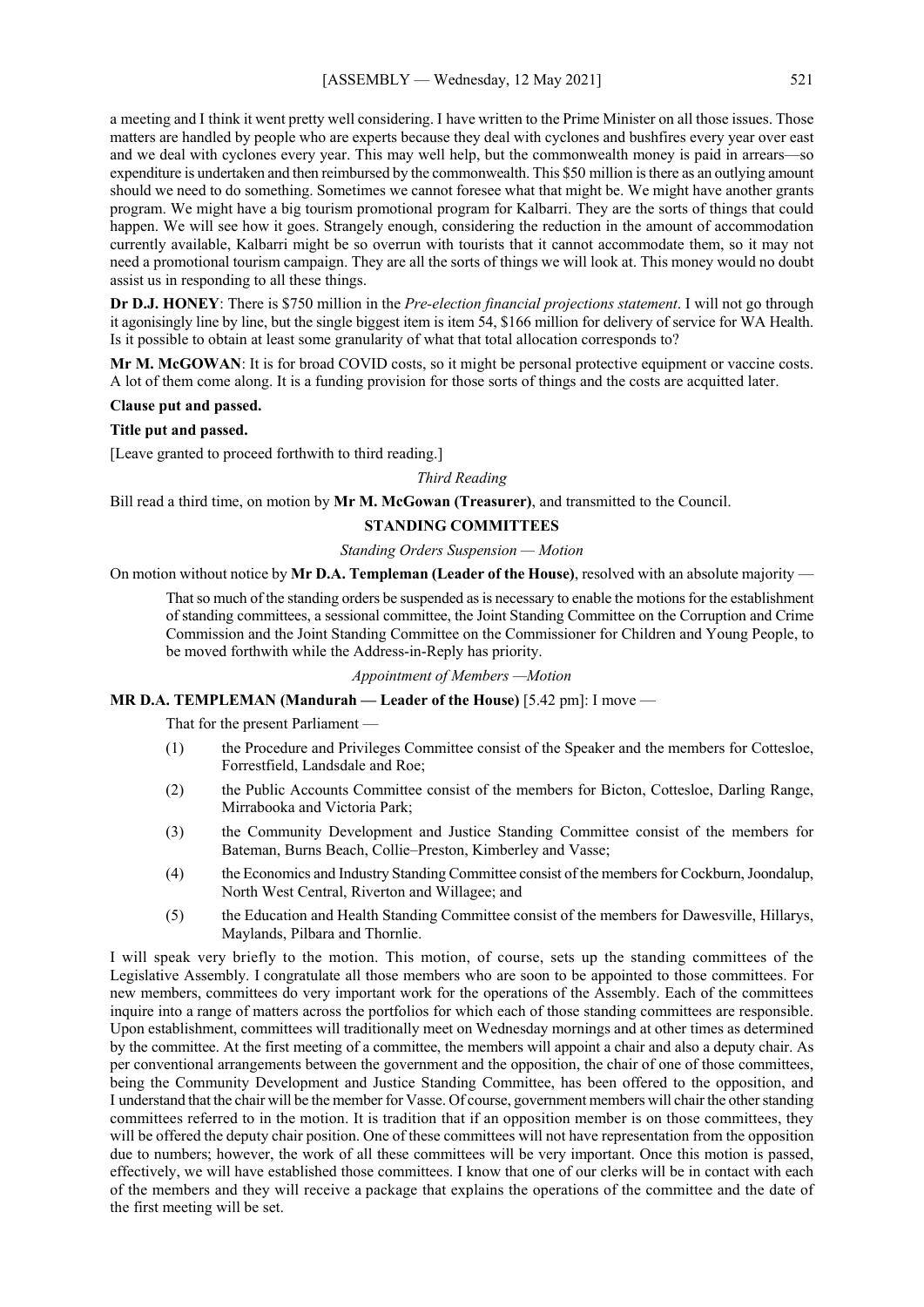**MR R.S. LOVE (Moore — Deputy Leader of the Opposition)** [5.46 pm]: The opposition will be supporting the establishment of the committees. We welcome their establishment, as committees give members, including opposition members—perhaps especially opposition members—an opportunity to be involved in some important, proactive work, as well as providing a tool of oversight for some of the operations of government. As the Leader of the House said, there is a constraint on our numbers. Because of those limited numbers, we put forward a proposal that we thought would offer the best opportunity for the opposition to provide that important oversight role to the Parliament, and that was by our taking a position on the Public Accounts Committee. Due to that committee's wideranging reach, it follows the money trail into pretty well every government portfolio. We had wanted a majority of the positions on that committee, and in fact the chairmanship of the Public Accounts Committee. We put that proposal to the government as we felt that that would give us the best opportunity to provide oversight, given our limited numbers. We do not have enough people to put a person on every one of the committees, because they all meet roughly at the same time. We thought this was a very good proposal; unfortunately, it was not agreed to by the government. I want to put on the record that this was not without precedent, with many examples of public accounts committees in different jurisdictions being chaired by an opposition party. In fact, from 2008 to 2013, the opposition, which was then headed by the Premier, was offered the opportunity to have control of the Public Accounts Committee, and the late John Kobelke was the chair of that committee.

**The SPEAKER**: It was actually headed by Eric Ripper, but there we go.

**Mr R.S. LOVE**: We put that proposal forward. We also put forward a proposal for non-government members to have a majority on the Legislative Council's Standing Committee on Estimates and Financial Operations—that is obviously not a matter for this house—but that initially was not agreed to. That was disappointing. However, due to the different arrangements in that house and the difference in numbers at the moment, agreement was eventually reached with the government and non-government members will now head up the Standing Committee on Estimates and Financial Operations and have the majority on that committee. At least we have achieved an outcome there, which will enable some level of oversight. It is to the credit of opposition and non-government MLCs that they were able to arrive at that position.

To new members of this place, I say that committees offer you an opportunity to learn a lot about the state and the operations of government; they provide you with a degree of oversight of different operations of the government. Generally speaking, discussions among committee members are quite cordial and members of different parties end up getting along and working quite well together. New members might want to look at some examples of committees that have done great work. In the last Parliament, I was involved with the Education and Health Standing Committee. I will not say that I was involved in writing its great reports, but I think a couple of reports that that committee has done in the time I have been in Parliament have been tremendously important. One of those in 2015 was titled The impact of FIFO work practices on mental health: Final report, which provided some important learnings. There was also the 2016 report *Learnings from the message stick: The report of the inquiry into Aboriginal youth suicide in remote areas*. They are the types of things new members can become involved in. It is good and important work. For many backbenchers especially, it is an opportunity to feel that they are making an important contribution to the state.

I point out also that members will get the opportunity to work with some really top quality research officers. There used to be lovely sausage rolls in the committee rooms, but they have been replaced by stale biscuits. I make the point that the long hours we spend in committees should be rewarded with something better than stale biscuits and instant coffee in my view.

**The SPEAKER**: I thought you were on a health campaign.

**Mr R.S. LOVE**: Members who have known me for some time may know there is a difference between the member for Moore in this iteration and the previous member for Moore. We did an inquiry into diabetes and the long-term effects of putting on a bit of extra pud, so that led to some changes. That was another valuable committee inquiry undertaken by that same Education and Health Standing Committee under the chair of the then member for Mirrabooka.

**Mr M. McGowan**: You're not as thin as the last member for Moore.

**Mr R.S. LOVE**: He was very thin. He is very thin now; he has got thinner I think. They do not call him "Woody" for nothing.

**Mr M. McGowan**: The member for Moore before him was not so thin.

**Mr R.S. LOVE**: That is right.

Getting back to committees, I will say that it gives members an opportunity to engage in some very frank discussions within the committee processes. I draw members' attention to standing order 270 of this place. Under the heading "Deliberations in private" it says -

Committee deliberations will be conducted in closed session.

Members do not want to end up disclosing the proceedings of a committee outside the committee unless that is by authority of the committee through a report or some other method that the committee has agreed to and is allowed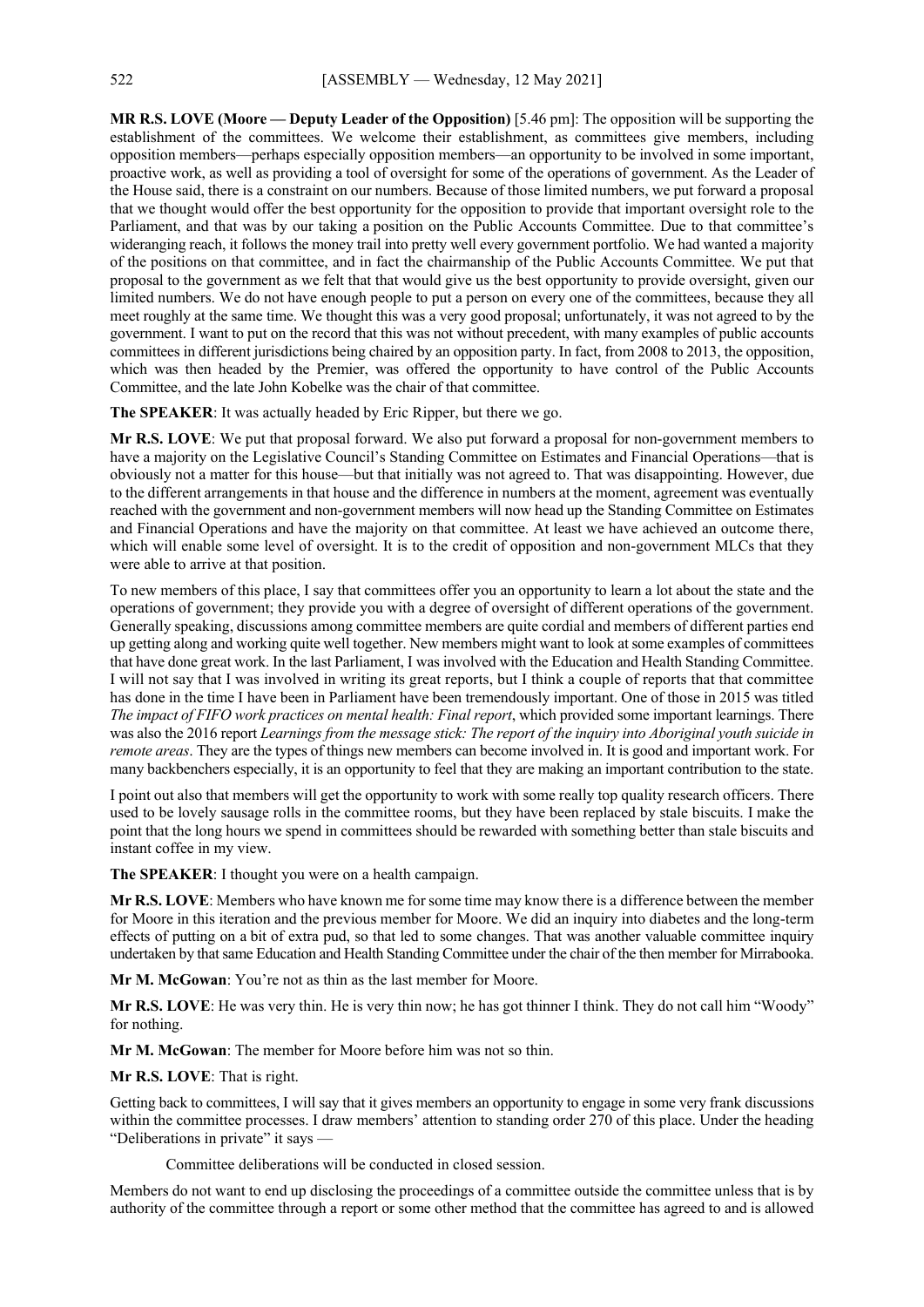under the standing orders. New members should please not get themselves in a mess by putting up Facebook posts and other things that could end up in a referral by angry members of the Parliament if they do just that. As I look around, I am thinking that last year there was a heated discussion in this place when the member for Kalamunda became the subject of such a referral motion due to Facebook posts, which members of the opposition thought were disclosing the deliberations of the committee. There is quite an interesting conversation in *Hansard* if members want to look at it. That referral was defeated along party lines. If members read the *Hansard* on that matter, they can make up their own mind about what they think should and should not happen. The point is that it is best not to cross the line, but members should remember that if they do, they will not only be overturning centuries of a process that has been built up to protect the institutions of democracy and parliamentary debate, but also contravening the standing orders of this house and could be subject to a sanction.

Unfortunately, that particular member did not seem to learn. There were further discussions on 14 May. I will quote a couple of excerpts from *Hansard*. When called to account by members through interjection, the member for Kalamunda shouted out —

You might think that. I told you. I can tell you what did not happen in that committee. Refer me to the Procedure and Privileges Committee again.

Of course, the retort was, "We can't; we don't have the numbers." We do not want to turn the committee into a place of controversy. I am just going to read something from the member for Central Wheatbelt, the Leader of the Nationals WA, now Leader of the Opposition, when she said —

That was a quite extraordinary contribution from the member for Kalamunda on the Corruption, Crime and Misconduct Amendment Bill 2020. I appreciate the pressure that the member for Kalamunda must have been under, but he does his cause no good. The views of those sitting on his side of the chamber were plain to see on their faces when they watched him make his contribution. As somebody who has been here for 12 years, I can say that when he talks about tabling the minutes of committees, he is talking about significantly changing the processes of this Parliament. I cannot imagine that members of this place who have served for longer than one term and who understand the processes would agree to that, because it would significantly stifle debate within committees, which is supposed to be bipartisan. I cannot accept the arguments the member has put forward. It is clear that he is frustrated and that he has been heavily involved in this process to this point, but what the government has put forward as a solution is not right.

The Nationals WA have watched this whole process with great interest, because the Corruption and Crime Commission serves an incredibly important function in our state.

I urge members to heed those wise words from the Leader of the Nationals. Do not follow the path that the member for Kalamunda did. Follow a path that shows you have more respect for Parliament and its committees. I conclude by wishing all the members who, by this motion, will take their place on committees all the very best and hope they enjoy making a great contribution.

**MR D.A. TEMPLEMAN (Mandurah — Leader of the House)** [5.56 pm] — in reply: I am happy to respond to close the debate on this motion. I am a little disappointed that the Deputy Leader of the Opposition chose to raise that matter when the member for Kalamunda is not here. He is paired at the moment and I am sure he would have liked to have responded. I do not think that was necessary, quite frankly.

The Deputy Leader of the Opposition also highlighted that he had sought to have the opposition as a majority on the Public Accounts Committee. The government's position on committees is consistent with the previous government, of which he was a member. The member referred to the 2008 to 2013 period, and the member will be aware, of course, that the numbers in the house then were very, very close and the government of the day had a slim majority. The committee arrangements changed at the 2013 election. I refer the member to the comments of then Leader of the House, the former member for Kalamunda, on Thursday, 9 May 2013, when these same committees were being established. In that contribution, he highlighted —

In the last Parliament there were two committees on which the opposition had a majority and therefore chaired. I suspect that the argument may well be put today that that arrangement should continue. It is the government's view that because of a substantial change in the composition of the house, whereby the number of government-supporting members has increased substantially and therefore, by definition, the number of opposition members has decreased substantially, with 38 government-supporting members and 21 opposition members, it is appropriate for some variation to the arrangement that was put in place after the last election.

I tend to firmly agree with the former member for Kalamunda, and indeed the numbers in this place have changed substantially. Even if there had been agreeance and we had three opposition members in one committee, it would have rendered the other committees likely to have no opposition members. I agree with the former member for Kalamunda, Hon John Day, and his comments on the variation from the 2013 election to the 2018 election, and we are being consistent in that regard.

Question put and passed.